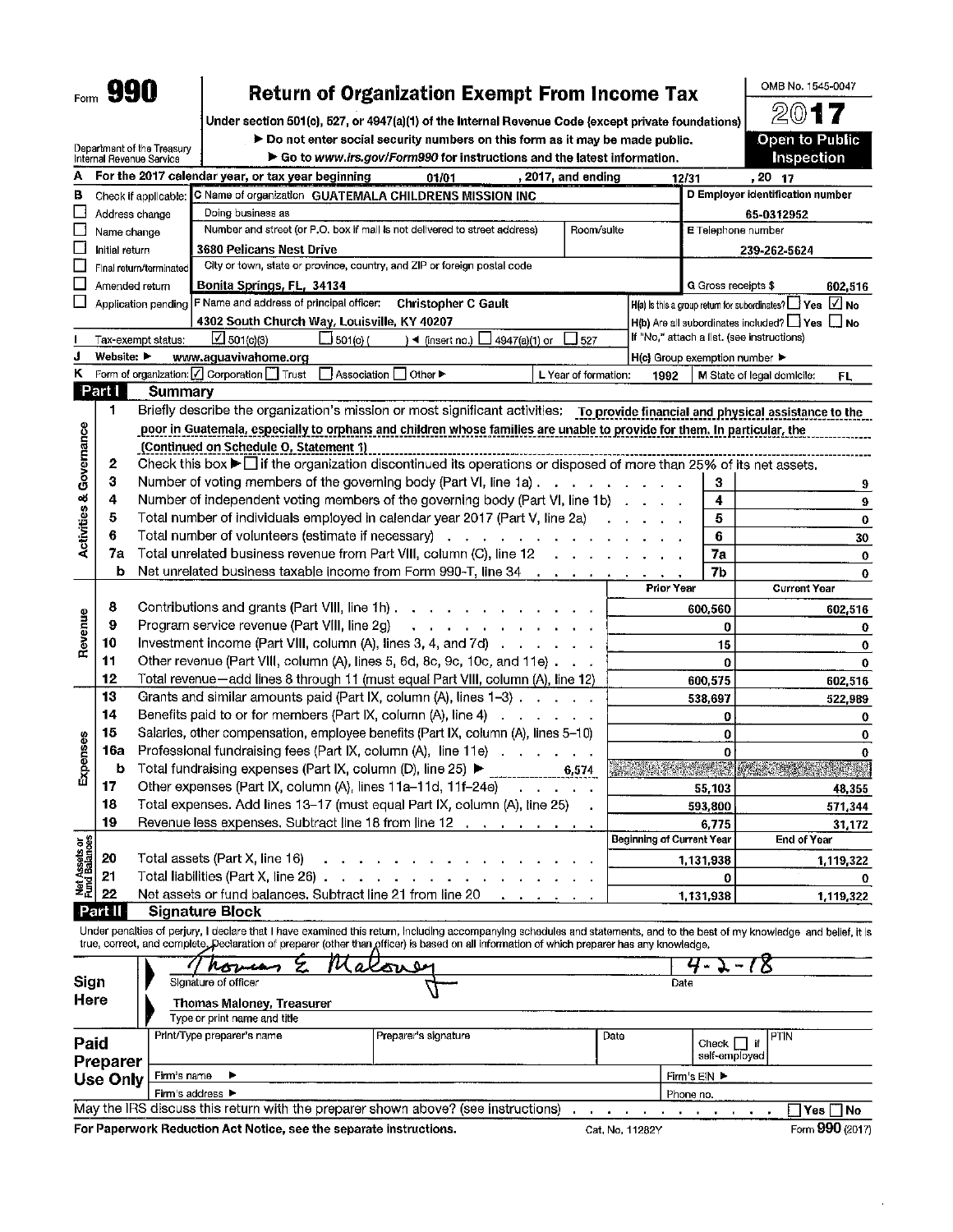| Form 990 (2017) | Page 2                                                                                                                                                                                               |
|-----------------|------------------------------------------------------------------------------------------------------------------------------------------------------------------------------------------------------|
| Part III        | <b>Statement of Program Service Accomplishments</b>                                                                                                                                                  |
|                 | Check if Schedule O contains a response or note to any line in this Part III<br>$ \mathbf{v} $                                                                                                       |
| 1               | Briefly describe the organization's mission:                                                                                                                                                         |
|                 | To provide financial and physical assistance to the poor in Guatemala, especially to orphans and children whose families are                                                                         |
|                 | unable to provide for them. In particular the organization provides funds for the operation of a Children's home and school                                                                          |
|                 | (Asociacion Guatemaltecco Americana de ayuda Mutua y Cooperacion Social "Agua Viva") in Chimaltenango, Guatemala. There                                                                              |
| $\mathbf{2}$    | (Continued on Schedule O, Statement 2)<br>Did the organization undertake any significant program services during the year which were not listed on the                                               |
|                 | prior Form 990 or 990-EZ?<br>design and contract the contract of the contract of the contract of the contract of the contract of the contract of<br>$ v $ Yes<br>∣No                                 |
|                 | If "Yes," describe these new services on Schedule O.                                                                                                                                                 |
| 3               | Did the organization cease conducting, or make significant changes in how it conducts, any program                                                                                                   |
|                 | services?.<br>the contract of the contract of the contract of the contract of the contract of the contract of the contract of<br>$\triangleright$ No<br>Yes                                          |
|                 | If "Yes," describe these changes on Schedule O.                                                                                                                                                      |
| 4               | Describe the organization's program service accomplishments for each of its three largest program services, as measured by                                                                           |
|                 | expenses. Section 501(c)(3) and 501(c)(4) organizations are required to report the amount of grants and allocations to others,                                                                       |
|                 | the total expenses, and revenue, if any, for each program service reported.                                                                                                                          |
|                 |                                                                                                                                                                                                      |
| 4а              | (Code:<br>) (Expenses \$<br>390,915 including grants of \$<br>373,329 ) (Revenue \$<br>$\bullet$ )                                                                                                   |
|                 | The Organization's funds are used to support the operation of a children's home and school in Chimaltenago, Guatemala. The                                                                           |
|                 | home cares for over 61 children. Because they are older, and getting close to the age when they must leave the home, six of those                                                                    |
|                 | children reside in a "transition home". The others reside in the home. The Organization also supports the operation of a school on                                                                   |
|                 | the same property, which services the children from the home and children from the impoverished neighborhood next to the                                                                             |
|                 | home's property. The number of students that attend the school exceeds 300. The cost to maintain, house and feed over 61                                                                             |
|                 | children who are cared for by the Organization was 373,582.                                                                                                                                          |
|                 |                                                                                                                                                                                                      |
|                 |                                                                                                                                                                                                      |
|                 |                                                                                                                                                                                                      |
|                 |                                                                                                                                                                                                      |
|                 |                                                                                                                                                                                                      |
| 4b              | 85,817 including grants of \$<br>(Code:<br>) (Expenses \$<br>75,584 ) (Revenue $\overline{\$}$<br>$\bullet$ )                                                                                        |
|                 | The Organization has only one Mission which is described in Explanation number 1. Part of that Mission is to support the                                                                             |
|                 | operation of a school constructed on the Organization's property. The School has over 300 students. The school goes only to                                                                          |
|                 | middle school. All of the age appropriate children who live at the Home attend the school. The other students come from the                                                                          |
|                 | impoverished neighborhood that is located next to the Organization's property. The school has 23 teachers and is considered                                                                          |
|                 | excellent.                                                                                                                                                                                           |
|                 |                                                                                                                                                                                                      |
|                 |                                                                                                                                                                                                      |
|                 |                                                                                                                                                                                                      |
|                 |                                                                                                                                                                                                      |
|                 |                                                                                                                                                                                                      |
|                 |                                                                                                                                                                                                      |
| 4c              | 74,907 including grants of \$<br>74,076 ) (Revenue \$<br>(Code:<br>) (Expenses \$<br>$\mathbf{0}$                                                                                                    |
|                 | The organization provided \$5,971 as scholarships to impoverished children in the neighborhood of the Home to enable those                                                                           |
|                 | children to attend the onsite school. Without the scholarships, they would have been unable to attend. The scholarships were                                                                         |
|                 | based upon need. The organization incurred expenses for work teams and for materials for individuals who came to the home to<br>do new construction, building repairs and programs for the children. |
|                 |                                                                                                                                                                                                      |
|                 |                                                                                                                                                                                                      |
|                 |                                                                                                                                                                                                      |
|                 |                                                                                                                                                                                                      |
|                 |                                                                                                                                                                                                      |
|                 |                                                                                                                                                                                                      |
|                 |                                                                                                                                                                                                      |
|                 |                                                                                                                                                                                                      |
| 4d              | Other program services (Describe in Schedule O.) See Schedule O, Statement 3                                                                                                                         |
| 4е              | (Expenses \$<br><b>0</b> including grants of \$<br>$\boldsymbol{0}$ ) (Revenue \$<br>$\mathbf{0}$<br>Total program service expenses                                                                  |
|                 | 551,639<br>$F_{\text{arm}}$ QQ $\Omega$ (2017)                                                                                                                                                       |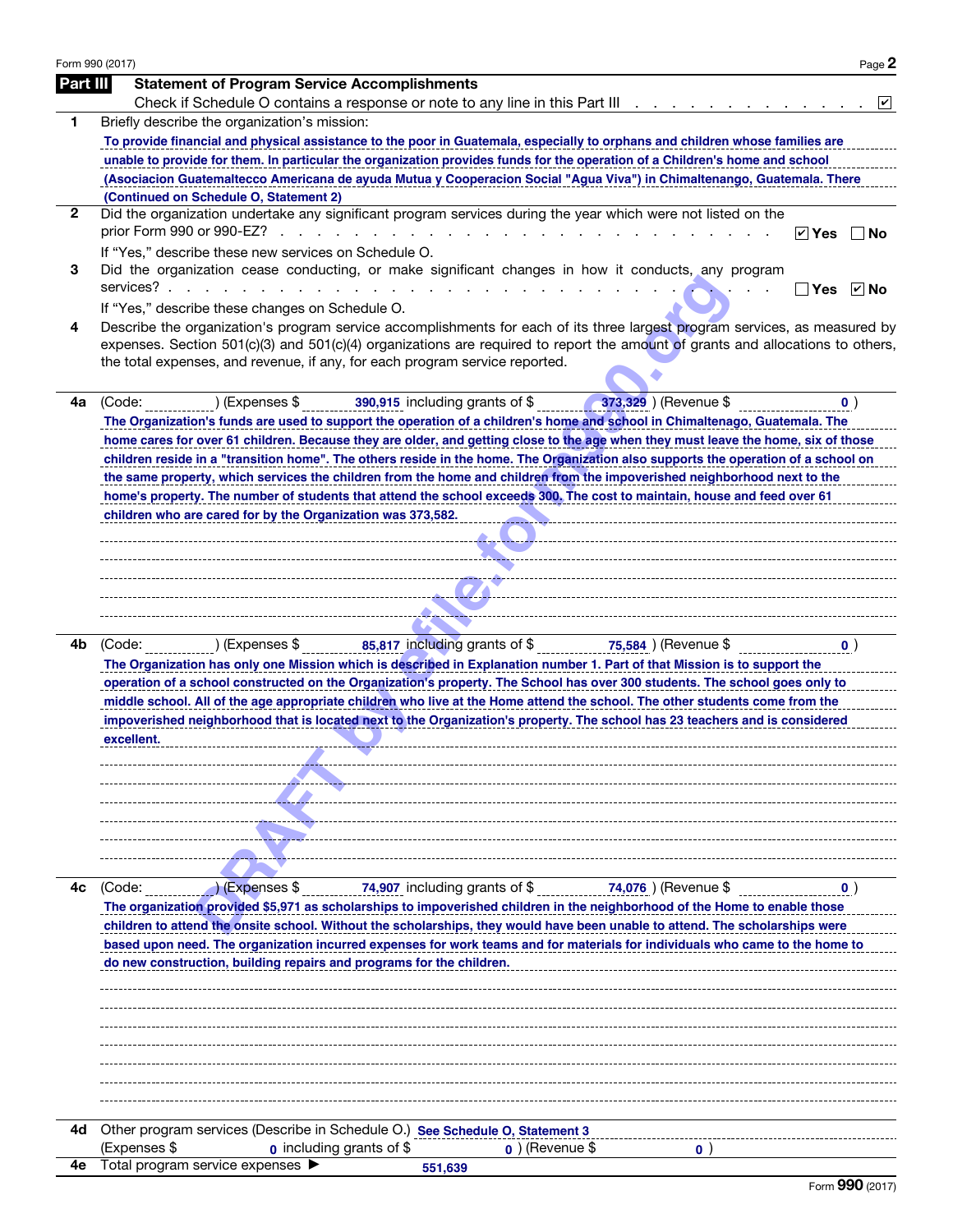| Part IV           | Form 990 (2017)<br><b>Checklist of Required Schedules</b>                                                                                                                                                                                                                                                                                                                                                                        |                         |     | Page 3 |
|-------------------|----------------------------------------------------------------------------------------------------------------------------------------------------------------------------------------------------------------------------------------------------------------------------------------------------------------------------------------------------------------------------------------------------------------------------------|-------------------------|-----|--------|
|                   |                                                                                                                                                                                                                                                                                                                                                                                                                                  |                         | Yes | No     |
| 1.                | Is the organization described in section 501(c)(3) or 4947(a)(1) (other than a private foundation)? If "Yes,"                                                                                                                                                                                                                                                                                                                    | $\mathbf{1}$            | V   |        |
| $\mathbf{2}$<br>3 | Is the organization required to complete Schedule B, Schedule of Contributors (see instructions)?<br>Did the organization engage in direct or indirect political campaign activities on behalf of or in opposition to                                                                                                                                                                                                            | $\mathbf{2}$            | ✓   |        |
| 4                 | candidates for public office? If "Yes," complete Schedule C, Part I.<br>Section 501(c)(3) organizations. Did the organization engage in lobbying activities, or have a section 501(h)                                                                                                                                                                                                                                            | 3                       |     | ✓      |
| 5                 | election in effect during the tax year? If "Yes," complete Schedule C, Part II $\ldots$<br>Is the organization a section $501(c)(4)$ , $501(c)(5)$ , or $501(c)(6)$ organization that receives membership dues,                                                                                                                                                                                                                  | $\overline{\mathbf{4}}$ |     | V      |
|                   | assessments, or similar amounts as defined in Revenue Procedure 98-19? If "Yes," complete Schedule C,                                                                                                                                                                                                                                                                                                                            | 5                       |     | V      |
| 6                 | Did the organization maintain any donor advised funds or any similar funds or accounts for which donors<br>have the right to provide advice on the distribution or investment of amounts in such funds or accounts? If<br>$\mathbf{r}$ $\mathbf{r}$ $\mathbf{r}$                                                                                                                                                                 | 6                       |     | V      |
| 7                 | Did the organization receive or hold a conservation easement, including easements to preserve open space,<br>the environment, historic land areas, or historic structures? If "Yes," complete Schedule D, Part II<br><b>Contract Contract</b>                                                                                                                                                                                    | $\overline{7}$          |     | V      |
| 8                 | Did the organization maintain collections of works of art, historical treasures, or other similar assets? If "Yes,"<br>and the state of the state of                                                                                                                                                                                                                                                                             | 8                       |     | V      |
| 9                 | Did the organization report an amount in Part X, line 21, for escrow or custodial account liability, serve as a<br>custodian for amounts not listed in Part X; or provide credit counseling, debt management, credit repair, or<br>debt negotiation services? If "Yes," complete Schedule D, Part IV .<br><u>Alexandrian de la contrada de la contrada de la contrada de la contrada de la contrada de la contrada de la con</u> | 9                       |     | V      |
| 10                | Did the organization, directly or through a related organization, hold assets in temporarily restricted<br>endowments, permanent endowments, or quasi-endowments? If "Yes," complete Schedule D, Part V                                                                                                                                                                                                                          | 10                      |     | V      |
| 11                | If the organization's answer to any of the following questions is "Yes," then complete Schedule D, Parts VI,<br>VII, VIII, IX, or X as applicable.                                                                                                                                                                                                                                                                               |                         |     |        |
| a                 | Did the organization report an amount for land, buildings, and equipment in Part X, line 10? If "Yes,"                                                                                                                                                                                                                                                                                                                           | 11a                     | V   |        |
| b                 | Did the organization report an amount for investments—other securities in Part X, line 12 that is 5% or more<br>of its total assets reported in Part X, line 16? If "Yes," complete Schedule D, Part VII                                                                                                                                                                                                                         | 11 <sub>b</sub>         |     | ✓      |
| C.                | Did the organization report an amount for investments-program related in Part X, line 13 that is 5% or more<br>of its total assets reported in Part X, line 16? If "Yes," complete Schedule D, Part VIII                                                                                                                                                                                                                         | 11c                     |     | ✓      |
|                   | d Did the organization report an amount for other assets in Part X, line 15 that is 5% or more of its total assets<br>reported in Part X, line 16? If "Yes," complete Schedule D, Part IX                                                                                                                                                                                                                                        | 11d                     |     | V      |
| f                 | e Did the organization report an amount for other liabilities in Part X, line 25? If "Yes," complete Schedule D, Part X<br>Did the organization's separate or consolidated financial statements for the tax year include a footnote that addresses<br>the organization's liability for uncertain tax positions under FIN 48 (ASC 740)? If "Yes," complete Schedule D, Part X                                                     | 11e<br>11f              |     | ✓      |
|                   | 12 a Did the organization obtain separate, independent audited financial statements for the tax year? If "Yes," complete                                                                                                                                                                                                                                                                                                         | 12a                     |     | ✓      |
| b                 | Was the organization included in consolidated, independent audited financial statements for the tax year? If<br>"Yes," and if the organization answered "No" to line 12a, then completing Schedule D, Parts XI and XII is optional                                                                                                                                                                                               | 12 <sub>b</sub>         |     | V      |
| 13<br>14 a        | Is the organization a school described in section $170(b)(1)(A)(ii)?$ If "Yes," complete Schedule E<br>Did the organization maintain an office, employees, or agents outside of the United States?<br>and the state of the state                                                                                                                                                                                                 | 13<br>14a               |     | V<br>V |
| b                 | Did the organization have aggregate revenues or expenses of more than \$10,000 from grantmaking,<br>fundraising, business, investment, and program service activities outside the United States, or aggregate<br>foreign investments valued at \$100,000 or more? If "Yes," complete Schedule F, Parts I and IV.                                                                                                                 | 14 <sub>b</sub>         | V   |        |
| 15                | Did the organization report on Part IX, column (A), line 3, more than \$5,000 of grants or other assistance to or<br>for any foreign organization? If "Yes," complete Schedule F, Parts II and IV                                                                                                                                                                                                                                | 15                      | V   |        |
| 16                | Did the organization report on Part IX, column (A), line 3, more than \$5,000 of aggregate grants or other<br>assistance to or for foreign individuals? If "Yes," complete Schedule F, Parts III and IV.                                                                                                                                                                                                                         | 16                      |     | V      |
| 17                | Did the organization report a total of more than \$15,000 of expenses for professional fundraising services on<br>Part IX, column (A), lines 6 and 11e? If "Yes," complete Schedule G, Part I (see instructions)                                                                                                                                                                                                                 | 17                      |     | V      |
|                   | Did the organization report more than \$15,000 total of fundraising event gross income and contributions on                                                                                                                                                                                                                                                                                                                      |                         |     |        |
| 18                |                                                                                                                                                                                                                                                                                                                                                                                                                                  | 18                      |     | V      |

Form 990 (2017)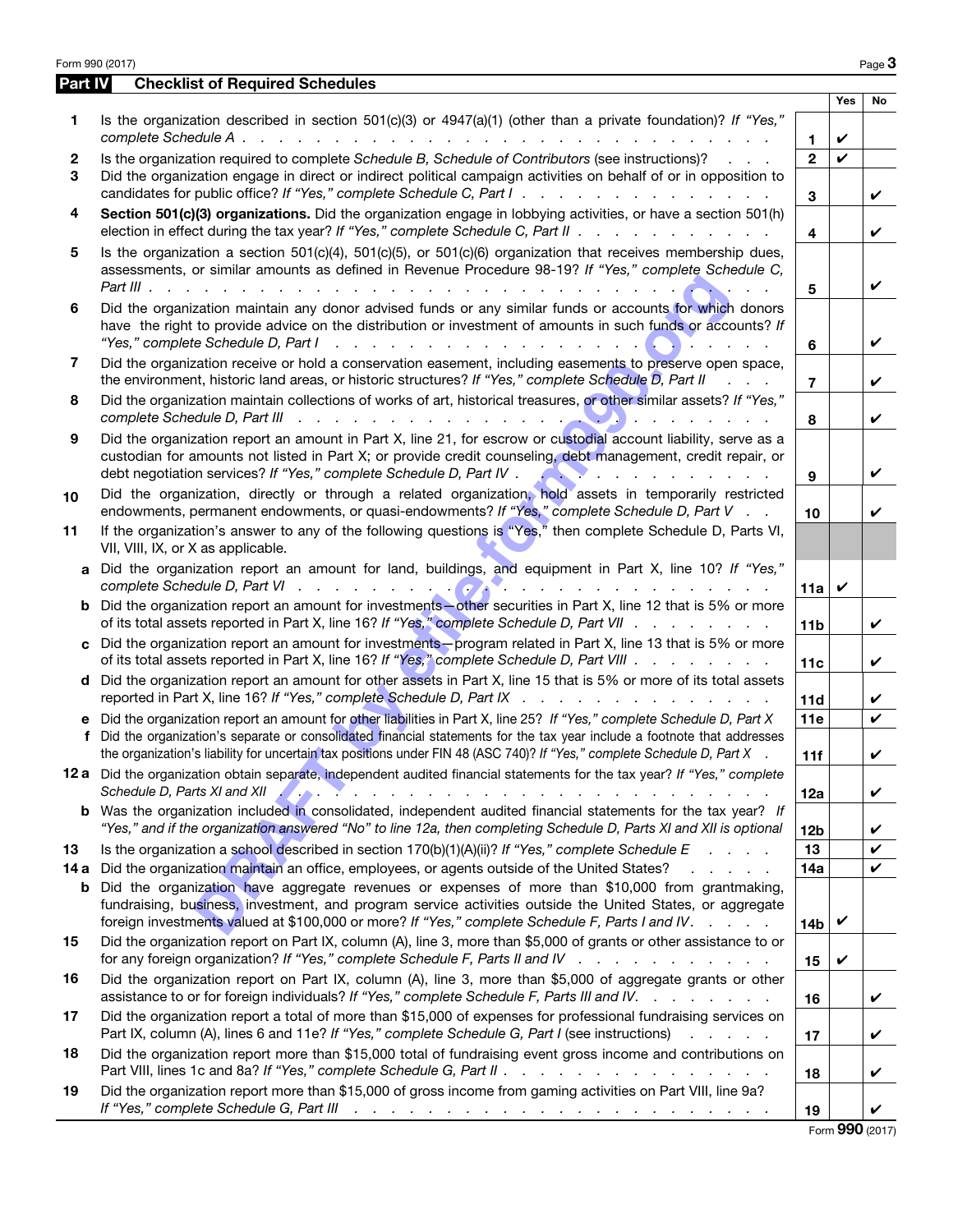|          | Form 990 (2017)                                                                                                                                                                                                                                                                                                                                                                                                                                   |                        |                 | Page 4 |
|----------|---------------------------------------------------------------------------------------------------------------------------------------------------------------------------------------------------------------------------------------------------------------------------------------------------------------------------------------------------------------------------------------------------------------------------------------------------|------------------------|-----------------|--------|
| Part IV  | <b>Checklist of Required Schedules (continued)</b>                                                                                                                                                                                                                                                                                                                                                                                                |                        |                 |        |
|          |                                                                                                                                                                                                                                                                                                                                                                                                                                                   |                        | <b>Yes</b>      | No     |
| b        | 20 a Did the organization operate one or more hospital facilities? If "Yes," complete Schedule H.<br>If "Yes" to line 20a, did the organization attach a copy of its audited financial statements to this return?                                                                                                                                                                                                                                 | 20a<br><b>20b</b>      |                 | ✓      |
| 21       | Did the organization report more than \$5,000 of grants or other assistance to any domestic organization or<br>domestic government on Part IX, column (A), line 1? If "Yes," complete Schedule I, Parts I and II                                                                                                                                                                                                                                  |                        |                 | ✓      |
| 22       | Did the organization report more than \$5,000 of grants or other assistance to or for domestic individuals on<br>Part IX, column (A), line 2? If "Yes," complete Schedule I, Parts I and III<br>and the state of the state of the                                                                                                                                                                                                                 | 21                     |                 | ✓      |
| 23       | Did the organization answer "Yes" to Part VII, Section A, line 3, 4, or 5 about compensation of the                                                                                                                                                                                                                                                                                                                                               | 22                     |                 |        |
|          | organization's current and former officers, directors, trustees, key employees, and highest compensated<br>employees? If "Yes," complete Schedule J.<br>$\frac{1}{2}$ , $\frac{1}{2}$ , $\frac{1}{2}$ , $\frac{1}{2}$ , $\frac{1}{2}$ , $\frac{1}{2}$ , $\frac{1}{2}$ , $\frac{1}{2}$ , $\frac{1}{2}$ , $\frac{1}{2}$ , $\frac{1}{2}$ , $\frac{1}{2}$ , $\frac{1}{2}$                                                                             | 23                     |                 | ✓      |
| 24a      | Did the organization have a tax-exempt bond issue with an outstanding principal amount of more than<br>\$100,000 as of the last day of the year, that was issued after December 31, 2002? If "Yes," answer lines 24b<br>through 24d and complete Schedule K. If "No," go to line 25a<br>$\mathbf{r}$ , $\mathbf{r}$ , $\mathbf{r}$ , $\mathbf{r}$ , $\mathbf{r}$ , $\mathbf{r}$<br>$\sim$                                                         | 24a                    |                 | ✓      |
| b<br>c   | Did the organization invest any proceeds of tax-exempt bonds beyond a temporary period exception?<br>Did the organization maintain an escrow account other than a refunding escrow at any time during the year<br>. 0<br>to defease any tax-exempt bonds?<br>$\sim$ $\sim$                                                                                                                                                                        | 24b<br>24c             |                 |        |
|          | <b>d</b> Did the organization act as an "on behalf of" issuer for bonds outstanding at any time during the year? $\ldots$                                                                                                                                                                                                                                                                                                                         | 24d                    |                 |        |
|          | 25a Section 501(c)(3), 501(c)(4), and 501(c)(29) organizations. Did the organization engage in an excess benefit<br>transaction with a disqualified person during the year? If "Yes," complete Schedule L, Part I                                                                                                                                                                                                                                 | 25a                    |                 | ✓      |
| b        | Is the organization aware that it engaged in an excess benefit transaction with a disqualified person in a prior<br>year, and that the transaction has not been reported on any of the organization's prior Forms 990 or 990-EZ?<br>.<br>$\sim$ $\sim$                                                                                                                                                                                            | 25 <sub>b</sub>        |                 | ✔      |
| 26       | Did the organization report any amount on Part X, line 5, 6, or 22 for receivables from or payables to any<br>current or former officers, directors, trustees, key employees, highest compensated employees, or<br>disqualified persons? If "Yes," complete Schedule L, Part II Network Contains a contact of the state of the state of the state of the state of the state of the state of the state of the state of the state of the state of t | 26                     |                 | ✔      |
| 27       | Did the organization provide a grant or other assistance to an officer, director, trustee, key employee,<br>substantial contributor or employee thereof, a grant selection committee member, or to a 35% controlled<br>entity or family member of any of these persons? If "Yes," complete Schedule L, Part III                                                                                                                                   | 27                     |                 | ✓      |
| 28       | Was the organization a party to a business transaction with one of the following parties (see Schedule L,<br>Part IV instructions for applicable filing thresholds, conditions, and exceptions):                                                                                                                                                                                                                                                  |                        |                 |        |
| a        | A current or former officer, director, trustee, or key employee? If "Yes," complete Schedule L, Part IV                                                                                                                                                                                                                                                                                                                                           | <b>28a</b>             |                 | V      |
| b        | A family member of a current or former officer, director, trustee, or key employee? If "Yes," complete<br>Schedule L, Part IV<br>. <b>.</b><br>the contract of the contract of the contract of the contract of the contract of the contract of the contract of                                                                                                                                                                                    | <b>28b</b>             |                 | ✓      |
| C.       | An entity of which a current or former officer, director, trustee, or key employee (or a family member thereof)<br>was an officer, director, trustee, or direct or indirect owner? If "Yes," complete Schedule L, Part IV                                                                                                                                                                                                                         | 28c                    |                 | V      |
| 29<br>30 | Did the organization receive more than \$25,000 in non-cash contributions? If "Yes," complete Schedule M<br>Did the organization receive contributions of art, historical treasures, or other similar assets, or qualified                                                                                                                                                                                                                        | 29                     |                 |        |
| 31       | Did the organization liquidate, terminate, or dissolve and cease operations? If "Yes," complete Schedule N,                                                                                                                                                                                                                                                                                                                                       | 30                     |                 | V      |
|          | .<br>Did the organization sell, exchange, dispose of, or transfer more than 25% of its net assets? If "Yes,"                                                                                                                                                                                                                                                                                                                                      | 31                     |                 | V      |
| 32       | complete Schedule N, Part II<br>in the contract of the contract of the contract of the contract of the contract of the contract of the contract of the contract of the contract of the contract of the contract of the contract of the contract of the contrac                                                                                                                                                                                    | 32                     |                 | V      |
| 33       | Did the organization own 100% of an entity disregarded as separate from the organization under Regulations<br>sections 301.7701-2 and 301.7701-3? If "Yes," complete Schedule R, Part I.                                                                                                                                                                                                                                                          | 33                     |                 | V      |
| 34       | Was the organization related to any tax-exempt or taxable entity? If "Yes," complete Schedule R, Part II, III,<br>or IV, and Part V, line 1<br>a constitution of the constitution of the constitution of the constitution of the constitution of the constitution of the constitution of the constitution of the constitution of the constitution of the constitution of the                                                                      | 34                     |                 | V      |
| 35a<br>b | Did the organization have a controlled entity within the meaning of section 512(b)(13)?<br>If "Yes" to line 35a, did the organization receive any payment from or engage in any transaction with a<br>controlled entity within the meaning of section 512(b)(13)? If "Yes," complete Schedule R, Part V, line 2.                                                                                                                                  | 35a<br>35 <sub>b</sub> |                 | V      |
| 36       | Section 501(c)(3) organizations. Did the organization make any transfers to an exempt non-charitable                                                                                                                                                                                                                                                                                                                                              | 36                     |                 | V      |
| 37       | Did the organization conduct more than 5% of its activities through an entity that is not a related organization                                                                                                                                                                                                                                                                                                                                  |                        |                 |        |
|          | and that is treated as a partnership for federal income tax purposes? If "Yes," complete Schedule R,<br>Part VI.<br>$\sim$<br>$\mathbf{r}$ , $\mathbf{r}$ , $\mathbf{r}$ , $\mathbf{r}$ , $\mathbf{r}$ , $\mathbf{r}$ , $\mathbf{r}$ , $\mathbf{r}$                                                                                                                                                                                               | 37                     |                 | V      |
| 38       | Did the organization complete Schedule O and provide explanations in Schedule O for Part VI, lines 11b and<br>19? Note. All Form 990 filers are required to complete Schedule O.                                                                                                                                                                                                                                                                  | 38                     | V               |        |
|          |                                                                                                                                                                                                                                                                                                                                                                                                                                                   |                        | Form 990 (2017) |        |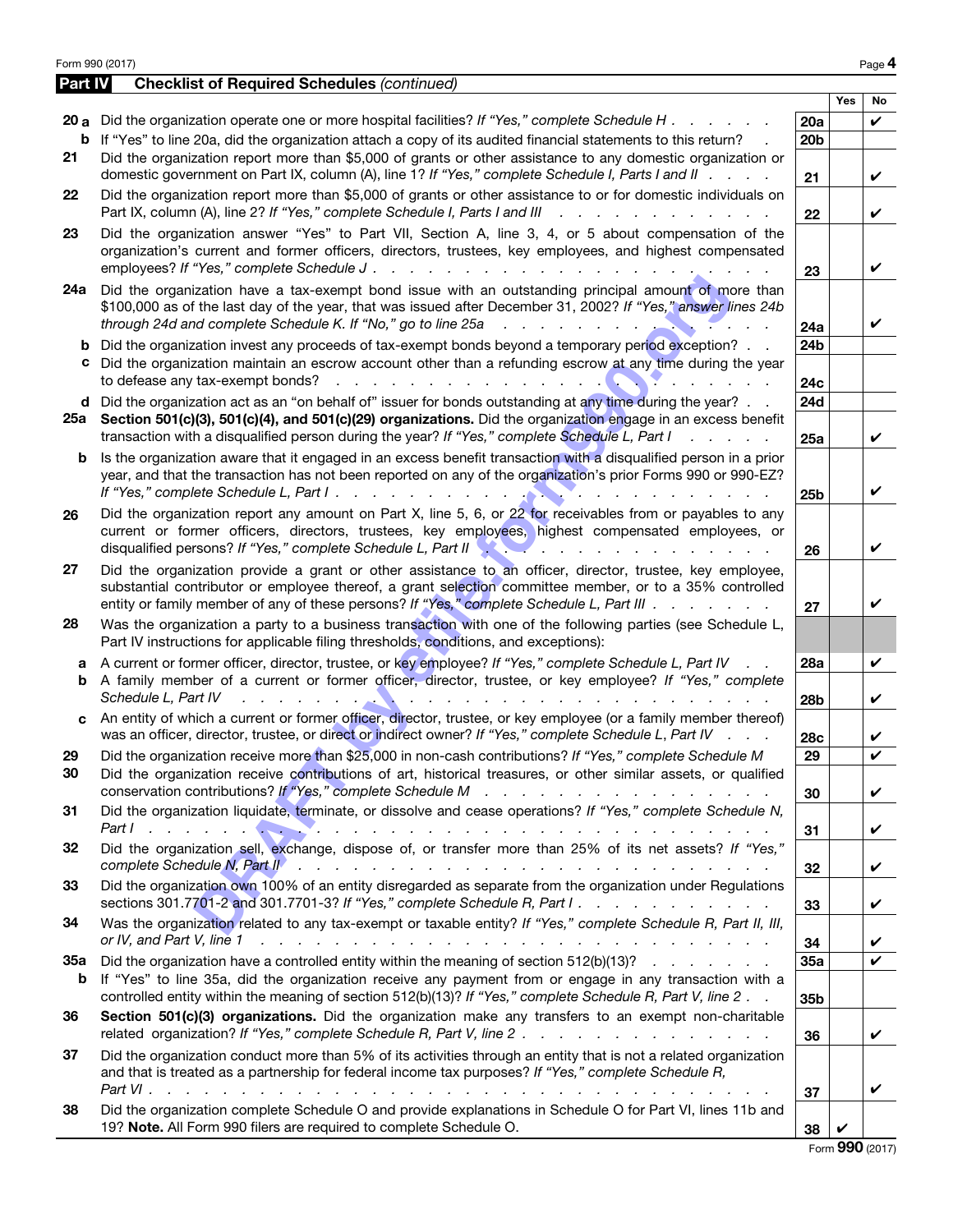| Form 990 (2017) |                                                                                                                                                                                                                                            |                |     | Page 5 |
|-----------------|--------------------------------------------------------------------------------------------------------------------------------------------------------------------------------------------------------------------------------------------|----------------|-----|--------|
| Part V          | <b>Statements Regarding Other IRS Filings and Tax Compliance</b>                                                                                                                                                                           |                |     |        |
|                 | Check if Schedule O contains a response or note to any line in this Part V<br>the control of the control of                                                                                                                                |                |     |        |
|                 |                                                                                                                                                                                                                                            |                | Yes | No     |
| 1a              | Enter the number reported in Box 3 of Form 1096. Enter -0- if not applicable<br>1a<br>0                                                                                                                                                    |                |     |        |
| b               | Enter the number of Forms W-2G included in line 1a. Enter -0- if not applicable<br>1 <sub>b</sub><br>$\mathbf{0}$                                                                                                                          |                |     |        |
| c               | Did the organization comply with backup withholding rules for reportable payments to vendors and                                                                                                                                           |                |     |        |
|                 | reportable gaming (gambling) winnings to prize winners?                                                                                                                                                                                    | 1c             | V   |        |
| 2a              | Enter the number of employees reported on Form W-3, Transmittal of Wage and Tax                                                                                                                                                            |                |     |        |
|                 | Statements, filed for the calendar year ending with or within the year covered by this return<br>2a<br>0                                                                                                                                   |                |     |        |
| b               | If at least one is reported on line 2a, did the organization file all required federal employment tax returns?                                                                                                                             | 2b             |     |        |
| За              | Note. If the sum of lines 1a and 2a is greater than 250, you may be required to e-file (see instructions).<br>Did the organization have unrelated business gross income of \$1,000 or more during the year?                                |                |     | V      |
| b               | If "Yes," has it filed a Form 990-T for this year? If "No" to line 3b, provide an explanation in Schedule O                                                                                                                                | За<br>3b       |     |        |
| 4а              | At any time during the calendar year, did the organization have an interest in, or a signature or other authority                                                                                                                          |                |     |        |
|                 | over, a financial account in a foreign country (such as a bank account, securities account, or other financial                                                                                                                             |                |     |        |
|                 | $account)? \t\t\t\t\t \t\t\t\t \t\t\t \t\t\t$                                                                                                                                                                                              | 4a             |     | ✓      |
| b               | If "Yes," enter the name of the foreign country: ▶                                                                                                                                                                                         |                |     |        |
|                 | See instructions for filing requirements for FinCEN Form 114, Report of Foreign Bank and Financial Accounts                                                                                                                                |                |     |        |
|                 | (FBAR).                                                                                                                                                                                                                                    |                |     |        |
| 5a              | Was the organization a party to a prohibited tax shelter transaction at any time during the tax year?                                                                                                                                      | 5a             |     | V      |
| b               | Did any taxable party notify the organization that it was or is a party to a prohibited tax shelter transaction?                                                                                                                           | 5b             |     | ✓      |
| с               | and the company of the company of                                                                                                                                                                                                          | 5 <sub>c</sub> |     |        |
| 6а              | Does the organization have annual gross receipts that are normally greater than \$100,000, and did the                                                                                                                                     |                |     |        |
|                 | organization solicit any contributions that were not tax deductible as charitable contributions?                                                                                                                                           | 6a             |     | V      |
| b               | If "Yes," did the organization include with every solicitation an express statement that such contributions or<br>gifts were not tax deductible?                                                                                           |                |     |        |
| 7               | Organizations that may receive deductible contributions under section 170(c).                                                                                                                                                              | 6b             |     |        |
| а               | Did the organization receive a payment in excess of \$75 made partly as a contribution and partly for goods                                                                                                                                |                |     |        |
|                 | .                                                                                                                                                                                                                                          | 7a             |     |        |
| b               | If "Yes," did the organization notify the donor of the value of the goods or services provided?                                                                                                                                            | 7b             |     |        |
| с               | Did the organization sell, exchange, or otherwise dispose of tangible personal property for which it was                                                                                                                                   |                |     |        |
|                 | required to file Form 8282? $\ldots$ $\ldots$ $\ldots$ $\ldots$ $\ldots$ $\ldots$ $\ldots$ $\ldots$                                                                                                                                        | 7c             |     |        |
| d               | If "Yes," indicate the number of Forms 8282 filed during the year<br>  7d                                                                                                                                                                  |                |     |        |
| е               | Did the organization receive any funds, directly or indirectly, to pay premiums on a personal benefit contract?                                                                                                                            | 7e             |     |        |
| f               | Did the organization, during the year, pay premiums, directly or indirectly, on a personal benefit contract? .                                                                                                                             | 7f             |     |        |
| g               | If the organization received a contribution of qualified intellectual property, did the organization file Form 8899 as required?                                                                                                           | 7g             |     |        |
| h<br>8          | If the organization received a contribution of cars, boats, airplanes, or other vehicles, did the organization file a Form 1098-C?<br>Sponsoring organizations maintaining donor advised funds. Did a donor advised fund maintained by the | 7h             |     |        |
|                 | sponsoring organization have excess business holdings at any time during the year?                                                                                                                                                         | 8              |     |        |
| 9               | Sponsoring organizations maintaining donor advised funds.                                                                                                                                                                                  |                |     |        |
| a               | Did the sponsoring organization make any taxable distributions under section 4966?                                                                                                                                                         | 9а             |     |        |
| b               | Did the sponsoring organization make a distribution to a donor, donor advisor, or related person?                                                                                                                                          | 9b             |     |        |
| 10              | Section 501(c)(7) organizations. Enter:                                                                                                                                                                                                    |                |     |        |
| a               | Initiation fees and capital contributions included on Part VIII, line 12<br>10a                                                                                                                                                            |                |     |        |
| b               | Gross receipts, included on Form 990, Part VIII, line 12, for public use of club facilities<br>10 <sub>b</sub>                                                                                                                             |                |     |        |
| 11              | Section 501(c)(12) organizations. Enter:                                                                                                                                                                                                   |                |     |        |
| a               | Gross income from members or shareholders.<br>11a                                                                                                                                                                                          |                |     |        |
| b               | Gross income from other sources (Do not net amounts due or paid to other sources<br>against amounts due or received from them.)<br>the contract of the contract of the                                                                     |                |     |        |
|                 | 11 <sub>b</sub><br>Section 4947(a)(1) non-exempt charitable trusts. Is the organization filing Form 990 in lieu of Form 1041?                                                                                                              |                |     |        |
| 12a<br>b        | If "Yes," enter the amount of tax-exempt interest received or accrued during the year.<br>12 <sub>b</sub>                                                                                                                                  | 12a            |     |        |
| 13              | Section 501(c)(29) qualified nonprofit health insurance issuers.                                                                                                                                                                           |                |     |        |
| а               | Is the organization licensed to issue qualified health plans in more than one state?                                                                                                                                                       | 13а            |     |        |
|                 | Note. See the instructions for additional information the organization must report on Schedule O.                                                                                                                                          |                |     |        |
| b               | Enter the amount of reserves the organization is required to maintain by the states in which                                                                                                                                               |                |     |        |
|                 | the organization is licensed to issue qualified health plans<br>13 <sub>b</sub>                                                                                                                                                            |                |     |        |
| с               | Enter the amount of reserves on hand<br>13 <sub>c</sub>                                                                                                                                                                                    |                |     |        |
| 14a             | Did the organization receive any payments for indoor tanning services during the tax year?.                                                                                                                                                | 14a            |     | V      |
| b               | If "Yes," has it filed a Form 720 to report these payments? If "No," provide an explanation in Schedule O                                                                                                                                  | 14b            |     |        |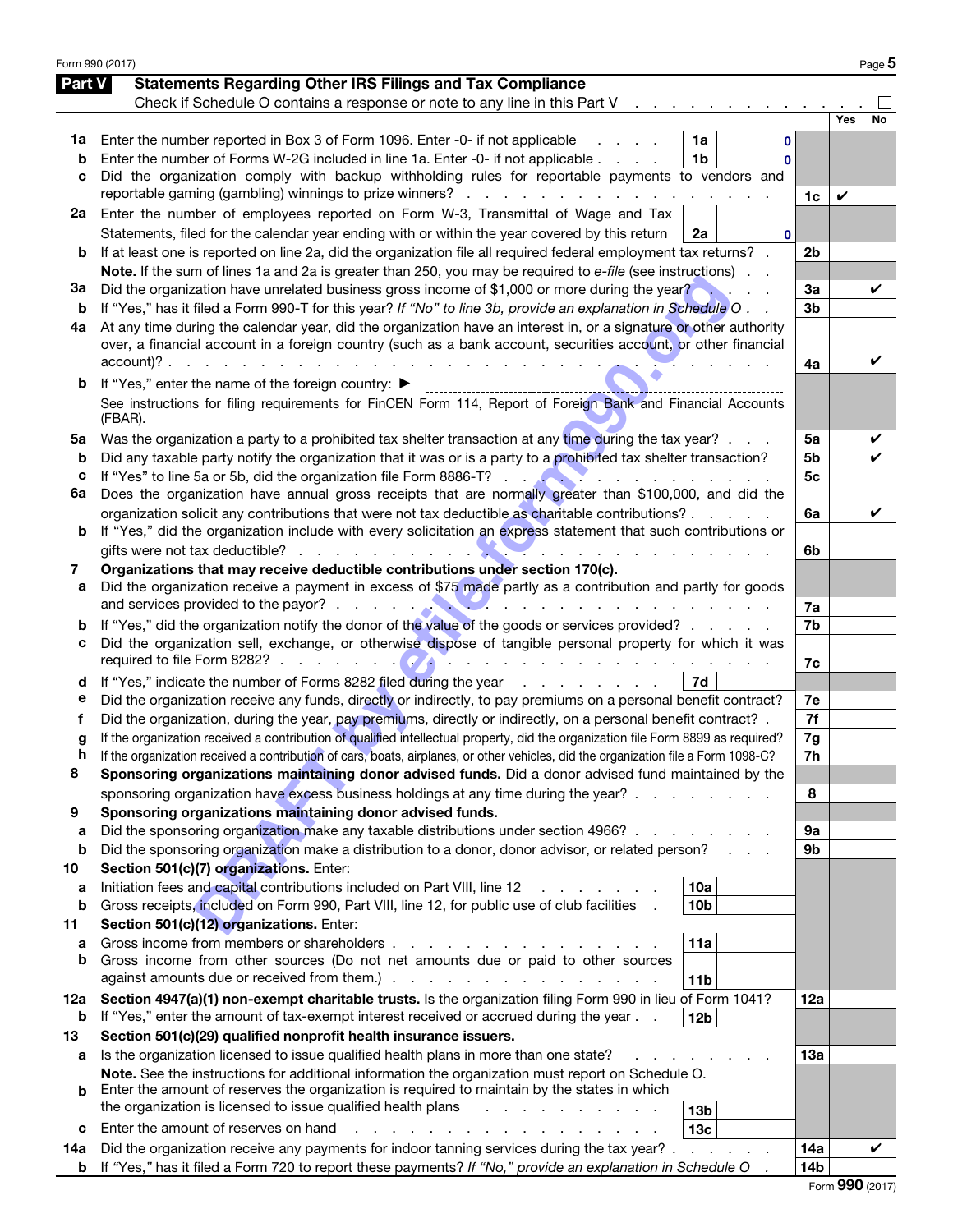|                | Form 990 (2017)                                                                                                                                                                                                                                                                                                                                                                                                                                  |                                     |                 |              | Page $6$           |
|----------------|--------------------------------------------------------------------------------------------------------------------------------------------------------------------------------------------------------------------------------------------------------------------------------------------------------------------------------------------------------------------------------------------------------------------------------------------------|-------------------------------------|-----------------|--------------|--------------------|
| <b>Part VI</b> | Governance, Management, and Disclosure For each "Yes" response to lines 2 through 7b below, and for a "No"                                                                                                                                                                                                                                                                                                                                       |                                     |                 |              |                    |
|                | response to line 8a, 8b, or 10b below, describe the circumstances, processes, or changes in Schedule O. See instructions.                                                                                                                                                                                                                                                                                                                        |                                     |                 |              |                    |
|                | Check if Schedule O contains a response or note to any line in this Part VI                                                                                                                                                                                                                                                                                                                                                                      |                                     |                 |              | $ \boldsymbol{v} $ |
|                | <b>Section A. Governing Body and Management</b>                                                                                                                                                                                                                                                                                                                                                                                                  |                                     |                 |              |                    |
|                |                                                                                                                                                                                                                                                                                                                                                                                                                                                  |                                     |                 | Yes          | No                 |
| 1a             | Enter the number of voting members of the governing body at the end of the tax year.                                                                                                                                                                                                                                                                                                                                                             | 1a<br>9                             |                 |              |                    |
|                | If there are material differences in voting rights among members of the governing body, or                                                                                                                                                                                                                                                                                                                                                       |                                     |                 |              |                    |
|                | if the governing body delegated broad authority to an executive committee or similar<br>committee, explain in Schedule O.                                                                                                                                                                                                                                                                                                                        |                                     |                 |              |                    |
|                |                                                                                                                                                                                                                                                                                                                                                                                                                                                  |                                     |                 |              |                    |
| b              | Enter the number of voting members included in line 1a, above, who are independent                                                                                                                                                                                                                                                                                                                                                               | 1b                                  |                 |              |                    |
| 2              | Did any officer, director, trustee, or key employee have a family relationship or a business relationship with                                                                                                                                                                                                                                                                                                                                   |                                     |                 |              |                    |
|                | any other officer, director, trustee, or key employee?<br><u>in the second contract of the second contract of the second contract of the second contract of the second contract of the second contract of the second contract of the second contract of the second contract of the second </u>                                                                                                                                                   |                                     | $\mathbf{2}$    |              | V                  |
| 3              | Did the organization delegate control over management duties customarily performed by or under the direct<br>supervision of officers, directors, or trustees, or key employees to a management company or other person?                                                                                                                                                                                                                          |                                     |                 |              |                    |
|                |                                                                                                                                                                                                                                                                                                                                                                                                                                                  |                                     | 3               |              | V                  |
| 4              | Did the organization make any significant changes to its governing documents since the prior Form 990 was filed?                                                                                                                                                                                                                                                                                                                                 |                                     | 4               |              | V                  |
| 5              | Did the organization become aware during the year of a significant diversion of the organization's assets?.                                                                                                                                                                                                                                                                                                                                      |                                     | 5               |              | V                  |
| 6<br>7a        | Did the organization have members, stockholders, or other persons who had the power to elect or appoint                                                                                                                                                                                                                                                                                                                                          |                                     | 6               | V            |                    |
|                | one or more members of the governing body?<br><u> Alexandria de la provincia de la provincia de la provincia de la provincia de la provincia de la provincia de</u>                                                                                                                                                                                                                                                                              |                                     |                 | ✔            |                    |
| b              | Are any governance decisions of the organization reserved to (or subject to approval by) members,                                                                                                                                                                                                                                                                                                                                                |                                     | 7a              |              |                    |
|                | stockholders, or persons other than the governing body?<br>$\mathcal{L}$ . The contract of $\mathcal{L}$ is the contract of $\mathcal{L}$                                                                                                                                                                                                                                                                                                        |                                     | 7b              |              | V                  |
| 8              | Did the organization contemporaneously document the meetings held or written actions undertaken during                                                                                                                                                                                                                                                                                                                                           |                                     |                 |              |                    |
|                | the year by the following:                                                                                                                                                                                                                                                                                                                                                                                                                       |                                     |                 |              |                    |
| а              | The governing body? $\ldots$ $\ldots$ $\ldots$ $\ldots$                                                                                                                                                                                                                                                                                                                                                                                          |                                     | 8а              | ✓            |                    |
| b              | Each committee with authority to act on behalf of the governing body?<br>and a state of the                                                                                                                                                                                                                                                                                                                                                      |                                     | 8b              | V            |                    |
| 9              | Is there any officer, director, trustee, or key employee listed in Part VII, Section A, who cannot be reached at                                                                                                                                                                                                                                                                                                                                 |                                     |                 |              |                    |
|                | the organization's mailing address? If "Yes," provide the names and addresses in Schedule O.                                                                                                                                                                                                                                                                                                                                                     |                                     | 9               |              | V                  |
|                | Section B. Policies (This Section B requests information about policies not required by the Internal Revenue Code.)                                                                                                                                                                                                                                                                                                                              |                                     |                 |              |                    |
|                |                                                                                                                                                                                                                                                                                                                                                                                                                                                  |                                     |                 | Yes          | No                 |
| 10a            | Did the organization have local chapters, branches, or affiliates?                                                                                                                                                                                                                                                                                                                                                                               |                                     | 10a             |              | ✓                  |
| b              | If "Yes," did the organization have written policies and procedures governing the activities of such chapters,                                                                                                                                                                                                                                                                                                                                   |                                     |                 |              |                    |
|                | affiliates, and branches to ensure their operations are consistent with the organization's exempt purposes?                                                                                                                                                                                                                                                                                                                                      |                                     | 10 <sub>b</sub> |              |                    |
| 11a            | Has the organization provided a complete copy of this Form 990 to all members of its governing body before filing the form?                                                                                                                                                                                                                                                                                                                      |                                     | 11a             | V            |                    |
| b              | Describe in Schedule O the process, if any, used by the organization to review this Form 990.                                                                                                                                                                                                                                                                                                                                                    |                                     |                 |              |                    |
| 12a            | Did the organization have a written conflict of interest policy? If "No," go to line 13                                                                                                                                                                                                                                                                                                                                                          |                                     | 12a             | V            |                    |
| b              | Were officers, directors, or trustees, and key employees required to disclose annually interests that could give rise to conflicts?                                                                                                                                                                                                                                                                                                              |                                     | 12 <sub>b</sub> | V            |                    |
|                | Did the organization regularly and consistently monitor and enforce compliance with the policy? If "Yes,                                                                                                                                                                                                                                                                                                                                         |                                     |                 |              |                    |
|                | describe in Schedule O how this was done.<br>design and a contract of the contract of the contract of the contract of the contract of the contract of the contract of the contract of the contract of the contract of the contract of the contract of the contract of the c                                                                                                                                                                      |                                     | 12c             | V            |                    |
| 13             |                                                                                                                                                                                                                                                                                                                                                                                                                                                  |                                     | 13              |              | V                  |
| 14<br>15       | Did the organization have a written document retention and destruction policy?                                                                                                                                                                                                                                                                                                                                                                   | the contract of the contract of the | 14              | V            |                    |
|                | Did the process for determining compensation of the following persons include a review and approval by<br>independent persons, comparability data, and contemporaneous substantiation of the deliberation and decision?                                                                                                                                                                                                                          |                                     |                 |              |                    |
|                |                                                                                                                                                                                                                                                                                                                                                                                                                                                  |                                     | 15a             | $\checkmark$ |                    |
| а<br>b         | The organization's CEO, Executive Director, or top management official                                                                                                                                                                                                                                                                                                                                                                           |                                     | 15 <sub>b</sub> | V            |                    |
|                | If "Yes" to line 15a or 15b, describe the process in Schedule O (see instructions).                                                                                                                                                                                                                                                                                                                                                              |                                     |                 |              |                    |
| 16a            | Did the organization invest in, contribute assets to, or participate in a joint venture or similar arrangement                                                                                                                                                                                                                                                                                                                                   |                                     |                 |              |                    |
|                | with a taxable entity during the year? $\therefore$ $\therefore$ $\therefore$ $\therefore$ $\therefore$ $\therefore$ $\therefore$ $\therefore$ $\therefore$ $\therefore$ $\therefore$ $\therefore$ $\therefore$ $\therefore$ $\therefore$ $\therefore$ $\therefore$ $\therefore$ $\therefore$ $\therefore$ $\therefore$ $\therefore$ $\therefore$ $\therefore$ $\therefore$ $\therefore$ $\therefore$ $\therefore$ $\therefore$ $\therefore$ $\$ |                                     | 16a             |              | V                  |
| b              | If "Yes," did the organization follow a written policy or procedure requiring the organization to evaluate its                                                                                                                                                                                                                                                                                                                                   |                                     |                 |              |                    |
|                | participation in joint venture arrangements under applicable federal tax law, and take steps to safeguard the                                                                                                                                                                                                                                                                                                                                    |                                     |                 |              |                    |
|                | organization's exempt status with respect to such arrangements?                                                                                                                                                                                                                                                                                                                                                                                  |                                     | 16 <sub>b</sub> |              |                    |
|                | <b>Section C. Disclosure</b>                                                                                                                                                                                                                                                                                                                                                                                                                     |                                     |                 |              |                    |
| 17             | List the states with which a copy of this Form 990 is required to be filed $\blacktriangleright$ FL                                                                                                                                                                                                                                                                                                                                              |                                     |                 |              |                    |
| 18             | Section 6104 requires an organization to make its Forms 1023 (or 1024 if applicable), 990, and 990-T (Section 501(c)(3)s only)                                                                                                                                                                                                                                                                                                                   |                                     |                 |              |                    |
|                | available for public inspection. Indicate how you made these available. Check all that apply.                                                                                                                                                                                                                                                                                                                                                    |                                     |                 |              |                    |
|                | $\triangleright$ Own website<br>$\triangleright$ Another's website<br>$\boxed{\mathbf{C}}$ Upon request<br>$\triangleright$ Other (explain in Schedule O)                                                                                                                                                                                                                                                                                        |                                     |                 |              |                    |
| 19             | Describe in Schedule O whether (and if so, how) the organization made its governing documents, conflict of interest policy, and                                                                                                                                                                                                                                                                                                                  |                                     |                 |              |                    |
|                | financial statements available to the public during the tax year.                                                                                                                                                                                                                                                                                                                                                                                |                                     |                 |              |                    |

|     | <b>Thomas Maloney, (239)262-5624</b>                                                                            |
|-----|-----------------------------------------------------------------------------------------------------------------|
| -20 | State the name, address, and telephone number of the person who possesses the organization's books and records: |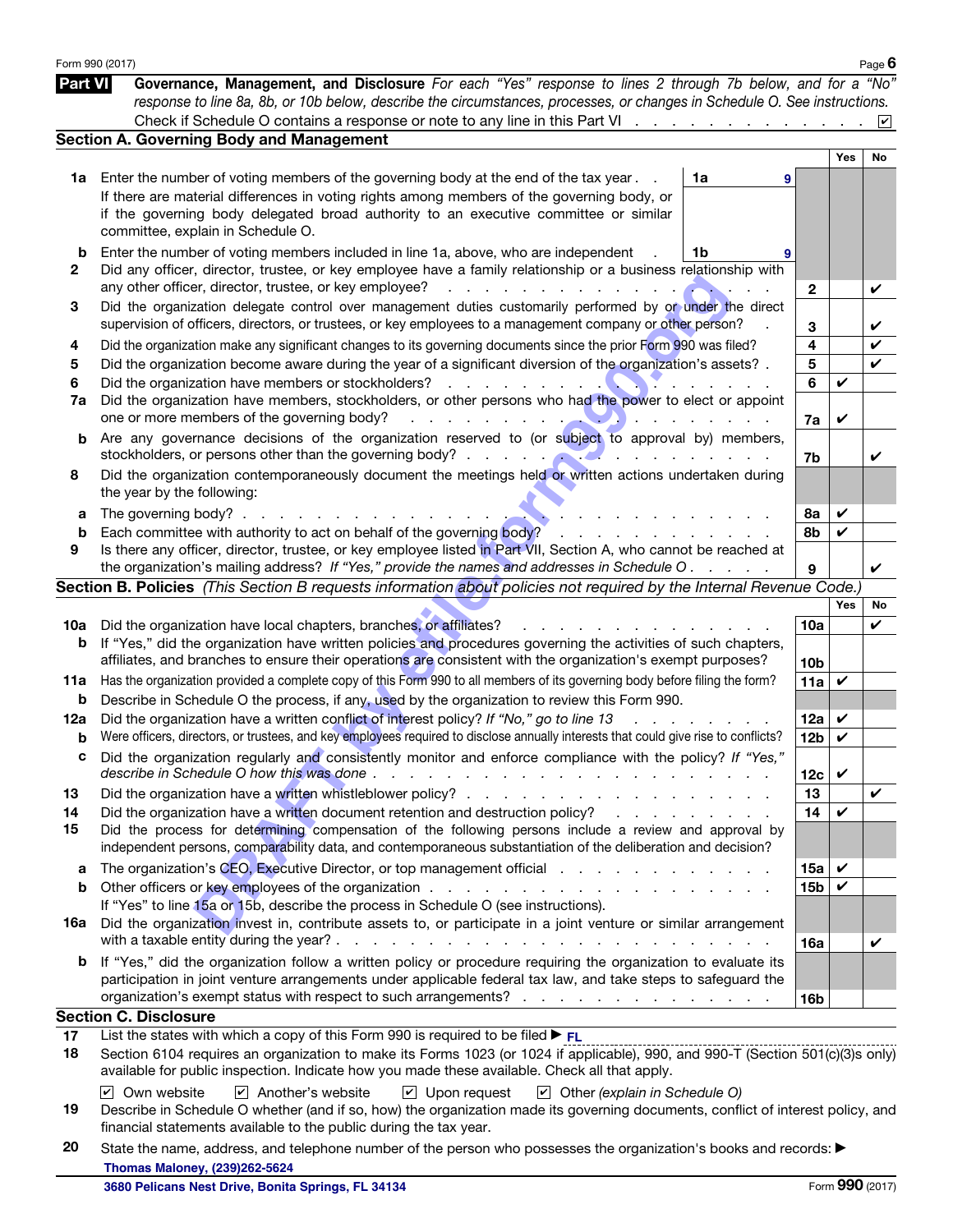### Part VII Compensation of Officers, Directors, Trustees, Key Employees, Highest Compensated Employees, and Independent Contractors

Check if Schedule O contains a response or note to any line in this Part VII . . . . . . . . . . . .  $\Box$ 

Section A. Officers, Directors, Trustees, Key Employees, and Highest Compensated Employees

1a Complete this table for all persons required to be listed. Report compensation for the calendar year ending with or within the organization's tax year.

• List all of the organization's current officers, directors, trustees (whether individuals or organizations), regardless of amount of compensation. Enter -0- in columns (D), (E), and (F) if no compensation was paid.

• List all of the organization's current key employees, if any. See instructions for definition of "key employee."

• List the organization's five current highest compensated employees (other than an officer, director, trustee, or key employee) who received reportable compensation (Box 5 of Form W-2 and/or Box 7 of Form 1099-MISC) of more than \$100,000 from the organization and any related organizations.

| organization and any related organizations.                                                                                                     |                              |                                   |                |                |                     |                                 |        |                                 |                              |                          |
|-------------------------------------------------------------------------------------------------------------------------------------------------|------------------------------|-----------------------------------|----------------|----------------|---------------------|---------------------------------|--------|---------------------------------|------------------------------|--------------------------|
| . List all of the organization's former officers, key employees, and highest compensated employees who received more than                       |                              |                                   |                |                |                     |                                 |        |                                 |                              |                          |
| \$100,000 of reportable compensation from the organization and any related organizations.                                                       |                              |                                   |                |                |                     |                                 |        |                                 |                              |                          |
| • List all of the organization's former directors or trustees that received, in the capacity as a former director or trustee of the             |                              |                                   |                |                |                     |                                 |        |                                 |                              |                          |
| organization, more than \$10,000 of reportable compensation from the organization and any related organizations.                                |                              |                                   |                |                |                     |                                 |        |                                 |                              |                          |
| List persons in the following order: individual trustees or directors; institutional trustees; officers; key employees; highest                 |                              |                                   |                |                |                     |                                 |        |                                 |                              |                          |
| compensated employees; and former such persons.                                                                                                 |                              |                                   |                |                |                     |                                 |        |                                 |                              |                          |
| $\triangleright$ Check this box if neither the organization nor any related organization compensated any current officer, director, or trustee. |                              |                                   |                |                |                     |                                 |        |                                 |                              |                          |
|                                                                                                                                                 |                              |                                   |                |                | (C)                 |                                 |        |                                 |                              |                          |
| (A)                                                                                                                                             | (B)                          |                                   |                |                | Position            | (do not check more than one     |        | (D)                             | (E)                          | (F)                      |
| Name and Title                                                                                                                                  | Average                      |                                   |                |                |                     | box, unless person is both an   |        | Reportable                      | Reportable                   | Estimated                |
|                                                                                                                                                 | hours per<br>week (list any  |                                   |                |                |                     | officer and a director/trustee) |        | compensation<br>from            | compensation from<br>related | amount of<br>other       |
|                                                                                                                                                 | hours for                    | Individual trustee<br>or director |                | <b>Officer</b> |                     | Highest compensated<br>employee | Former | the                             | organizations                | compensation             |
|                                                                                                                                                 | related<br>organizations     |                                   | Institutional  |                | <b>Key</b> employee |                                 |        | organization<br>(W-2/1099-MISC) | (W-2/1099-MISC)              | from the<br>organization |
|                                                                                                                                                 | below dotted                 |                                   |                |                |                     |                                 |        |                                 |                              | and related              |
|                                                                                                                                                 | line)                        |                                   |                |                |                     |                                 |        |                                 |                              | organizations            |
|                                                                                                                                                 |                              |                                   | <b>trustee</b> |                |                     |                                 |        |                                 |                              |                          |
|                                                                                                                                                 |                              |                                   |                |                |                     |                                 |        |                                 |                              |                          |
|                                                                                                                                                 |                              |                                   |                |                |                     |                                 |        |                                 |                              |                          |
| <b>Christopher C Gault</b>                                                                                                                      | 20                           |                                   |                |                |                     |                                 |        |                                 |                              |                          |
| <b>Director and President</b>                                                                                                                   | 0                            | V                                 |                | V              |                     |                                 |        | 0                               | 0                            | 0                        |
| <b>John Salisbury</b>                                                                                                                           | 4                            |                                   |                |                |                     |                                 |        |                                 |                              |                          |
| <b>Director and Vice President</b>                                                                                                              | $\bf{0}$                     | V                                 |                | V              |                     |                                 |        | 0                               | 0                            | 0                        |
| <b>Tim Sheehy</b>                                                                                                                               | 3                            |                                   |                |                |                     |                                 |        |                                 |                              |                          |
| <b>Director and Vice President</b>                                                                                                              | 0                            | V                                 |                | V              |                     |                                 |        | 0                               | 0                            | 0                        |
| <b>Rob Herd</b>                                                                                                                                 | 1                            |                                   |                |                |                     |                                 |        |                                 |                              |                          |
| <b>Director</b>                                                                                                                                 | 0                            | V                                 |                |                |                     |                                 |        | 0                               | 0                            | 0                        |
| <b>Michael Ledgard</b>                                                                                                                          | $\overline{2}$               | V                                 |                |                |                     |                                 |        |                                 |                              |                          |
| <b>Director</b>                                                                                                                                 | 0                            |                                   |                |                |                     |                                 |        | 0                               | 0                            | 0                        |
| <b>Frank Sizemore</b>                                                                                                                           | $\overline{\mathbf{2}}$      | V                                 |                |                |                     |                                 |        |                                 |                              |                          |
| <b>Director</b><br><b>Brad Pontius</b>                                                                                                          | 0                            |                                   |                |                |                     |                                 |        | 0                               | 0                            | 0                        |
|                                                                                                                                                 | $\overline{\mathbf{2}}$<br>0 | V                                 |                |                |                     |                                 |        | 0                               | 0                            | 0                        |
| <b>Director</b><br><b>Nicole Brittain</b>                                                                                                       | $\overline{\mathbf{2}}$      |                                   |                |                |                     |                                 |        |                                 |                              |                          |
| <b>Director</b>                                                                                                                                 | 0                            | V                                 |                |                |                     |                                 |        | 0                               | 0                            | 0                        |
| <b>Matthew Akers</b>                                                                                                                            | 5                            |                                   |                |                |                     |                                 |        |                                 |                              |                          |
| <b>Director and Vice President</b>                                                                                                              | 0                            | V                                 |                | V              |                     |                                 |        | 0                               | $\bf{0}$                     | 0                        |
| <b>Thomas E Maloney</b>                                                                                                                         | 10                           |                                   |                |                |                     |                                 |        |                                 |                              |                          |
| <b>Treasurer</b>                                                                                                                                | 0                            |                                   |                | V              |                     |                                 |        | $\mathbf{0}$                    | 0                            | $\mathbf{0}$             |
| <b>Gail Pontius</b>                                                                                                                             | $\overline{2}$               |                                   |                |                |                     |                                 |        |                                 |                              |                          |
| <b>Secretary</b>                                                                                                                                | 0                            |                                   |                | V              |                     |                                 |        | $\bf{0}$                        | $\mathbf 0$                  | $\mathbf 0$              |
|                                                                                                                                                 |                              |                                   |                |                |                     |                                 |        |                                 |                              |                          |
|                                                                                                                                                 |                              |                                   |                |                |                     |                                 |        |                                 |                              |                          |
|                                                                                                                                                 |                              |                                   |                |                |                     |                                 |        |                                 |                              |                          |
|                                                                                                                                                 |                              |                                   |                |                |                     |                                 |        |                                 |                              |                          |
|                                                                                                                                                 |                              |                                   |                |                |                     |                                 |        |                                 |                              |                          |
|                                                                                                                                                 |                              |                                   |                |                |                     |                                 |        |                                 |                              |                          |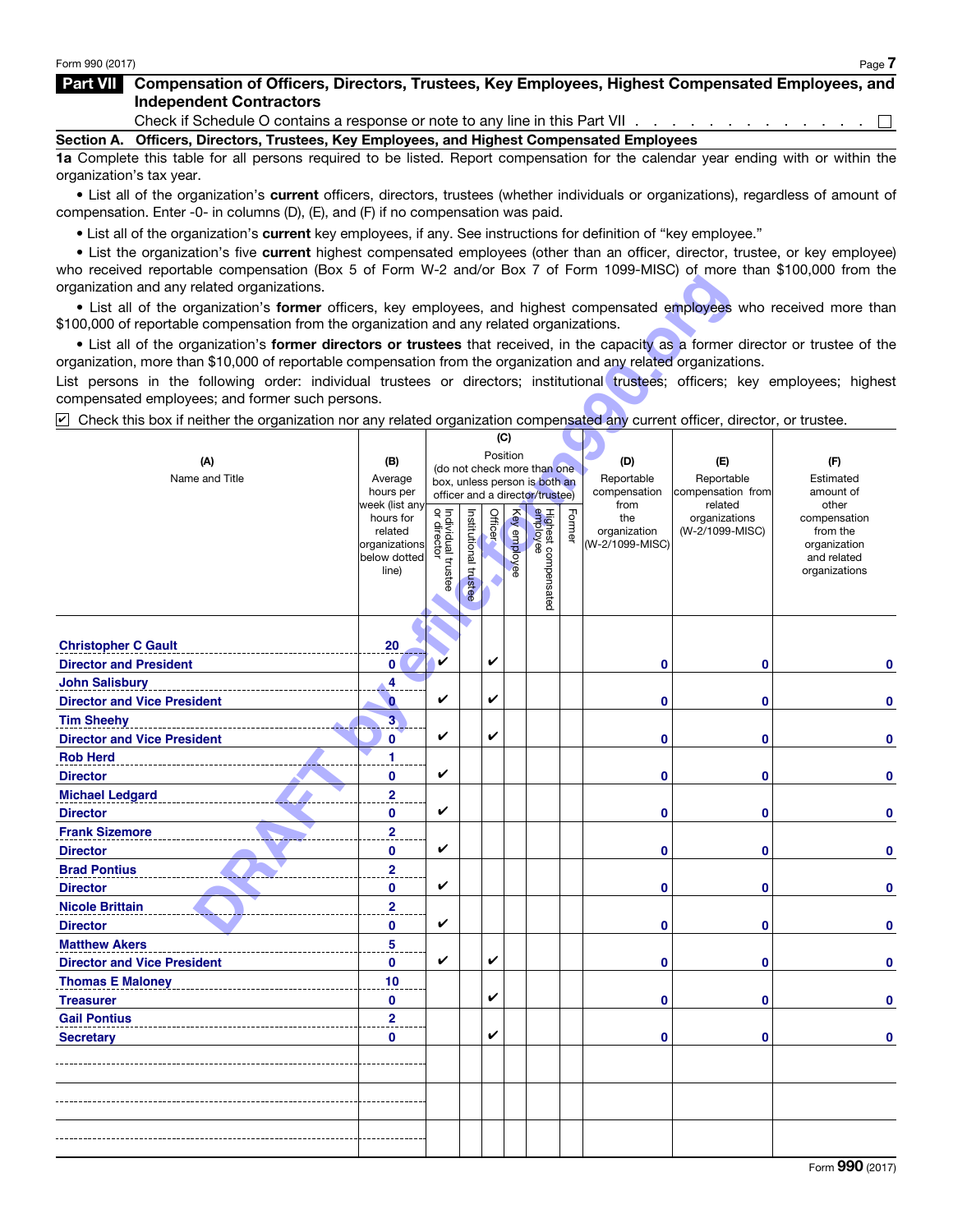| <b>Part VII</b><br>Section A. Officers, Directors, Trustees, Key Employees, and Highest Compensated Employees (continued) |                                                                                                                            |                               |                                   |                       |         |          |                                 |        |                         |                              |              |              |                             |    |
|---------------------------------------------------------------------------------------------------------------------------|----------------------------------------------------------------------------------------------------------------------------|-------------------------------|-----------------------------------|-----------------------|---------|----------|---------------------------------|--------|-------------------------|------------------------------|--------------|--------------|-----------------------------|----|
|                                                                                                                           |                                                                                                                            |                               |                                   |                       |         | (C)      |                                 |        |                         |                              |              |              |                             |    |
|                                                                                                                           | Position<br>(A)<br>(B)<br>(do not check more than one                                                                      |                               |                                   |                       |         | (D)      | (E)                             |        |                         | (F)                          |              |              |                             |    |
|                                                                                                                           | Name and title                                                                                                             | Average                       |                                   |                       |         |          | box, unless person is both an   |        | Reportable              | Reportable                   |              |              | Estimated                   |    |
|                                                                                                                           |                                                                                                                            | hours per                     |                                   |                       |         |          | officer and a director/trustee) |        | compensation            | compensation from            |              |              | amount of                   |    |
|                                                                                                                           |                                                                                                                            | week (list any<br>hours for   |                                   |                       |         | Key      |                                 |        | from<br>the             | related<br>organizations     |              |              | other<br>compensation       |    |
|                                                                                                                           |                                                                                                                            | related                       | Individual trustee<br>or director | Institutional trustee | Officer |          |                                 | Former | organization            | (W-2/1099-MISC)              |              |              | from the                    |    |
|                                                                                                                           |                                                                                                                            | organizations<br>below dotted |                                   |                       |         |          |                                 |        | (W-2/1099-MISC)         |                              |              |              | organization<br>and related |    |
|                                                                                                                           |                                                                                                                            | line)                         |                                   |                       |         | employee |                                 |        |                         |                              |              |              | organizations               |    |
|                                                                                                                           |                                                                                                                            |                               |                                   |                       |         |          |                                 |        |                         |                              |              |              |                             |    |
|                                                                                                                           |                                                                                                                            |                               |                                   |                       |         |          | Highest compensated<br>employee |        |                         |                              |              |              |                             |    |
|                                                                                                                           |                                                                                                                            |                               |                                   |                       |         |          |                                 |        |                         |                              |              |              |                             |    |
|                                                                                                                           |                                                                                                                            |                               |                                   |                       |         |          |                                 |        |                         |                              |              |              |                             |    |
|                                                                                                                           |                                                                                                                            |                               |                                   |                       |         |          |                                 |        |                         |                              |              |              |                             |    |
|                                                                                                                           |                                                                                                                            |                               |                                   |                       |         |          |                                 |        |                         |                              |              |              |                             |    |
|                                                                                                                           |                                                                                                                            |                               |                                   |                       |         |          |                                 |        |                         |                              |              |              |                             |    |
|                                                                                                                           |                                                                                                                            |                               |                                   |                       |         |          |                                 |        |                         |                              |              |              |                             |    |
|                                                                                                                           |                                                                                                                            |                               |                                   |                       |         |          |                                 |        |                         |                              |              |              |                             |    |
|                                                                                                                           |                                                                                                                            |                               |                                   |                       |         |          |                                 |        |                         |                              |              |              |                             |    |
|                                                                                                                           |                                                                                                                            |                               |                                   |                       |         |          |                                 |        |                         |                              |              |              |                             |    |
|                                                                                                                           |                                                                                                                            |                               |                                   |                       |         |          |                                 |        |                         |                              |              |              |                             |    |
|                                                                                                                           |                                                                                                                            |                               |                                   |                       |         |          |                                 |        |                         |                              |              |              |                             |    |
|                                                                                                                           |                                                                                                                            |                               |                                   |                       |         |          |                                 |        |                         |                              |              |              |                             |    |
|                                                                                                                           |                                                                                                                            |                               |                                   |                       |         |          |                                 |        |                         |                              |              |              |                             |    |
|                                                                                                                           |                                                                                                                            |                               |                                   |                       |         |          |                                 |        |                         |                              |              |              |                             |    |
|                                                                                                                           |                                                                                                                            |                               |                                   |                       |         |          |                                 |        |                         |                              |              |              |                             |    |
|                                                                                                                           |                                                                                                                            |                               |                                   |                       |         |          |                                 |        |                         |                              |              |              |                             |    |
|                                                                                                                           |                                                                                                                            |                               |                                   |                       |         |          |                                 |        |                         |                              |              |              |                             |    |
|                                                                                                                           |                                                                                                                            |                               |                                   |                       |         |          |                                 |        |                         |                              |              |              |                             |    |
|                                                                                                                           |                                                                                                                            |                               |                                   |                       |         |          |                                 |        |                         |                              |              |              |                             |    |
|                                                                                                                           |                                                                                                                            |                               |                                   |                       |         |          |                                 |        |                         |                              |              |              |                             |    |
|                                                                                                                           |                                                                                                                            |                               |                                   |                       |         |          |                                 |        |                         |                              |              |              |                             |    |
|                                                                                                                           |                                                                                                                            |                               |                                   |                       |         |          |                                 |        |                         |                              |              |              |                             |    |
|                                                                                                                           |                                                                                                                            |                               |                                   |                       |         |          |                                 |        |                         |                              |              |              |                             |    |
|                                                                                                                           |                                                                                                                            |                               |                                   |                       |         |          |                                 |        |                         |                              |              |              |                             |    |
| 1b                                                                                                                        | Sub-total                                                                                                                  |                               |                                   |                       |         |          |                                 |        | 0                       |                              | $\bf{0}$     |              |                             | 0  |
| C                                                                                                                         | Total from continuation sheets to Part VII, Section A                                                                      |                               |                                   |                       |         |          |                                 |        |                         |                              |              |              |                             |    |
| d                                                                                                                         | Total (add lines 1b and 1c)                                                                                                | $\alpha$ and $\alpha$         |                                   |                       |         |          |                                 |        | $\bf{0}$                |                              | $\mathbf{0}$ |              |                             | 0  |
| 2                                                                                                                         | Total number of individuals (including but not limited to those listed above) who received more than \$100,000 of          |                               |                                   |                       |         |          |                                 |        |                         |                              |              |              |                             |    |
|                                                                                                                           | reportable compensation from the organization >                                                                            |                               |                                   |                       |         |          |                                 |        |                         |                              |              |              |                             |    |
|                                                                                                                           |                                                                                                                            |                               |                                   |                       |         |          |                                 |        |                         |                              |              |              | Yes                         | No |
| 3                                                                                                                         | Did the organization list any former officer, director, or trustee, key employee, or highest compensated                   |                               |                                   |                       |         |          |                                 |        |                         |                              |              |              |                             |    |
|                                                                                                                           | employee on line 1a? If "Yes," complete Schedule J for such individual                                                     |                               |                                   |                       |         |          |                                 |        |                         |                              |              | 3            |                             | V  |
| 4                                                                                                                         | For any individual listed on line 1a, is the sum of reportable compensation and other compensation from the                |                               |                                   |                       |         |          |                                 |        |                         |                              |              |              |                             |    |
|                                                                                                                           | organization and related organizations greater than \$150,000? If "Yes," complete Schedule J for such                      |                               |                                   |                       |         |          |                                 |        |                         |                              |              |              |                             |    |
|                                                                                                                           | individual.                                                                                                                |                               |                                   |                       |         |          |                                 |        |                         |                              |              | 4            |                             | V  |
| 5                                                                                                                         | Did any person listed on line 1a receive or accrue compensation from any unrelated organization or individual              |                               |                                   |                       |         |          |                                 |        |                         |                              |              |              |                             |    |
|                                                                                                                           | for services rendered to the organization? If "Yes," complete Schedule J for such person                                   |                               |                                   |                       |         |          |                                 |        |                         | and the contract of the con- |              |              |                             |    |
|                                                                                                                           |                                                                                                                            |                               |                                   |                       |         |          |                                 |        |                         |                              |              | 5            |                             | V  |
|                                                                                                                           | <b>Section B. Independent Contractors</b>                                                                                  |                               |                                   |                       |         |          |                                 |        |                         |                              |              |              |                             |    |
| 1                                                                                                                         | Complete this table for your five highest compensated independent contractors that received more than \$100,000 of         |                               |                                   |                       |         |          |                                 |        |                         |                              |              |              |                             |    |
|                                                                                                                           | compensation from the organization. Report compensation for the calendar year ending with or within the organization's tax |                               |                                   |                       |         |          |                                 |        |                         |                              |              |              |                             |    |
|                                                                                                                           | year.                                                                                                                      |                               |                                   |                       |         |          |                                 |        |                         |                              |              |              |                             |    |
|                                                                                                                           | (A)                                                                                                                        |                               |                                   |                       |         |          |                                 |        | (B)                     |                              |              | (C)          |                             |    |
|                                                                                                                           | Name and business address                                                                                                  |                               |                                   |                       |         |          |                                 |        | Description of services |                              |              | Compensation |                             |    |
| <b>None</b>                                                                                                               |                                                                                                                            |                               |                                   |                       |         |          |                                 |        |                         |                              |              |              |                             |    |
|                                                                                                                           |                                                                                                                            |                               |                                   |                       |         |          |                                 |        |                         |                              |              |              |                             |    |

| 2 Total number of independent contractors (including but not limited to those listed above) who |  |
|-------------------------------------------------------------------------------------------------|--|
| received more than \$100,000 of compensation from the organization ▶                            |  |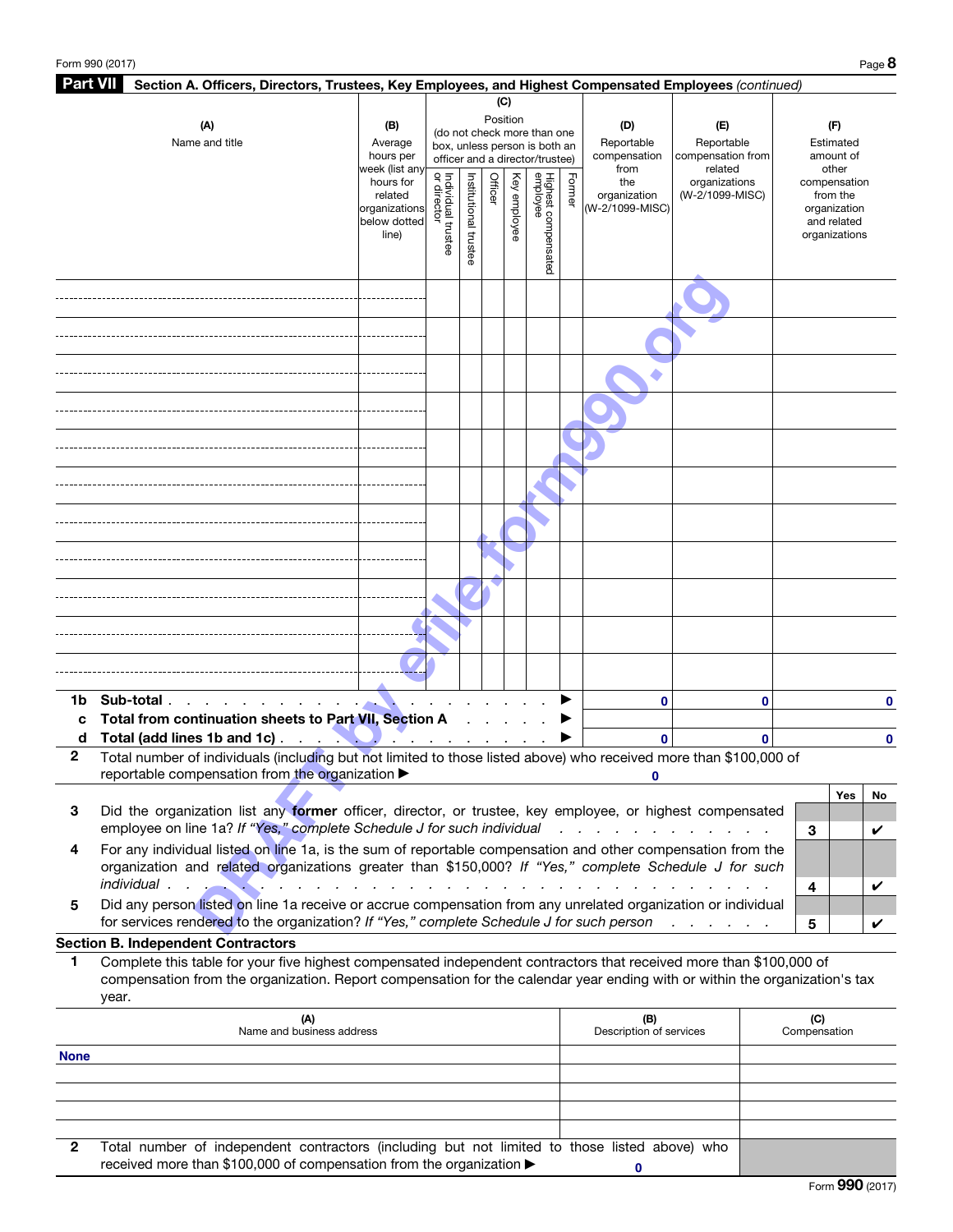Form 990 (2017) Page  $9$ 

### Part VIII Statement of Revenue Check if Schedule O contains a response or note to any line in this Part VIII . .  $\Box$ (D) **(A)**<br>Total revenue (B) Related or (C) Unrelated business Revenue excluded from tax exempt function revenue under sections revenue 512-514 Contributions, Gifts, Grants **Contributions, Gifts, Grants**<br>and Other Similar Amounts 1a Federated campaigns  $\therefore$  1a **0** and Other Similar Amounts **b** Membership dues . . . . 1b **0** c Fundraising events  $\ldots$  .  $\vert$  1c **0 d** Related organizations  $\therefore$   $\therefore$  1**d 0** e Government grants (contributions) | 1e **0** f All other contributions, gifts, grants, **DRAFT BY INTERFERIGATE CONSULTER CONSULTER CONSULTER CONSULTER CONSULTER CONSULTER CONSULTER CONSULTER CONSULTER CONSULTER CONSULTER CONSULTER CONSULTER CONSULTER CONSULTER CONSULTER CONSULTER CONSULTER CONSULTER CONSULTE** and similar amounts not included above  $\parallel$  1f **602,516** g Noncash contributions included in lines 1a-1f: \$ **0 h** Total. Add lines  $1a-1f$  . . . . . . . . .  $\blacktriangleright$ **602,516** Program Service Revenue Business Code Program Service Revenue 2a b c d e f All other program service revenue . g Total. Add lines  $2a-2f$  . . . . . <u>. . . .</u> ▶ **0** 3 Investment income (including dividends, interest, and other similar amounts)  $\cdots$  . . . . .  $\blacktriangleright$ 4 Income from investment of tax-exempt bond proceeds  $\blacktriangleright$ 5 Royalties . . . . . . . . . . . . D (i) Real (ii) Personal 6a Gross rents . . **b** Less: rental expenses c Rental income or (loss) **0 0** d Net rental income or (loss) (i) Securities (ii) Other **7a** Gross amount from sales of assets other than inventory **b** Less: cost or other basis and sales expenses . c Gain or (loss) . . **0 0**  $d$  Net gain or (loss) . . . .  $\blacktriangleright$ **Other Revenue** Other Revenue 8a Gross income from fundraising events (not including \$ **0** of contributions reported on line 1c). See Part IV, line 18 . . . . . . . . a **b** Less: direct expenses . . . . . **b** c Net income or (loss) from fundraising events  $\blacksquare$ 9a Gross income from gaming activities. See Part IV, line 19 . . . . . a **b** Less: direct expenses . . . . **b** c Net income or (loss) from gaming activities  $\blacksquare$ . 10a Gross sales of inventory, less returns and allowances . . . **a b** Less: cost of goods sold . . . **b** c Net income or (loss) from sales of inventory  $\ldots$ Miscellaneous Revenue **Business Code** 11a b c d All other revenue . . . . . e Total. Add lines 11a–11d  $\ldots$  . . . . . ▶ **0** 12 Total revenue. See instructions. . . . . . .  $\blacktriangleright$ **0 602,516 00**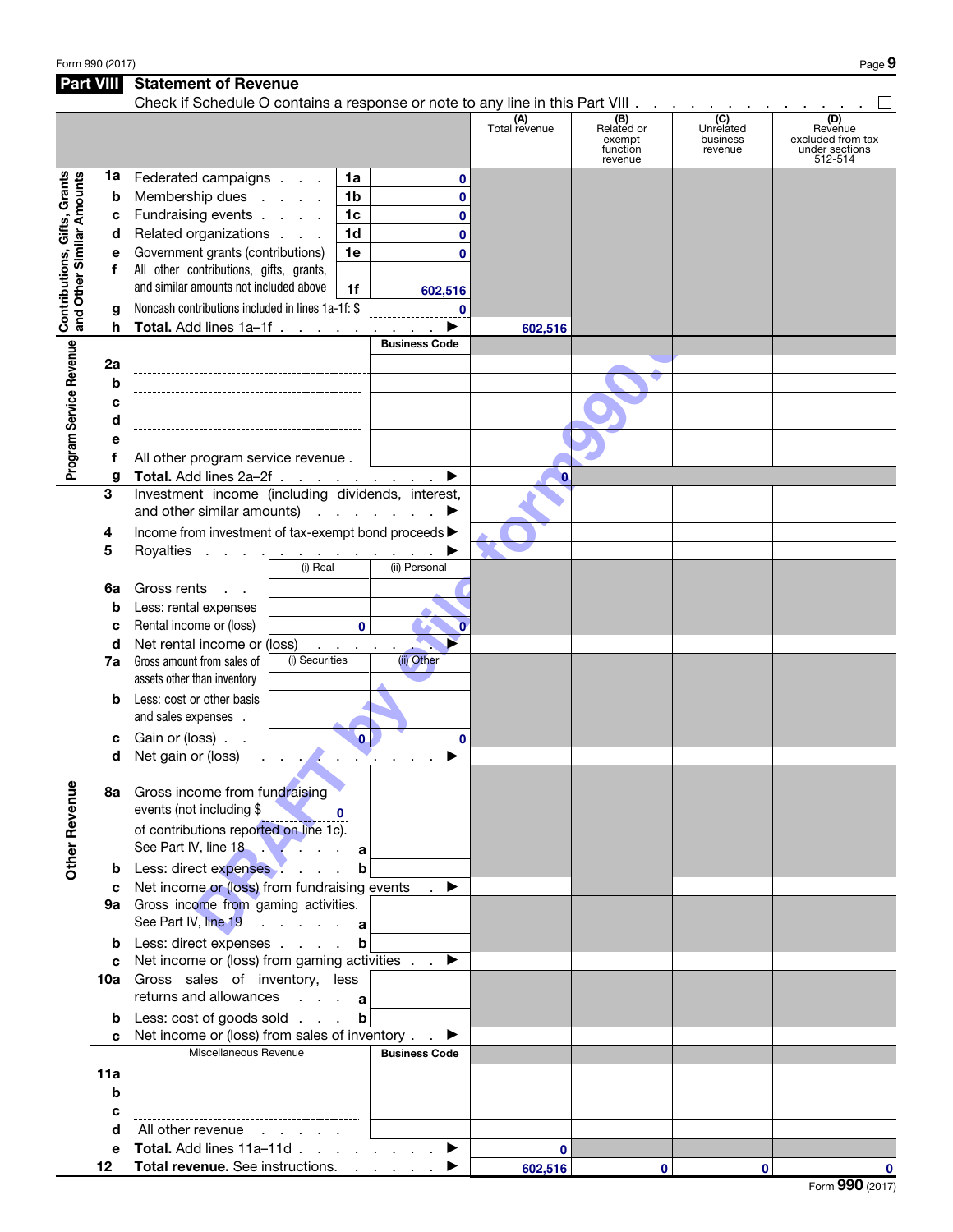### Part IX Statement of Functional Expenses

*Section 501(c)(3) and 501(c)(4) organizations must complete all columns. All other organizations must complete column (A).* Check if Schedule O contains a response or note to any line in this Part IX *Do not include amounts reported on lines 6b, 7b,*  **(A)**<br>Total expenses **(B)**<br>Program service **(C)**<br>Management and (D)<br>Fundraising *8b, 9b, and 10b of Part VIII.* expenses general expenses expenses 1 Grants and other assistance to domestic organizations and domestic governments. See Part IV, line 21 . . **0 0** 2 Grants and other assistance to domestic individuals. See Part IV, line 22 . . . . . **0 0** 3 Grants and other assistance to foreign organizations, foreign governments, and foreign Part IV, lines 15 and 16.<br>
or for members<br>
or former differences, directors,<br>
ey employees :<br>
or director discussibilities<br>
(at inducted above, to disqualified<br>
and under section 4958(0)(1)) and<br>
and wages<br>
and one school individuals. See Part IV, lines 15 and 16 . . . **522,989 522,989** 4 Benefits paid to or for members . . . . **0 0** 5 Compensation of current officers, directors, trustees, and key employees . . . . . **0 0** 6 Compensation not included above, to disqualified persons (as defined under section 4958(f)(1)) and persons described in section 4958(c)(3)(B) . . **0 0** 7 Other salaries and wages . . . . . . **0 0** 8 Pension plan accruals and contributions (include section 401(k) and 403(b) employer contributions) **0 0** 9 Other employee benefits . . . . . . . **0 0 0** 10 Payroll taxes . . . . . . . . . . . **0** 11 Fees for services (non-employees): a Management . . . . . . . . . . **20,294 20,294 b** Legal . . . . . . . . . . . . . **490 490** c Accounting  $\ldots$  . . . . . . . . . **0 0 0 0** d Lobbying . . . . . . . . . . e Professional fundraising services. See Part IV, line 17 f Investment management fees . . . . . **0 0** g Other. (If line 11g amount exceeds 10% of line 25, column (A) amount, list line 11g expenses on Schedule O.) . . **0 0** 12 Advertising and promotion. **215 0 215** 13 Office expenses . . . **12,606 7,100 1,500 4,006** 14 Information technology . **2,501 2,501**15 Royalties . . . . . . **0 0** 16 Occupancy . . . . **0 0** 17 Travel . . . . . . . . **1,256 1,256** 18 Payments of travel or entertainment expenses for any federal, state, or local public officials 19 Conferences, conventions, and meetings . **0 0** 20 Interest . . . . . . . . . . . . **0 0** 21 Payments to affiliates **2008** . . . . . **0 0** 22 Depreciation, depletion, and amortization. **0 0** 23 Insurance . . . . . . . . . . . . **0 0** 24 Other expenses. Itemize expenses not covered above (List miscellaneous expenses in line 24e. If line 24e amount exceeds 10% of line 25, column (A) amount, list line 24e expenses on Schedule O.) **Newsletter and website management 10,993 0 8,640 2,353** a b c d e All other expenses **0 0 0 0** 25 Total functional expenses. Add lines 1 through 24e **571,344 551,639 13,131 6,574** 26 Joint costs. Complete this line only if the organization reported in column (B) joint costs from a combined educational campaign and fundraising solicitation. Check here  $\blacktriangleright$   $\Box$  if following SOP 98-2 (ASC 958-720)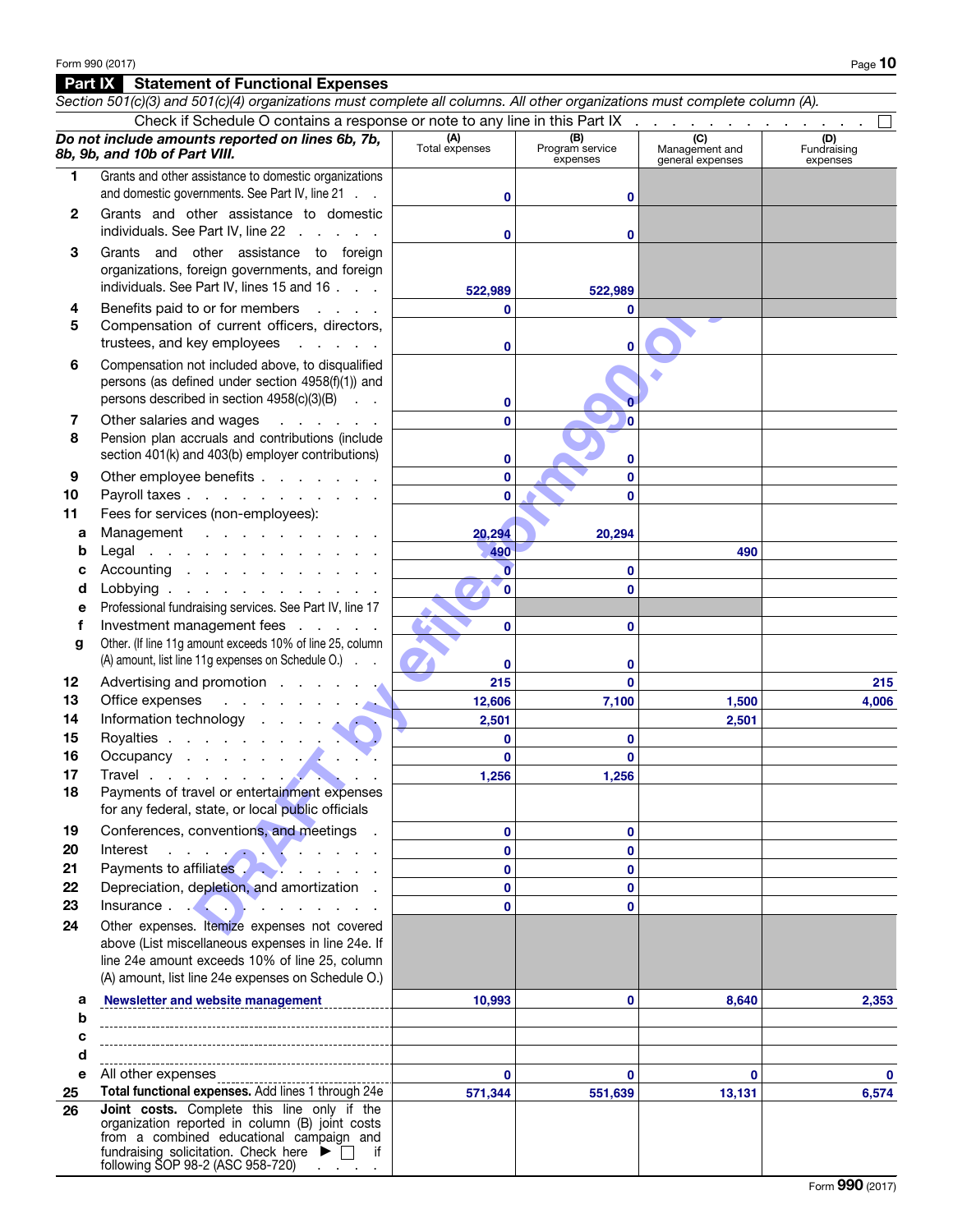Form 990 (2017)  $\qquad \qquad$  Page  $\bf{11}$ 

|                             | Part X   | <b>Balance Sheet</b>                                                                                                                                                                                                                                                                                                                   |                          |                 |                    |
|-----------------------------|----------|----------------------------------------------------------------------------------------------------------------------------------------------------------------------------------------------------------------------------------------------------------------------------------------------------------------------------------------|--------------------------|-----------------|--------------------|
|                             |          | Check if Schedule O contains a response or note to any line in this Part X                                                                                                                                                                                                                                                             |                          |                 |                    |
|                             |          |                                                                                                                                                                                                                                                                                                                                        | (A)<br>Beginning of year |                 | (B)<br>End of year |
|                             | 1        | Cash-non-interest-bearing<br>and the company of the company of the company of                                                                                                                                                                                                                                                          | 166,683                  | 1.              | 197,225            |
|                             | 2        | Savings and temporary cash investments                                                                                                                                                                                                                                                                                                 | 0                        | $\mathbf{2}$    | $\mathbf{0}$       |
|                             | 3        | Pledges and grants receivable, net                                                                                                                                                                                                                                                                                                     | $\mathbf{0}$             | 3               | $\mathbf 0$        |
|                             | 4        | Accounts receivable, net<br>and the contract of the contract of the contract                                                                                                                                                                                                                                                           | $\mathbf{0}$             | 4               | $\bf{0}$           |
|                             | 5        | Loans and other receivables from current and former officers, directors,<br>trustees, key employees, and highest compensated employees.<br>Complete Part II of Schedule L<br>the contract of the contract of the contract of                                                                                                           |                          | 5               |                    |
|                             | 6        | Loans and other receivables from other disqualified persons (as defined under section<br>4958(f)(1)), persons described in section 4958(c)(3)(B), and contributing employers and<br>sponsoring organizations of section 501(c)(9) voluntary employees' beneficiary<br>organizations (see instructions). Complete Part II of Schedule L | 0                        |                 | 0                  |
|                             |          |                                                                                                                                                                                                                                                                                                                                        | $\bf{0}$                 | 6               | $\mathbf 0$        |
| Assets                      | 7        | Notes and loans receivable, net                                                                                                                                                                                                                                                                                                        | $\mathbf{0}$             | $\overline{7}$  | $\mathbf 0$        |
|                             | 8        | Inventories for sale or use                                                                                                                                                                                                                                                                                                            | $\mathbf{0}$             | 8               | $\mathbf 0$        |
|                             | 9<br>10a | Prepaid expenses and deferred charges<br>Land, buildings, and equipment: cost or<br>other basis. Complete Part VI of Schedule D<br>10a l<br>1,151,273                                                                                                                                                                                  | $\mathbf{0}$             | 9               | $\mathbf 0$        |
|                             | b        | 10b <br>Less: accumulated depreciation<br>229,176                                                                                                                                                                                                                                                                                      | 965,255                  | 10 <sub>c</sub> | 922,097            |
|                             | 11       | Investments-publicly traded securities<br>and a state of the state of                                                                                                                                                                                                                                                                  |                          | 11              | $\mathbf 0$        |
|                             | 12       |                                                                                                                                                                                                                                                                                                                                        |                          | 12              | $\mathbf 0$        |
|                             | 13       | Investments-program-related. See Part IV, line 11                                                                                                                                                                                                                                                                                      |                          | 13              | $\mathbf 0$        |
|                             | 14       | Intangible assets in the contract of the contract of the contract of the contract of the contract of the contract of the contract of the contract of the contract of the contract of the contract of the contract of the contr                                                                                                         |                          | 14              | $\mathbf 0$        |
|                             | 15       |                                                                                                                                                                                                                                                                                                                                        |                          | 15              |                    |
|                             | 16       | Total assets. Add lines 1 through 15 (must equal line 34)                                                                                                                                                                                                                                                                              | 1,131,938                | 16              | 1,119,322          |
|                             | 17       |                                                                                                                                                                                                                                                                                                                                        | $\mathbf{0}$             | 17              | $\mathbf 0$        |
|                             | 18       |                                                                                                                                                                                                                                                                                                                                        | $\mathbf{0}$             | 18              | $\mathbf 0$        |
|                             | 19       |                                                                                                                                                                                                                                                                                                                                        | $\mathbf{0}$             | 19              | 0                  |
|                             | 20       |                                                                                                                                                                                                                                                                                                                                        | $\mathbf{0}$             | 20              | 0                  |
|                             | 21       | Escrow or custodial account liability. Complete Part IV of Schedule D.                                                                                                                                                                                                                                                                 | 0                        | 21              | 0                  |
| Liabilities                 | 22       | Loans and other payables to current and former officers, directors,<br>trustees, key employees, highest compensated employees, and                                                                                                                                                                                                     |                          |                 |                    |
|                             |          | disqualified persons. Complete Part II of Schedule L<br>contractor and a state                                                                                                                                                                                                                                                         | $\mathbf{0}$             | 22              | 0                  |
|                             | 23       | Secured mortgages and notes payable to unrelated third parties                                                                                                                                                                                                                                                                         | $\mathbf{0}$             | 23              | $\mathbf 0$        |
|                             | 24       | Unsecured notes and loans payable to unrelated third parties                                                                                                                                                                                                                                                                           | 0                        | 24              | $\bf{0}$           |
|                             | 25       | Other liabilities (including federal income tax, payables to related third<br>parties, and other liabilities not included on lines 17-24). Complete Part X                                                                                                                                                                             |                          |                 |                    |
|                             |          |                                                                                                                                                                                                                                                                                                                                        |                          | 25              |                    |
|                             | 26       | Total liabilities. Add lines 17 through 25<br>Organizations that follow SFAS 117 (ASC 958), check here ▶ □                                                                                                                                                                                                                             | 0                        | 26              | $\mathbf 0$        |
|                             |          | and<br>complete lines 27 through 29, and lines 33 and 34.                                                                                                                                                                                                                                                                              |                          |                 |                    |
|                             | 27       | Unrestricted net assets                                                                                                                                                                                                                                                                                                                |                          | 27              |                    |
|                             | 28       | Temporarily restricted net assets                                                                                                                                                                                                                                                                                                      |                          | 28              |                    |
|                             | 29       | Permanently restricted net assets                                                                                                                                                                                                                                                                                                      |                          | 29              |                    |
| Net Assets or Fund Balances |          | Organizations that do not follow SFAS 117 (ASC 958), check here ▶ ⊘ and<br>complete lines 30 through 34.                                                                                                                                                                                                                               |                          |                 |                    |
|                             | 30       | Capital stock or trust principal, or current funds                                                                                                                                                                                                                                                                                     | 166,683                  | 30              | 197,225            |
|                             | 31       | Paid-in or capital surplus, or land, building, or equipment fund                                                                                                                                                                                                                                                                       | $965,255$ 31             |                 | 922,097            |
|                             | 32       | Retained earnings, endowment, accumulated income, or other funds.                                                                                                                                                                                                                                                                      | $\mathbf{0}$             | 32              | $\mathbf 0$        |
|                             | 33       | Total net assets or fund balances                                                                                                                                                                                                                                                                                                      | 1,131,938                | 33              | 1,119,322          |
|                             | 34       | Total liabilities and net assets/fund balances                                                                                                                                                                                                                                                                                         | 1,131,938                | 34              | 1,119,322          |

Form 990 (2017)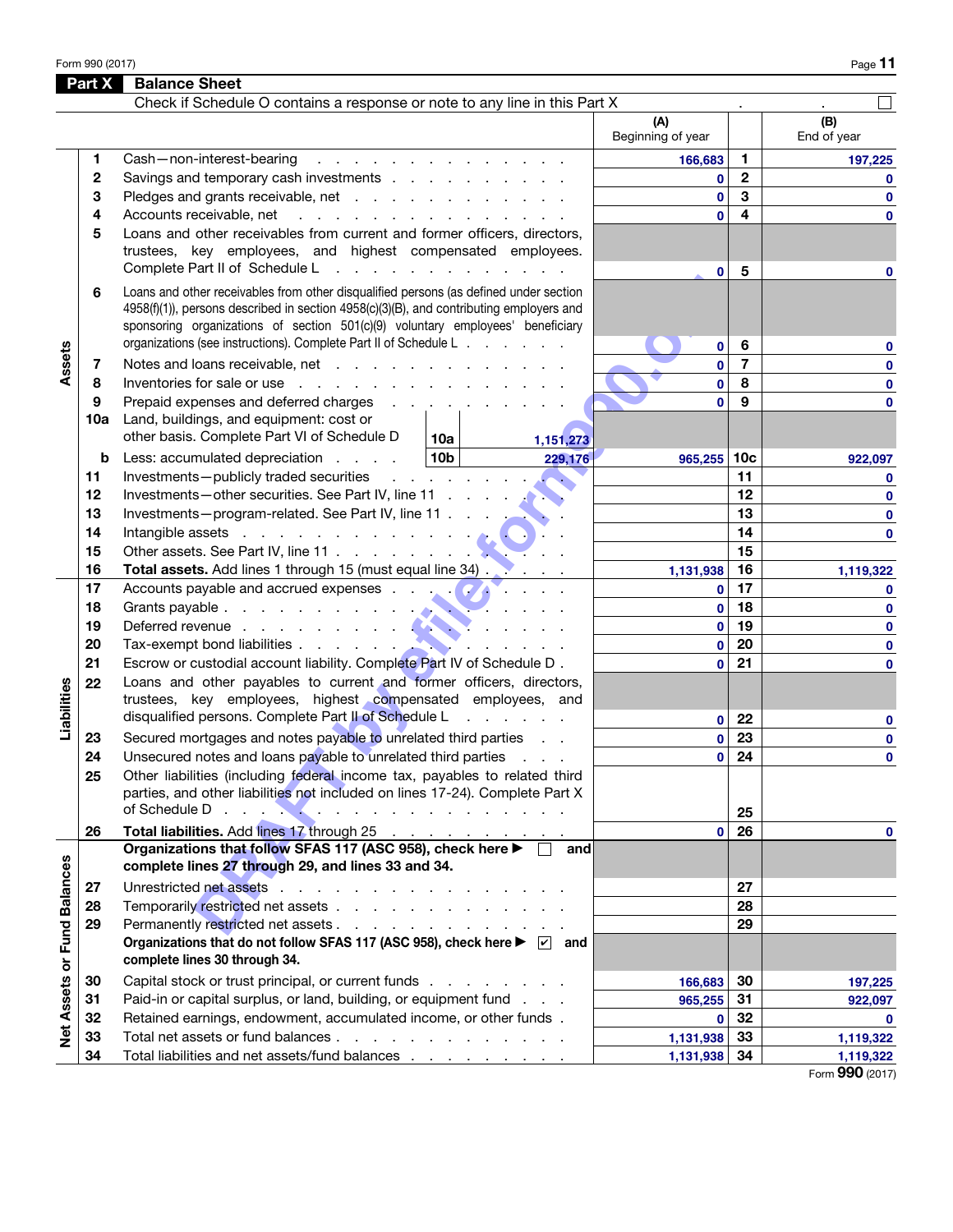|              | Form 990 (2017)                                                                                                                                                                                                                                                                |                |    |            | Page 12            |  |
|--------------|--------------------------------------------------------------------------------------------------------------------------------------------------------------------------------------------------------------------------------------------------------------------------------|----------------|----|------------|--------------------|--|
|              | <b>Reconciliation of Net Assets</b><br>Part XI                                                                                                                                                                                                                                 |                |    |            |                    |  |
|              | Check if Schedule O contains a response or note to any line in this Part XI                                                                                                                                                                                                    |                |    |            | $ \boldsymbol{v} $ |  |
| 1            | Total revenue (must equal Part VIII, column (A), line 12)                                                                                                                                                                                                                      | 1              |    |            | 602,516            |  |
| $\mathbf{2}$ | Total expenses (must equal Part IX, column (A), line 25) (and a contact of a contact of a contact of a contact of a contact of a contact of a contact of a contact of a contact of a contact of a contact of a contact of a co                                                 | $\mathbf{2}$   |    |            | 571,344            |  |
| 3            | Revenue less expenses. Subtract line 2 from line 1                                                                                                                                                                                                                             | 3              |    |            | 31,172             |  |
| 4            | Net assets or fund balances at beginning of year (must equal Part X, line 33, column (A))                                                                                                                                                                                      | 4              |    |            | 1,131,938          |  |
| 5            | 5                                                                                                                                                                                                                                                                              |                |    |            |                    |  |
| 6            | Donated services and use of facilities<br><u>. In the second contract of the second contract of the second contract of the second contract of the second contract of the second contract of the second contract of the second contract of the second contract of the secon</u> | 6              |    |            | $\mathbf 0$        |  |
| 7            |                                                                                                                                                                                                                                                                                | $\overline{7}$ |    |            | $\mathbf 0$        |  |
| 8            |                                                                                                                                                                                                                                                                                | 8              |    |            | $\mathbf{0}$       |  |
| 9            | Other changes in net assets or fund balances (explain in Schedule O)                                                                                                                                                                                                           | 9              |    |            | $-43,788$          |  |
| 10           | Net assets or fund balances at end of year. Combine lines 3 through 9 (must equal Part X, line<br>33, column (B)) $\cdots$ $\cdots$ $\cdots$ $\cdots$ $\cdots$ $\cdots$ $\cdots$ $\cdots$ $\cdots$ $\cdots$                                                                    | 10             |    |            | 1,119,322          |  |
|              | <b>Financial Statements and Reporting</b><br><b>Part XII</b>                                                                                                                                                                                                                   |                |    |            |                    |  |
|              | Check if Schedule O contains a response or note to any line in this Part XII (A) New York Check if Schedule O contains a response or note to any line in this Part XII                                                                                                         |                |    |            |                    |  |
|              |                                                                                                                                                                                                                                                                                |                |    | <b>Yes</b> | <b>No</b>          |  |
| 1            | Other<br>Accounting method used to prepare the Form 990: 0 Cash C Accrual<br>If the organization changed its method of accounting from a prior year or checked "Other," explain in<br>Schedule O.                                                                              |                |    |            |                    |  |
| 2a           | Were the organization's financial statements compiled or reviewed by an independent accountant?                                                                                                                                                                                |                | 2a |            | V                  |  |
|              | If "Yes," check a box below to indicate whether the financial statements for the year were compiled or<br>reviewed on a separate basis, consolidated basis, or both:                                                                                                           |                |    |            |                    |  |
|              | □ Consolidated basis □ Both consolidated and separate basis<br>$\Box$ Separate basis                                                                                                                                                                                           |                |    |            |                    |  |
|              | <b>b</b> Were the organization's financial statements audited by an independent accountant?<br>.                                                                                                                                                                               |                | 2b |            | V                  |  |
|              | If "Yes," check a box below to indicate whether the financial statements for the year were audited on a<br>separate basis, consolidated basis, or both:                                                                                                                        |                |    |            |                    |  |
|              | □ Consolidated basis □ Both consolidated and separate basis<br>$\Box$ Separate basis                                                                                                                                                                                           |                |    |            |                    |  |
| C            | If "Yes" to line 2a or 2b, does the organization have a committee that assumes responsibility for oversight<br>of the audit, review, or compilation of its financial statements and selection of an independent accountant?                                                    |                | 2c |            |                    |  |
|              | If the organization changed either its oversight process or selection process during the tax year, explain in<br>Schedule O.                                                                                                                                                   |                |    |            |                    |  |
| За           | As a result of a federal award, was the organization required to undergo an audit or audits as set forth in<br>the Single Audit Act and OMB Circular A-133?                                                                                                                    |                | За |            | V                  |  |
| b            | If "Yes," did the organization undergo the required audit or audits? If the organization did not undergo the                                                                                                                                                                   |                |    |            |                    |  |
|              | required audit or audits, explain why in Schedule O and describe any steps taken to undergo such audits.                                                                                                                                                                       |                | 3b |            |                    |  |
|              |                                                                                                                                                                                                                                                                                |                |    |            | Form 990 (2017)    |  |
|              | ORNALD                                                                                                                                                                                                                                                                         |                |    |            |                    |  |

|  |  | Form $990$ (2017) |
|--|--|-------------------|
|--|--|-------------------|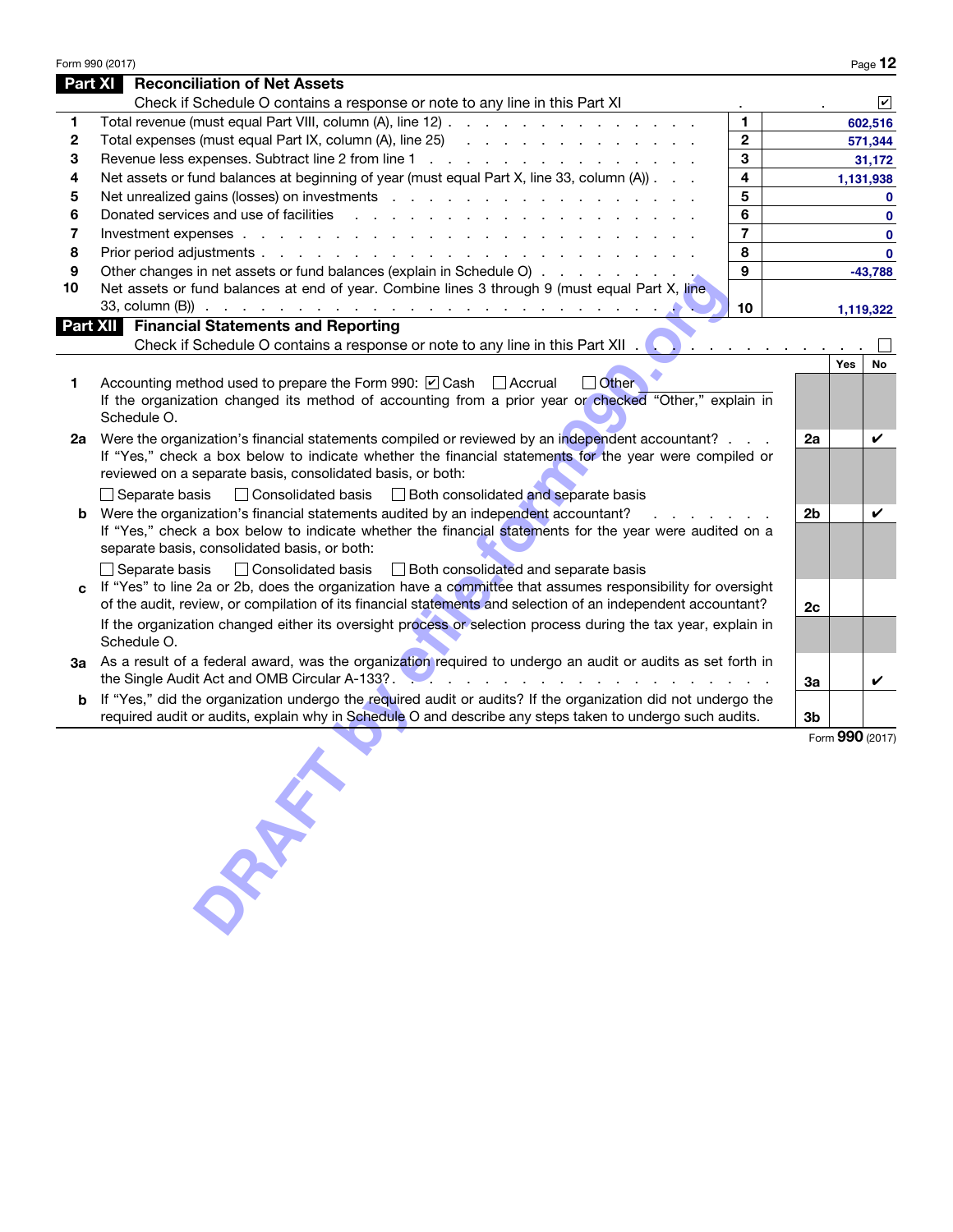| <b>SCHEDULE A</b>    |
|----------------------|
| (Form 990 or 990-EZ) |

# Public Charity Status and Public Support

Complete if the organization is a section 501(c)(3) organization or a section 4947(a)(1) nonexempt charitable trust. Attach to Form 990 or Form 990-EZ.

| Department of the Treasury |
|----------------------------|
| Internal Revenue Service   |

(C)

(D)

(E) Total

| Go to www.irs.gov/Form990 for instructions and the latest information. |  |  |
|------------------------------------------------------------------------|--|--|



OMB No. 1545-0047

|  | Name of the organization |
|--|--------------------------|
|--|--------------------------|

|        | Name of the organization                                                                                                                                                                                             |          |                               |     |                          | <b>Employer identification number</b> |                |
|--------|----------------------------------------------------------------------------------------------------------------------------------------------------------------------------------------------------------------------|----------|-------------------------------|-----|--------------------------|---------------------------------------|----------------|
|        | <b>GUATEMALA CHILDRENS MISSION INC</b>                                                                                                                                                                               |          |                               |     |                          |                                       | 65-0312952     |
| Part I | Reason for Public Charity Status (All organizations must complete this part.) See instructions.                                                                                                                      |          |                               |     |                          |                                       |                |
|        | The organization is not a private foundation because it is: (For lines 1 through 12, check only one box.)                                                                                                            |          |                               |     |                          |                                       |                |
| 1      | $\Box$ A church, convention of churches, or association of churches described in <b>section 170(b)(1)(A)(i).</b>                                                                                                     |          |                               |     |                          |                                       |                |
| 2      | $\Box$ A school described in <b>section 170(b)(1)(A)(ii).</b> (Attach Schedule E (Form 990 or 990-EZ).)                                                                                                              |          |                               |     |                          |                                       |                |
| 3      | $\Box$ A hospital or a cooperative hospital service organization described in <b>section 170(b)(1)(A)(iii).</b>                                                                                                      |          |                               |     |                          |                                       |                |
| 4      | $\Box$ A medical research organization operated in conjunction with a hospital described in section 170(b)(1)(A)(iii). Enter the                                                                                     |          |                               |     |                          |                                       |                |
|        | hospital's name, city, and state:                                                                                                                                                                                    |          |                               |     |                          |                                       |                |
| 5      | □ An organization operated for the benefit of a college or university owned or operated by a governmental unit described in<br>section 170(b)(1)(A)(iv). (Complete Part II.)                                         |          |                               |     |                          |                                       |                |
| 6      | $\Box$ A federal, state, or local government or governmental unit described in section 170(b)(1)(A)(v).                                                                                                              |          |                               |     |                          |                                       |                |
| 7      | □ An organization that normally receives a substantial part of its support from a governmental unit or from the general public                                                                                       |          |                               |     |                          |                                       |                |
|        | described in section 170(b)(1)(A)(vi). (Complete Part II.)                                                                                                                                                           |          |                               |     |                          |                                       |                |
| 8      | A community trust described in section 170(b)(1)(A)(vi). (Complete Part II.)                                                                                                                                         |          |                               |     |                          |                                       |                |
| 9      | An agricultural research organization described in section 170(b)(1)(A)(ix) operated in conjunction with a land-grant college                                                                                        |          |                               |     |                          |                                       |                |
|        | or university or a non-land-grant college of agriculture (see instructions). Enter the name, city, and state of the college or<br>university:                                                                        |          |                               |     |                          |                                       |                |
| 10     | An organization that normally receives: (1) more than 33 <sup>1</sup> /3% of its support from contributions, membership fees, and gross                                                                              |          |                               |     |                          |                                       |                |
|        | receipts from activities related to its exempt functions—subject to certain exceptions, and (2) no more than 331/3% of its                                                                                           |          |                               |     |                          |                                       |                |
|        | support from gross investment income and unrelated business taxable income (less section 511 tax) from businesses                                                                                                    |          |                               |     |                          |                                       |                |
| 11     | acquired by the organization after June 30, 1975. See section 509(a)(2). (Complete Part III.)<br>□ An organization organized and operated exclusively to test for public safety. See section 509(a)(4).              |          |                               |     |                          |                                       |                |
| 12     | $\Box$ An organization organized and operated exclusively for the benefit of, to perform the functions of, or to carry out the purposes                                                                              |          |                               |     |                          |                                       |                |
|        | of one or more publicly supported organizations described in section 509(a)(1) or section 509(a)(2). See section 509(a)(3).                                                                                          |          |                               |     |                          |                                       |                |
|        | Check the box in lines 12a through 12d that describes the type of supporting organization and complete lines 12e, 12f, and 12g.                                                                                      |          |                               |     |                          |                                       |                |
| a      | Type I. A supporting organization operated, supervised, or controlled by its supported organization(s), typically by giving                                                                                          |          |                               |     |                          |                                       |                |
|        | the supported organization(s) the power to regularly appoint or elect a majority of the directors or trustees of the                                                                                                 |          |                               |     |                          |                                       |                |
|        | supporting organization. You must complete Part IV, Sections A and B.                                                                                                                                                |          |                               |     |                          |                                       |                |
| b      | Type II. A supporting organization supervised or controlled in connection with its supported organization(s), by having                                                                                              |          |                               |     |                          |                                       |                |
|        | control or management of the supporting organization vested in the same persons that control or manage the supported                                                                                                 |          |                               |     |                          |                                       |                |
|        | organization(s). You must complete Part IV, Sections A and C.                                                                                                                                                        |          |                               |     |                          |                                       |                |
| C      | Type III functionally integrated. A supporting organization operated in connection with, and functionally integrated with,                                                                                           |          |                               |     |                          |                                       |                |
|        | its supported organization(s) (see instructions). You must complete Part IV, Sections A, D, and E.                                                                                                                   |          |                               |     |                          |                                       |                |
| d      | Type III non-functionally integrated. A supporting organization operated in connection with its supported organization(s)                                                                                            |          |                               |     |                          |                                       |                |
|        | that is not functionally integrated. The organization generally must satisfy a distribution requirement and an attentiveness                                                                                         |          |                               |     |                          |                                       |                |
|        | requirement (see instructions). You must complete Part IV, Sections A and D, and Part V.                                                                                                                             |          |                               |     |                          |                                       |                |
| е      | Check this box if the organization received a written determination from the IRS that it is a Type I, Type II, Type III<br>functionally integrated, or Type III non-functionally integrated supporting organization. |          |                               |     |                          |                                       |                |
| f      | Enter the number of supported organizations .                                                                                                                                                                        |          | and a strain and a strain and |     |                          |                                       |                |
| g      | Provide the following information about the supported organization(s).                                                                                                                                               |          |                               |     |                          |                                       |                |
|        | (i) Name of supported organization                                                                                                                                                                                   | (ii) EIN | (iii) Type of organization    |     | (iv) Is the organization | (v) Amount of monetary                | (vi) Amount of |
|        | (described on lines 1-10<br>listed in your governing<br>support (see<br>other support (see<br>document?                                                                                                              |          |                               |     |                          |                                       |                |
|        |                                                                                                                                                                                                                      |          | above (see instructions))     |     |                          | instructions)                         | instructions)  |
|        |                                                                                                                                                                                                                      |          |                               | Yes | No                       |                                       |                |
| (A)    |                                                                                                                                                                                                                      |          |                               |     |                          |                                       |                |
|        |                                                                                                                                                                                                                      |          |                               |     |                          |                                       |                |
| (B)    |                                                                                                                                                                                                                      |          |                               |     |                          |                                       |                |
|        |                                                                                                                                                                                                                      |          |                               |     |                          |                                       |                |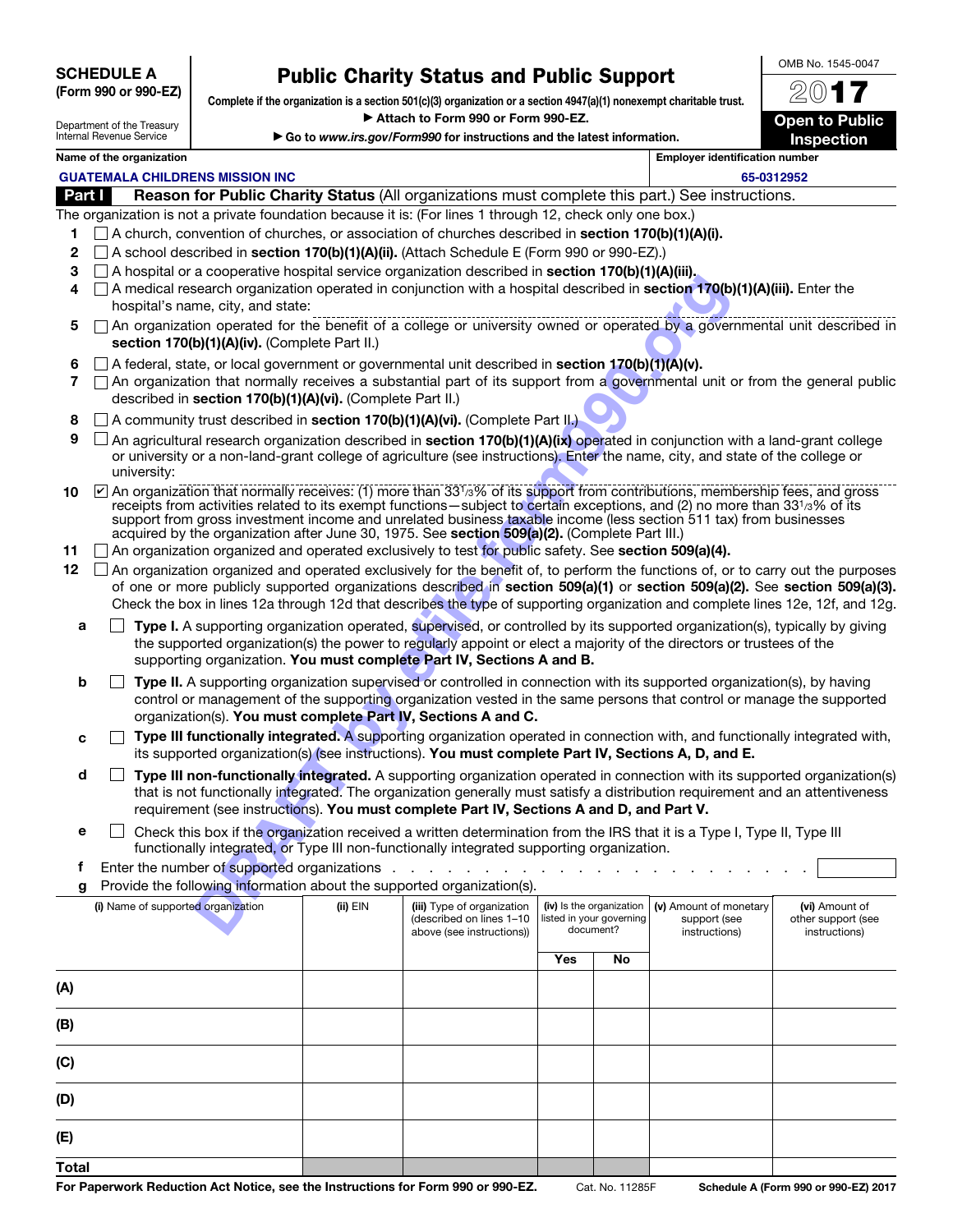|                | Part II<br>Support Schedule for Organizations Described in Sections 170(b)(1)(A)(iv) and 170(b)(1)(A)(vi)                                                                                                                                                                                                                                                                                                                                                                                                                                                                                                   |          |          |          |            |          |                                |
|----------------|-------------------------------------------------------------------------------------------------------------------------------------------------------------------------------------------------------------------------------------------------------------------------------------------------------------------------------------------------------------------------------------------------------------------------------------------------------------------------------------------------------------------------------------------------------------------------------------------------------------|----------|----------|----------|------------|----------|--------------------------------|
|                | (Complete only if you checked the box on line 5, 7, or 8 of Part I or if the organization failed to qualify under                                                                                                                                                                                                                                                                                                                                                                                                                                                                                           |          |          |          |            |          |                                |
|                | Part III. If the organization fails to qualify under the tests listed below, please complete Part III.)<br><b>Section A. Public Support</b>                                                                                                                                                                                                                                                                                                                                                                                                                                                                 |          |          |          |            |          |                                |
|                | Calendar year (or fiscal year beginning in) ▶                                                                                                                                                                                                                                                                                                                                                                                                                                                                                                                                                               | (a) 2013 | (b) 2014 | (c) 2015 | $(d)$ 2016 | (e) 2017 | (f) Total                      |
| 1              | grants,<br>contributions,<br>Gifts,<br>and                                                                                                                                                                                                                                                                                                                                                                                                                                                                                                                                                                  |          |          |          |            |          |                                |
|                | membership fees received. (Do not<br>include any "unusual grants.")                                                                                                                                                                                                                                                                                                                                                                                                                                                                                                                                         |          |          |          |            |          |                                |
| $\mathbf{2}$   | levied<br>revenues<br>for<br>Tax<br>the<br>organization's benefit and either paid<br>to or expended on its behalf<br><b>Service</b>                                                                                                                                                                                                                                                                                                                                                                                                                                                                         |          |          |          |            |          |                                |
| 3              | The value of services or facilities<br>furnished by a governmental unit to the<br>organization without charge                                                                                                                                                                                                                                                                                                                                                                                                                                                                                               |          |          |          |            |          |                                |
| 4              | Total. Add lines 1 through 3.                                                                                                                                                                                                                                                                                                                                                                                                                                                                                                                                                                               |          |          |          |            |          |                                |
| 5              | The portion of total contributions by<br>each<br>(other<br>person<br>than<br>a<br>unit<br>governmental<br>publicly<br>or<br>supported organization) included on<br>line 1 that exceeds 2% of the amount<br>shown on line 11, column $(f)$ .                                                                                                                                                                                                                                                                                                                                                                 |          |          |          |            |          |                                |
| 6              | Public support. Subtract line 5 from line 4                                                                                                                                                                                                                                                                                                                                                                                                                                                                                                                                                                 |          |          |          |            |          |                                |
|                | <b>Section B. Total Support</b>                                                                                                                                                                                                                                                                                                                                                                                                                                                                                                                                                                             |          |          |          |            |          |                                |
| 7              | Calendar year (or fiscal year beginning in) ▶<br>Amounts from line 4<br>and a state of the                                                                                                                                                                                                                                                                                                                                                                                                                                                                                                                  | (a) 2013 | (b) 2014 | (c) 2015 | $(d)$ 2016 | (e) 2017 | (f) Total                      |
| 8              | Gross income from interest, dividends,<br>payments received on securities loans,<br>rents, royalties, and income from<br>similar sources                                                                                                                                                                                                                                                                                                                                                                                                                                                                    |          |          |          |            |          |                                |
| 9              | Net income from unrelated business<br>activities, whether or not the business<br>is regularly carried on                                                                                                                                                                                                                                                                                                                                                                                                                                                                                                    |          |          |          |            |          |                                |
| 10             | Other income. Do not include gain or<br>loss from the sale of capital assets<br>(Explain in Part VI.)                                                                                                                                                                                                                                                                                                                                                                                                                                                                                                       |          |          |          |            |          |                                |
| 11<br>12<br>13 | Total support. Add lines 7 through 10<br>Gross receipts from related activities, etc. (see instructions)<br>First five years. If the Form 990 is for the organization's first, second, third, fourth, or fifth tax year as a section 501(c)(3)<br>organization, check this box and stop here                                                                                                                                                                                                                                                                                                                |          |          |          |            | 12       |                                |
|                | Section C. Computation of Public Support Percentage                                                                                                                                                                                                                                                                                                                                                                                                                                                                                                                                                         |          |          |          |            |          |                                |
| 14<br>15       | Public support percentage for 2017 (line 6, column (f) divided by line 11, column (f)<br>Public support percentage from 2016 Schedule A, Part II, line 14 [1] [1] Network of the state of the Schedule A, Part II, line 14 [1] $\sim$ 0.1 (1] $\sim$ 0.1 (1] $\sim$ 0.1 (1] $\sim$ 0.1 (1] $\sim$ 0.1 (1] $\sim$ 0.1 (1] $\sim$ 0.1 (                                                                                                                                                                                                                                                                       |          |          |          |            | 14<br>15 | $\%$<br>$\%$                   |
| 16a            | 331/3% support test-2017. If the organization did not check the box on line 13, and line 14 is 331/3% or more, check this                                                                                                                                                                                                                                                                                                                                                                                                                                                                                   |          |          |          |            |          |                                |
| b              | box and <b>stop here.</b> The organization qualifies as a publicly supported organization<br>33 <sup>1</sup> /3% support test-2016. If the organization did not check a box on line 13 or 16a, and line 15 is 33 <sup>1</sup> /3% or more, check<br>this box and stop here. The organization qualifies as a publicly supported organization                                                                                                                                                                                                                                                                 |          |          |          |            |          | $\blacktriangleright$ $\vdash$ |
| 17а            | 10%-facts-and-circumstances test-2017. If the organization did not check a box on line 13, 16a, or 16b, and line 14 is<br>10% or more, and if the organization meets the "facts-and-circumstances" test, check this box and stop here. Explain in<br>Part VI how the organization meets the "facts-and-circumstances" test. The organization qualifies as a publicly supported<br>organization.<br>and the company of the company of the company of the company of the company of the company of the company of the                                                                                         |          |          |          |            |          |                                |
| b              | 10%-facts-and-circumstances test-2016. If the organization did not check a box on line 13, 16a, 16b, or 17a, and line<br>15 is 10% or more, and if the organization meets the "facts-and-circumstances" test, check this box and stop here.<br>Explain in Part VI how the organization meets the "facts-and-circumstances" test. The organization qualifies as a publicly<br>supported organization enterstated by the contract of the contract of the contract of the contract of the contract of the contract of the contract of the contract of the contract of the contract of the contract of the cont |          |          |          |            |          |                                |
| 18             | Private foundation. If the organization did not check a box on line 13, 16a, 16b, 17a, or 17b, check this box and see                                                                                                                                                                                                                                                                                                                                                                                                                                                                                       |          |          |          |            |          |                                |

Schedule A (Form 990 or 990-EZ) 2017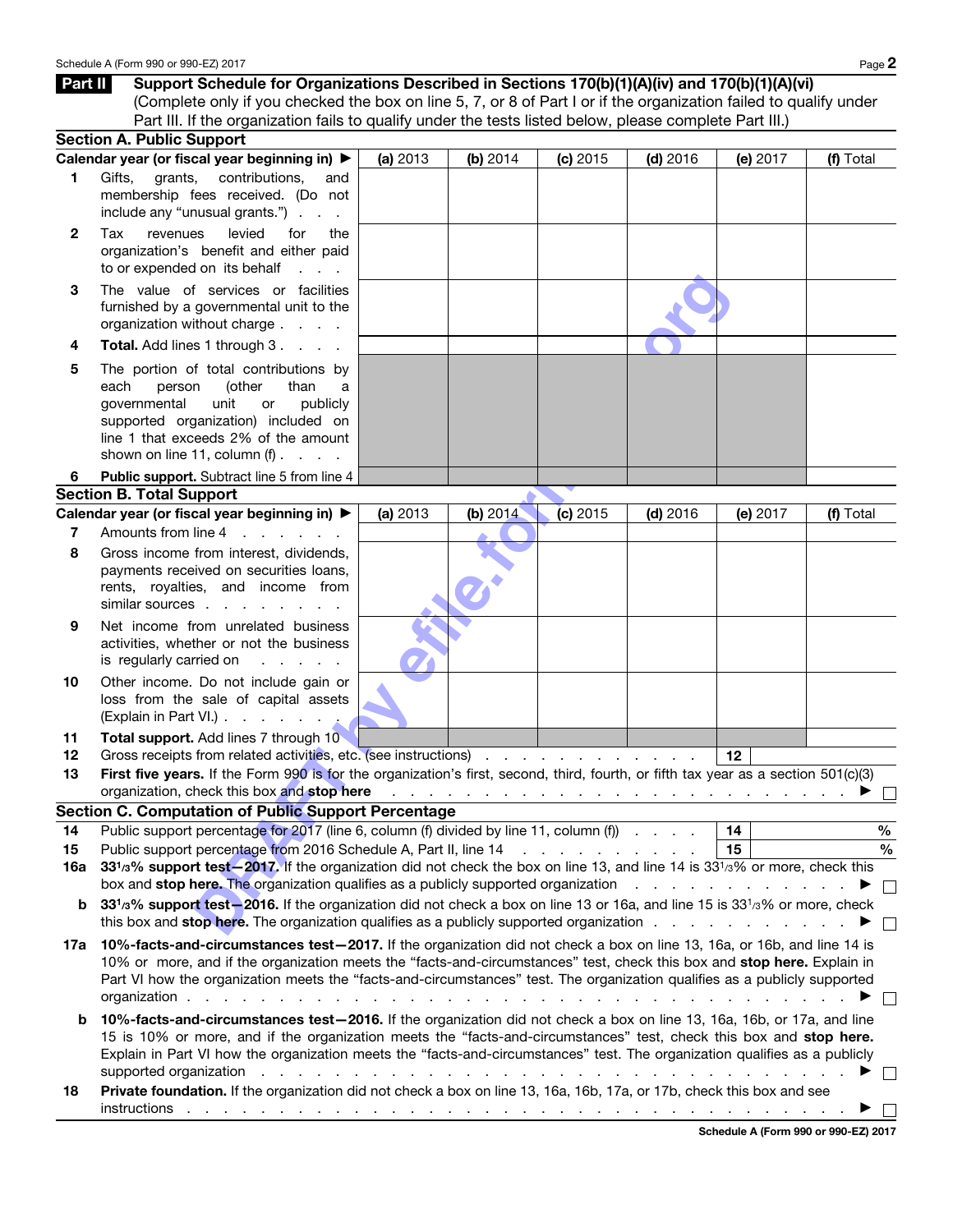## Part III Support Schedule for Organizations Described in Section 509(a)(2)

(Complete only if you checked the box on line 10 of Part I or if the organization failed to qualify under Part II. If the organization fails to qualify under the tests listed below, please complete Part II.)

|              | <b>Section A. Public Support</b>                                                                                                                            |              |              |                                |                                                                                 |             |                      |
|--------------|-------------------------------------------------------------------------------------------------------------------------------------------------------------|--------------|--------------|--------------------------------|---------------------------------------------------------------------------------|-------------|----------------------|
|              | Calendar year (or fiscal year beginning in) ▶                                                                                                               | (a) 2013     | (b) 2014     | (c) 2015                       | $(d)$ 2016                                                                      | (e) 2017    | (f) Total            |
| 1.           | Gifts, grants, contributions, and membership fees                                                                                                           |              |              |                                |                                                                                 |             |                      |
|              | received. (Do not include any "unusual grants.")                                                                                                            | 583,294      | 633,838      | 604,502                        | 600,560                                                                         | 602,516     | 3,024,710            |
| $\mathbf{2}$ | Gross receipts from admissions, merchandise                                                                                                                 |              |              |                                |                                                                                 |             |                      |
|              | sold or services performed, or facilities                                                                                                                   |              |              |                                |                                                                                 |             |                      |
|              | furnished in any activity that is related to the<br>organization's tax-exempt purpose                                                                       | $\mathbf{0}$ | $\mathbf{0}$ | 0                              | $\bf{0}$                                                                        | 0           | 0                    |
| 3            | Gross receipts from activities that are not an                                                                                                              |              |              |                                |                                                                                 |             |                      |
|              | unrelated trade or business under section 513                                                                                                               |              |              |                                |                                                                                 |             |                      |
|              |                                                                                                                                                             | $\mathbf{0}$ | $\mathbf{0}$ | 0                              | o                                                                               | 0           | 0                    |
| 4            | levied<br>Tax<br>for<br>the<br>revenues                                                                                                                     |              |              |                                |                                                                                 |             |                      |
|              | organization's benefit and either paid to                                                                                                                   |              |              |                                |                                                                                 |             |                      |
|              | or expended on its behalf<br>and a state of the                                                                                                             | $\mathbf{0}$ | $\mathbf{0}$ | $\mathbf{0}$                   |                                                                                 | 0           | 0                    |
| 5            | The value of services or facilities                                                                                                                         |              |              |                                |                                                                                 |             |                      |
|              | furnished by a governmental unit to the                                                                                                                     |              |              |                                |                                                                                 |             |                      |
|              | organization without charge                                                                                                                                 | $\bf{0}$     | 0            |                                | $\bf{0}$                                                                        | 0           |                      |
| 6            | Total. Add lines 1 through 5.                                                                                                                               | 583,294      | 633,838      | 604,502                        | 600,560                                                                         | 602,516     | 3,024,710            |
| 7a           | Amounts included on lines 1, 2, and 3                                                                                                                       |              |              |                                |                                                                                 |             |                      |
|              | received from disqualified persons                                                                                                                          | 83,080       | 202,948      | 135,313                        | 150,771                                                                         | 151,258     | 723,370              |
| b            | Amounts included on lines 2 and 3                                                                                                                           |              |              |                                |                                                                                 |             |                      |
|              | received from other than disqualified                                                                                                                       |              |              |                                |                                                                                 |             |                      |
|              | persons that exceed the greater of \$5,000                                                                                                                  |              |              |                                |                                                                                 |             |                      |
|              | or 1% of the amount on line 13 for the year                                                                                                                 | $\bf{0}$     |              |                                | $\mathbf{0}$                                                                    | 0           |                      |
| C            | Add lines 7a and 7b<br>and a state of the state                                                                                                             | 83,080       | 202,948      | 135,313                        | 150,771                                                                         | 151,258     | 723,370              |
| 8            | Public support. (Subtract line 7c from                                                                                                                      |              |              |                                |                                                                                 |             |                      |
|              | $line 6$ . $\ldots$ $\ldots$ $\ldots$ $\ldots$                                                                                                              |              |              |                                |                                                                                 |             | 2,301,340            |
|              | <b>Section B. Total Support</b>                                                                                                                             |              |              |                                |                                                                                 |             |                      |
|              |                                                                                                                                                             |              |              |                                |                                                                                 |             |                      |
|              | Calendar year (or fiscal year beginning in) ▶                                                                                                               | (a) 2013     | (b) 2014     | (c) 2015                       | $(d)$ 2016                                                                      | (e) 2017    | (f) Total            |
| 9            | Amounts from line 6<br>and a state of the state of the                                                                                                      | 583,294      | 633,838      | 604,502                        | 600,560                                                                         | 602,516     | 3,024,710            |
| 10a          | Gross income from interest, dividends,                                                                                                                      |              |              |                                |                                                                                 |             |                      |
|              | payments received on securities loans, rents,                                                                                                               |              |              |                                |                                                                                 |             |                      |
|              | royalties, and income from similar sources.                                                                                                                 | 58           | 12           | 20                             | 15                                                                              | 13          | 118                  |
| b            | Unrelated business taxable income (less,                                                                                                                    |              |              |                                |                                                                                 |             |                      |
|              | section 511 taxes) from businesses                                                                                                                          |              |              |                                |                                                                                 |             |                      |
|              | acquired after June 30, 1975                                                                                                                                |              |              | $\bf{0}$                       | $\bf{0}$                                                                        | $\mathbf 0$ | $\mathbf 0$          |
| c            | Add lines 10a and 10b                                                                                                                                       | 58           | 12           | 20                             | 15                                                                              | 13          | 118                  |
| 11           | Net income from unrelated business                                                                                                                          |              |              |                                |                                                                                 |             |                      |
|              | activities not included in line 10b, whether                                                                                                                |              |              |                                |                                                                                 |             |                      |
|              | or not the business is regularly carried on                                                                                                                 | 0            |              |                                |                                                                                 | 0           |                      |
| 12           | Other income. Do not include gain or                                                                                                                        |              |              |                                |                                                                                 |             |                      |
|              | loss from the sale of capital assets                                                                                                                        |              |              |                                |                                                                                 |             |                      |
|              | (Explain in Part VI.).<br><b>Contract Contract Contract Contract</b>                                                                                        | $\mathbf 0$  | 0            | 0                              | $\bf{0}$                                                                        |             |                      |
| 13           | Total support. (Add lines 9, 10c, 11,                                                                                                                       |              |              |                                |                                                                                 | 0           | 0                    |
|              | and $12$ .) $\qquad \qquad$ $\qquad \qquad$ $\qquad \qquad$                                                                                                 |              |              |                                |                                                                                 |             |                      |
|              | First five years. If the Form 990 is for the organization's first, second, third, fourth, or fifth tax year as a section 501(c)(3)                          | 583,352      | 633,850      | 604,522                        | 600,575                                                                         | 602,529     | 3,024,828            |
| 14           | organization, check this box and stop here                                                                                                                  |              |              |                                |                                                                                 |             |                      |
|              |                                                                                                                                                             |              |              |                                | the contract of the contract of the contract of the contract of the contract of |             |                      |
|              | <b>Section C. Computation of Public Support Percentage</b>                                                                                                  |              |              |                                |                                                                                 |             |                      |
| 15           | Public support percentage for 2017 (line 8, column (f) divided by line 13, column (f)                                                                       |              |              |                                |                                                                                 | 15          | 76.08 %              |
| 16           | Public support percentage from 2016 Schedule A, Part III, line 15                                                                                           |              |              | and a series of the company of |                                                                                 | 16          | 78.58 %              |
|              | Section D. Computation of Investment Income Percentage                                                                                                      |              |              |                                |                                                                                 |             |                      |
| 17           | Investment income percentage for 2017 (line 10c, column (f) divided by line 13, column (f)                                                                  |              |              |                                |                                                                                 | 17          | $0\%$                |
| 18           | Investment income percentage from 2016 Schedule A, Part III, line 17                                                                                        |              |              |                                |                                                                                 | 18          | 0.01%                |
| 19a          | 33 <sup>1</sup> /3% support tests - 2017. If the organization did not check the box on line 14, and line 15 is more than 33 <sup>1</sup> /3%, and line      |              |              |                                |                                                                                 |             |                      |
|              | 17 is not more than 33 <sup>1</sup> /3%, check this box and stop here. The organization qualifies as a publicly supported organization                      |              |              |                                |                                                                                 |             | $\blacktriangledown$ |
| b            | 33 <sup>1</sup> /3% support tests - 2016. If the organization did not check a box on line 14 or line 19a, and line 16 is more than 33 <sup>1</sup> /3%, and |              |              |                                |                                                                                 |             |                      |
|              | line 18 is not more than $3313%$ , check this box and stop here. The organization qualifies as a publicly supported organization                            |              |              |                                |                                                                                 |             | $\Box$               |
| 20           | Private foundation. If the organization did not check a box on line 14, 19a, or 19b, check this box and see instructions                                    |              |              |                                |                                                                                 |             |                      |
|              |                                                                                                                                                             |              |              |                                |                                                                                 |             |                      |

Schedule A (Form 990 or 990-EZ) 2017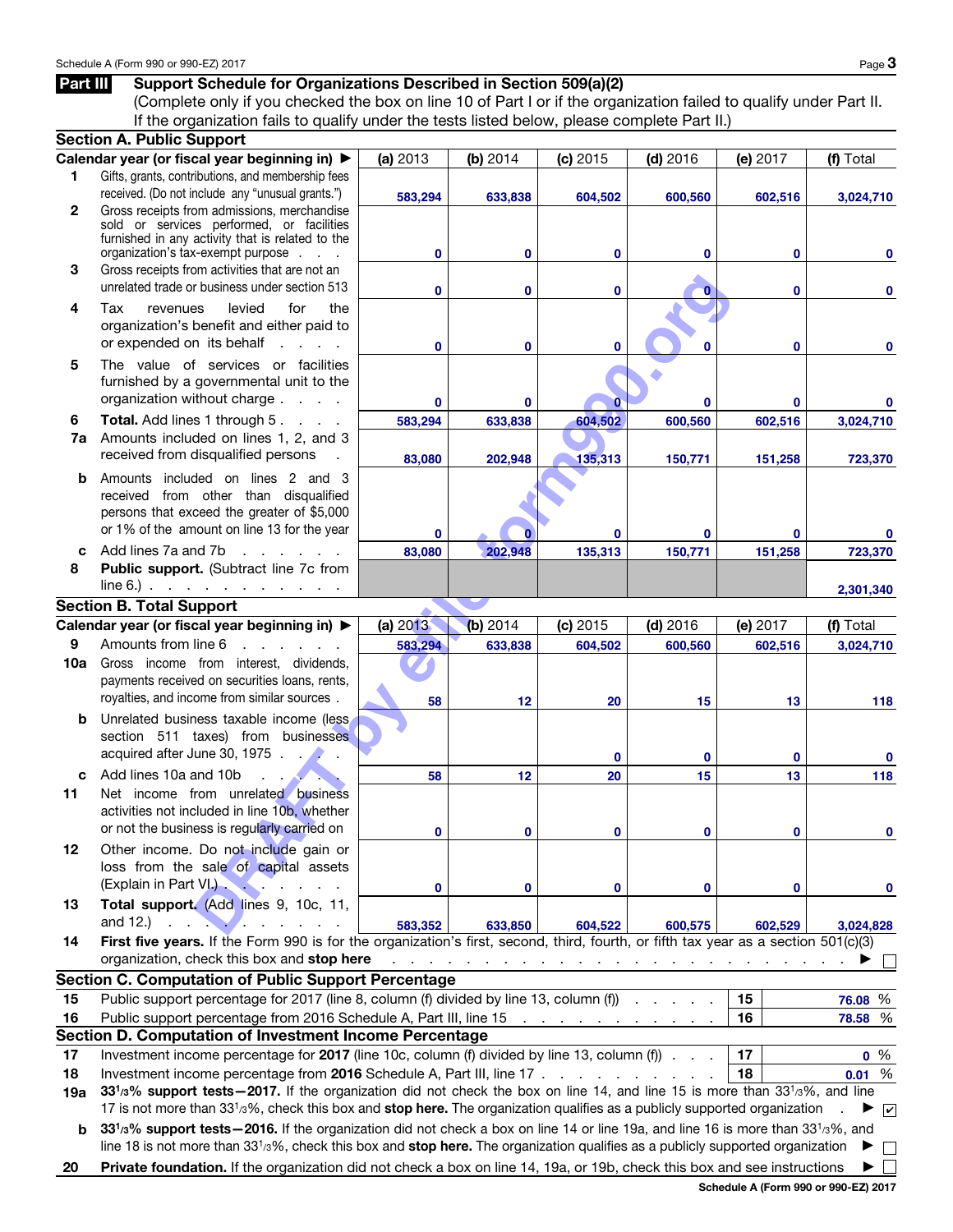## Part IV Supporting Organizations

(Complete only if you checked a box in line 12 on Part I. If you checked 12a of Part I, complete Sections A and B. If you checked 12b of Part I, complete Sections A and C. If you checked 12c of Part I, complete Sections A, D, and E. If you checked 12d of Part I, complete Sections A and D, and complete Part V.)

## Section A. All Supporting Organizations

- 1 Are all of the organization's supported organizations listed by name in the organization's governing documents? *If "No," describe in Part VI how the supported organizations are designated. If designated by class or purpose, describe the designation. If historic and continuing relationship, explain.* 1
- 2 Did the organization have any supported organization that does not have an IRS determination of status under section 509(a)(1) or (2)? *If "Yes," explain in Part VI how the organization determined that the supported organization was described in section 509(a)(1) or (2).* 2
- 3a Did the organization have a supported organization described in section 501(c)(4), (5), or (6)? *If "Yes," answer (b)* and *(c)* below. 3a
- b Did the organization confirm that each supported organization qualified under section 501(c)(4), (5), or (6) and satisfied the public support tests under section 509(a)(2)? *If "Yes," describe in Part VI when and how the organization made the determination.* 3b
- c Did the organization ensure that all support to such organizations was used exclusively for section 170(c)(2)(B) purposes? If "Yes," explain in **Part VI** what controls the organization put in place to ensure such use. **3c**
- 4a Was any supported organization not organized in the United States ("foreign supported organization")? *If "Yes," and if you checked 12a or 12b in Part I, answer (b) and (c) below.* $\bullet$  **4a**
- b Did the organization have ultimate control and discretion in deciding whether to make grants to the foreign supported organization? *If "Yes," describe in Part VI how the organization had such control and discretion* despite being controlled or supervised by or in connection with its supported organizations.
- c Did the organization support any foreign supported organization that does not have an IRS determination under sections 501(c)(3) and 509(a)(1) or (2)? *If "Yes," explain in Part VI what controls the organization used to ensure that all support to the foreign supported organization was used exclusively for section 170(c)(2)(B) purposes.* 4c
- as described in section 509(a)(1) or (2).<br>
W.<br>
and the such that such supported organization described in section 501(c)(4), (5), or (6)? *H*<sup>m</sup>Yes,<sup>37</sup><br>
W.<br>
Alta the confirm that each supported organization goalizing qual 5a Did the organization add, substitute, or remove any supported organizations during the tax year? *If "Yes," answer (b) and (c) below (if applicable). Also, provide detail in Part VI, including (i) the names and EIN numbers of the supported organizations added, substituted, or removed; (ii) the reasons for each such action; (iii) the authority under the organization's organizing document authorizing such action; and (iv) how the action* was accomplished (such as by amendment to the organizing document).
- **b Type I or Type II only.** Was any added or substituted supported organization part of a class already designated in the organization's organizing document? **5b** solution is the state of the state of the state of the state of the state of the state of the state of the state of the state of the state of the state of the stat
- c Substitutions only. Was the substitution the result of an event beyond the organization's control? 5c
- 6 Did the organization provide support (whether in the form of grants or the provision of services or facilities) to anyone other than (i) its supported organizations, (ii) individuals that are part of the charitable class benefited by one or more of its supported organizations, or (iii) other supporting organizations that also support or benefit one or more of the filing organization's supported organizations? *If "Yes," provide detail in Part VI.* **6**
- 7 Did the organization provide a grant, loan, compensation, or other similar payment to a substantial contributor (defined in section 4958(c)(3)(C)), a family member of a substantial contributor, or a 35% controlled entity with regard to a substantial contributor? *If "Yes," complete Part I of Schedule L (Form 990 or 990-EZ).* 7
- 8 Did the organization make a loan to a disqualified person (as defined in section 4958) not described in line 7? *If "Yes," complete Part I of Schedule L (Form 990 or 990-EZ).* 8
- 9a Was the organization controlled directly or indirectly at any time during the tax year by one or more disqualified persons as defined in section 4946 (other than foundation managers and organizations described in section 509(a)(1) or (2))? *If "Yes," provide detail in Part VI.*  $\qquad \qquad \qquad$  **9a**
- b Did one or more disqualified persons (as defined in line 9a) hold a controlling interest in any entity in which the supporting organization had an interest? *If "Yes," provide detail in Part VI.* 9b
- c Did a disqualified person (as defined in line 9a) have an ownership interest in, or derive any personal benefit from, assets in which the supporting organization also had an interest? *If "Yes," provide detail in Part VI.* 9c
- 10a Was the organization subject to the excess business holdings rules of section 4943 because of section 4943(f) (regarding certain Type II supporting organizations, and all Type III non-functionally integrated supporting organizations)? *If "Yes," answer 10b below.* 10a http://www.facebook.com/inductions/inductions/inductions/inductions/inductions/inductions/inductions/inductions/inductions/inductions/inductions/inductions/induc
	- b Did the organization have any excess business holdings in the tax year? *(Use Schedule C, Form 4720, to*  determine whether the organization had excess business holdings.) 10b

Yes | No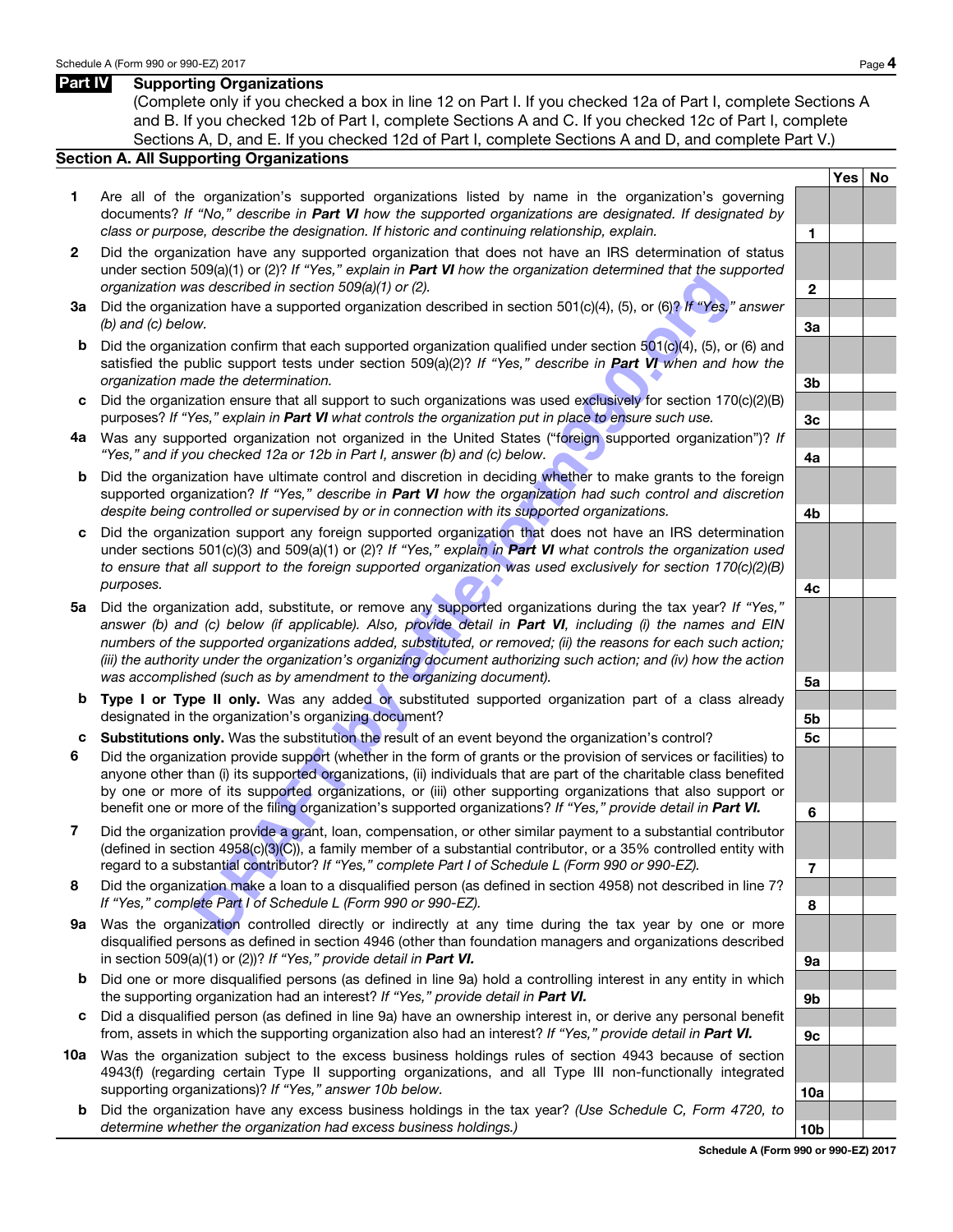|             | Schedule A (Form 990 or 990-EZ) 2017                                                                                                                                                                                                                                                                                                                                                                                                                                                                                                                                                                                                                                         |                 |            | Page 5    |
|-------------|------------------------------------------------------------------------------------------------------------------------------------------------------------------------------------------------------------------------------------------------------------------------------------------------------------------------------------------------------------------------------------------------------------------------------------------------------------------------------------------------------------------------------------------------------------------------------------------------------------------------------------------------------------------------------|-----------------|------------|-----------|
| Part IV     | <b>Supporting Organizations (continued)</b>                                                                                                                                                                                                                                                                                                                                                                                                                                                                                                                                                                                                                                  |                 |            |           |
|             |                                                                                                                                                                                                                                                                                                                                                                                                                                                                                                                                                                                                                                                                              |                 | Yes        | <b>No</b> |
| 11          | Has the organization accepted a gift or contribution from any of the following persons?                                                                                                                                                                                                                                                                                                                                                                                                                                                                                                                                                                                      |                 |            |           |
| a           | A person who directly or indirectly controls, either alone or together with persons described in (b) and (c)                                                                                                                                                                                                                                                                                                                                                                                                                                                                                                                                                                 |                 |            |           |
|             | below, the governing body of a supported organization?                                                                                                                                                                                                                                                                                                                                                                                                                                                                                                                                                                                                                       | 11a             |            |           |
|             | <b>b</b> A family member of a person described in (a) above?                                                                                                                                                                                                                                                                                                                                                                                                                                                                                                                                                                                                                 | 11 <sub>b</sub> |            |           |
|             | c A 35% controlled entity of a person described in (a) or (b) above? If "Yes" to a, b, or c, provide detail in Part VI.                                                                                                                                                                                                                                                                                                                                                                                                                                                                                                                                                      | 11c             |            |           |
|             | <b>Section B. Type I Supporting Organizations</b>                                                                                                                                                                                                                                                                                                                                                                                                                                                                                                                                                                                                                            |                 |            |           |
| 1           | Did the directors, trustees, or membership of one or more supported organizations have the power to<br>regularly appoint or elect at least a majority of the organization's directors or trustees at all times during the<br>tax year? If "No," describe in Part VI how the supported organization(s) effectively operated, supervised, or<br>controlled the organization's activities. If the organization had more than one supported organization,<br>describe how the powers to appoint and/or remove directors or trustees were allocated among the supported<br>organizations and what conditions or restrictions, if any, applied to such powers during the tax year. | 1               | Yes        | <b>No</b> |
| 2           | Did the organization operate for the benefit of any supported organization other than the supported<br>organization(s) that operated, supervised, or controlled the supporting organization? If "Yes," explain in Part<br>VI how providing such benefit carried out the purposes of the supported organization(s) that operated,<br>supervised, or controlled the supporting organization.                                                                                                                                                                                                                                                                                   | 2               |            |           |
|             | <b>Section C. Type II Supporting Organizations</b>                                                                                                                                                                                                                                                                                                                                                                                                                                                                                                                                                                                                                           |                 |            |           |
| 1           | Were a majority of the organization's directors or trustees during the tax year also a majority of the directors<br>or trustees of each of the organization's supported organization(s)? If "No," describe in Part VI how control<br>or management of the supporting organization was vested in the same persons that controlled or managed<br>the supported organization(s).                                                                                                                                                                                                                                                                                                | 1               | Yes        | <b>No</b> |
|             | Section D. All Type III Supporting Organizations                                                                                                                                                                                                                                                                                                                                                                                                                                                                                                                                                                                                                             |                 |            |           |
| 1           | Did the organization provide to each of its supported organizations, by the last day of the fifth month of the<br>organization's tax year, (i) a written notice describing the type and amount of support provided during the prior tax<br>year, (ii) a copy of the Form 990 that was most recently filed as of the date of notification, and (iii) copies of the<br>organization's governing documents in effect on the date of notification, to the extent not previously provided?                                                                                                                                                                                        | 1               | <b>Yes</b> | No        |
| 2           | Were any of the organization's officers, directors, or trustees either (i) appointed or elected by the supported<br>organization(s) or (ii) serving on the governing body of a supported organization? If "No," explain in Part VI how<br>the organization maintained a close and continuous working relationship with the supported organization(s).                                                                                                                                                                                                                                                                                                                        | $\mathbf{2}$    |            |           |
| 3           | By reason of the relationship described in (2), did the organization's supported organizations have a<br>significant voice in the organization's investment policies and in directing the use of the organization's<br>income or assets at all times during the tax year? If "Yes," describe in Part VI the role the organization's<br>supported organizations played in this regard.                                                                                                                                                                                                                                                                                        | 3               |            |           |
|             | Section E. Type III Functionally Integrated Supporting Organizations                                                                                                                                                                                                                                                                                                                                                                                                                                                                                                                                                                                                         |                 |            |           |
| 1           | Check the box next to the method that the organization used to satisfy the Integral Part Test during the year (see instructions).                                                                                                                                                                                                                                                                                                                                                                                                                                                                                                                                            |                 |            |           |
| a<br>b<br>с | □ The organization satisfied the Activities Test. Complete line 2 below.<br>The organization is the parent of each of its supported organizations. Complete line 3 below.<br>The organization supported a governmental entity. Describe in Part VI how you supported a government entity (see instructions).                                                                                                                                                                                                                                                                                                                                                                 |                 |            |           |
| 2           | Activities Test. Answer (a) and (b) below.                                                                                                                                                                                                                                                                                                                                                                                                                                                                                                                                                                                                                                   |                 | Yes No     |           |
| а           | Did substantially all of the organization's activities during the tax year directly further the exempt purposes of                                                                                                                                                                                                                                                                                                                                                                                                                                                                                                                                                           |                 |            |           |

## Section E. Type III Functionally Integrated Supporting Organizations

- 1 *Check the box next to the method that the organization used to satisfy the Integral Part Test during the year (see instructions).*
- a The organization satisfied the Activities Test. *Complete line 2 below.*
- b The organization is the parent of each of its supported organizations. *Complete line 3 below.*
- c The organization supported a governmental entity. *Describe in Part VI how you supported a government entity (see instructions).*
- 2 Activities Test. Answer (a) and (b) below. And the state of the state of the state of the state of the state of the state of the state of the state of the state of the state of the state of the state of the state of the
- a Did substantially all of the organization's activities during the tax year directly further the exempt purposes of the supported organization(s) to which the organization was responsive? *If "Yes," then in Part VI identify those supported organizations and explain how these activities directly furthered their exempt purposes, how the organization was responsive to those supported organizations, and how the organization determined that these activities constituted substantially all of its activities.* 2a **2008**
- **b** Did the activities described in (a) constitute activities that, but for the organization's involvement, one or more of the organization's supported organization(s) would have been engaged in? *If "Yes," explain in Part VI the reasons for the organization's position that its supported organization(s) would have engaged in these*  **activities but for the organization's involvement. 2b 2b 2b 2b 2b 2b**
- 3 Parent of Supported Organizations. *Answer (a) and (b) below.*
- a Did the organization have the power to regularly appoint or elect a majority of the officers, directors, or trustees of each of the supported organizations? *Provide details in Part VI.* 3a
- b Did the organization exercise a substantial degree of direction over the policies, programs, and activities of each of its supported organizations? *If "Yes," describe in Part VI the role played by the organization in this regard.* 3b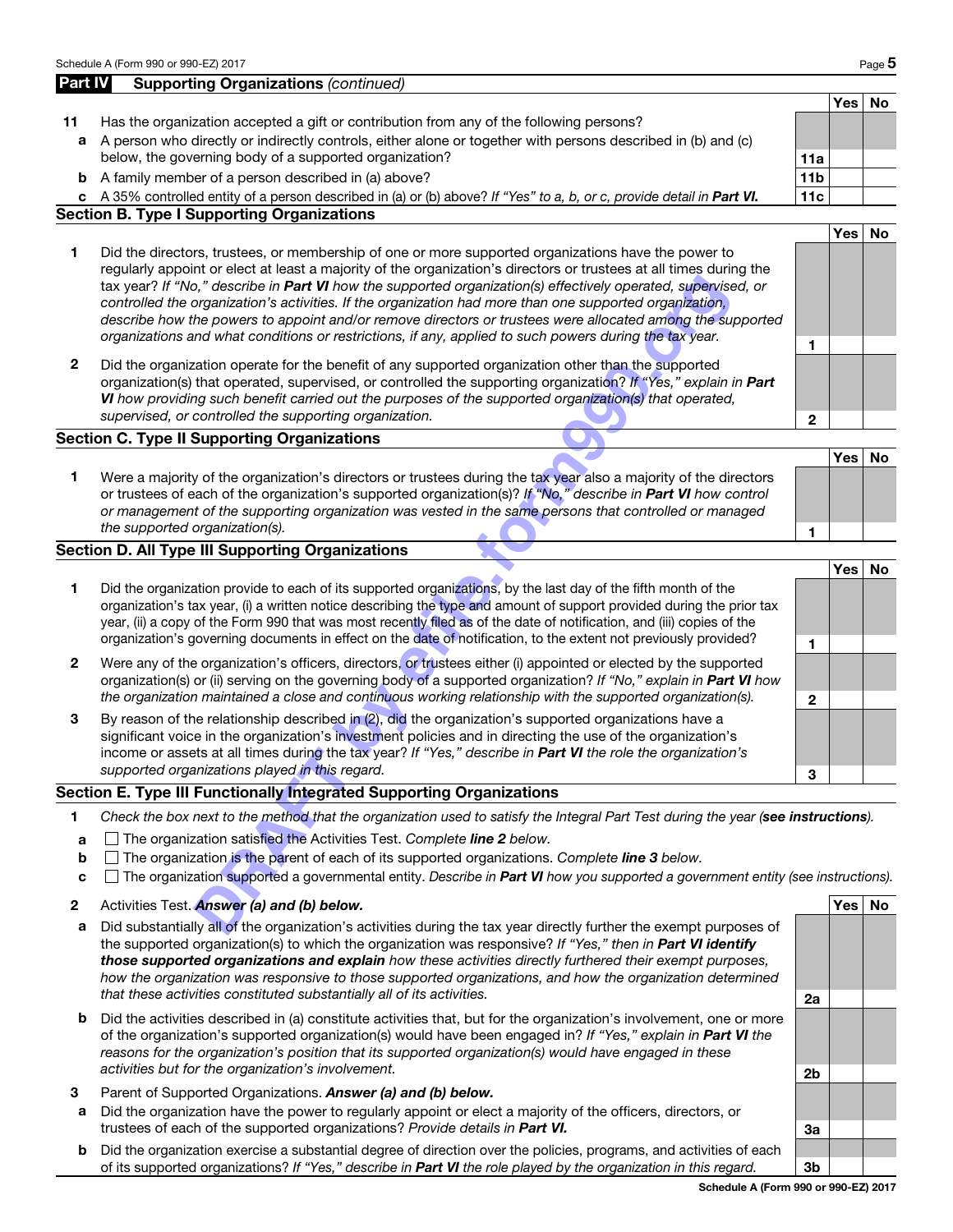## Part V Type III Non-Functionally Integrated 509(a)(3) Supporting Organizations

|--|--|

1  $\Box$  Check here if the organization satisfied the Integral Part Test as a qualifying trust on Nov. 20, 1970 (explain in Part VI). See instructions. All other Type III non-functionally integrated supporting organizations must complete Sections A through E.

| <b>Section A - Adjusted Net Income</b>                                                                                                                     |                         | (A) Prior Year | (B) Current Year<br>(optional)       |
|------------------------------------------------------------------------------------------------------------------------------------------------------------|-------------------------|----------------|--------------------------------------|
| <b>1</b> Net short-term capital gain                                                                                                                       | 1                       |                |                                      |
| 2 Recoveries of prior-year distributions                                                                                                                   | $\overline{2}$          |                |                                      |
| 3 Other gross income (see instructions)                                                                                                                    | 3                       |                |                                      |
| 4 Add lines 1 through 3.                                                                                                                                   | 4                       |                |                                      |
| 5 Depreciation and depletion                                                                                                                               | 5                       |                |                                      |
| 6 Portion of operating expenses paid or incurred for production or                                                                                         |                         |                |                                      |
| collection of gross income or for management, conservation, or                                                                                             |                         |                |                                      |
| maintenance of property held for production of income (see instructions)                                                                                   | 6                       |                |                                      |
| 7 Other expenses (see instructions)                                                                                                                        | $\overline{7}$          |                |                                      |
| 8 Adjusted Net Income (subtract lines 5, 6, and 7 from line 4).                                                                                            | 8                       |                |                                      |
| <b>Section B - Minimum Asset Amount</b>                                                                                                                    |                         | (A) Prior Year | (B) Current Year<br>(optional)       |
| 1 Aggregate fair market value of all non-exempt-use assets (see                                                                                            |                         |                |                                      |
| instructions for short tax year or assets held for part of year):                                                                                          |                         |                |                                      |
| a Average monthly value of securities                                                                                                                      | 1a                      |                |                                      |
| <b>b</b> Average monthly cash balances                                                                                                                     | 4 <sub>b</sub>          |                |                                      |
| c Fair market value of other non-exempt-use assets                                                                                                         | 1c                      |                |                                      |
| d Total (add lines 1a, 1b, and 1c)                                                                                                                         | 1 <sub>d</sub>          |                |                                      |
| e Discount claimed for blockage or other                                                                                                                   |                         |                |                                      |
| factors (explain in detail in Part VI):                                                                                                                    |                         |                |                                      |
| 2 Acquisition indebtedness applicable to non-exempt-use assets                                                                                             | $\overline{\mathbf{2}}$ |                |                                      |
| 3 Subtract line 2 from line 1d.                                                                                                                            | 3                       |                |                                      |
| 4 Cash deemed held for exempt use. Enter 1-1/2% of line 3 (for greater amount,                                                                             |                         |                |                                      |
| see instructions).                                                                                                                                         | 4                       |                |                                      |
| 5 Net value of non-exempt-use assets (subtract line 4 from line 3)                                                                                         | 5                       |                |                                      |
| 6 Multiply line 5 by .035.                                                                                                                                 | 6                       |                |                                      |
| 7 Recoveries of prior-year distributions                                                                                                                   | $\overline{7}$          |                |                                      |
| 8 Minimum Asset Amount (add line 7 to line 6)                                                                                                              | 8                       |                |                                      |
| <b>Section C - Distributable Amount</b>                                                                                                                    |                         |                | <b>Current Year</b>                  |
| 1 Adjusted net income for prior year (from Section A, line 8, Column A)                                                                                    | 1                       |                |                                      |
| <b>2</b> Enter 85% of line 1.                                                                                                                              | $\overline{2}$          |                |                                      |
| 3 Minimum asset amount for prior year (from Section B, line 8, Column A)                                                                                   | 3                       |                |                                      |
| 4 Enter greater of line 2 or line 3.                                                                                                                       | 4                       |                |                                      |
| 5 Income tax imposed in prior year                                                                                                                         | 5                       |                |                                      |
| 6 Distributable Amount. Subtract line 5 from line 4, unless subject to                                                                                     |                         |                |                                      |
| emergency temporary reduction (see instructions).                                                                                                          | 6                       |                |                                      |
| Check here if the current year is the organization's first as a non-functionally integrated Type III supporting organization (see<br>7 I<br>instructions). |                         |                |                                      |
|                                                                                                                                                            |                         |                | Schedule A (Form 990 or 990-EZ) 2017 |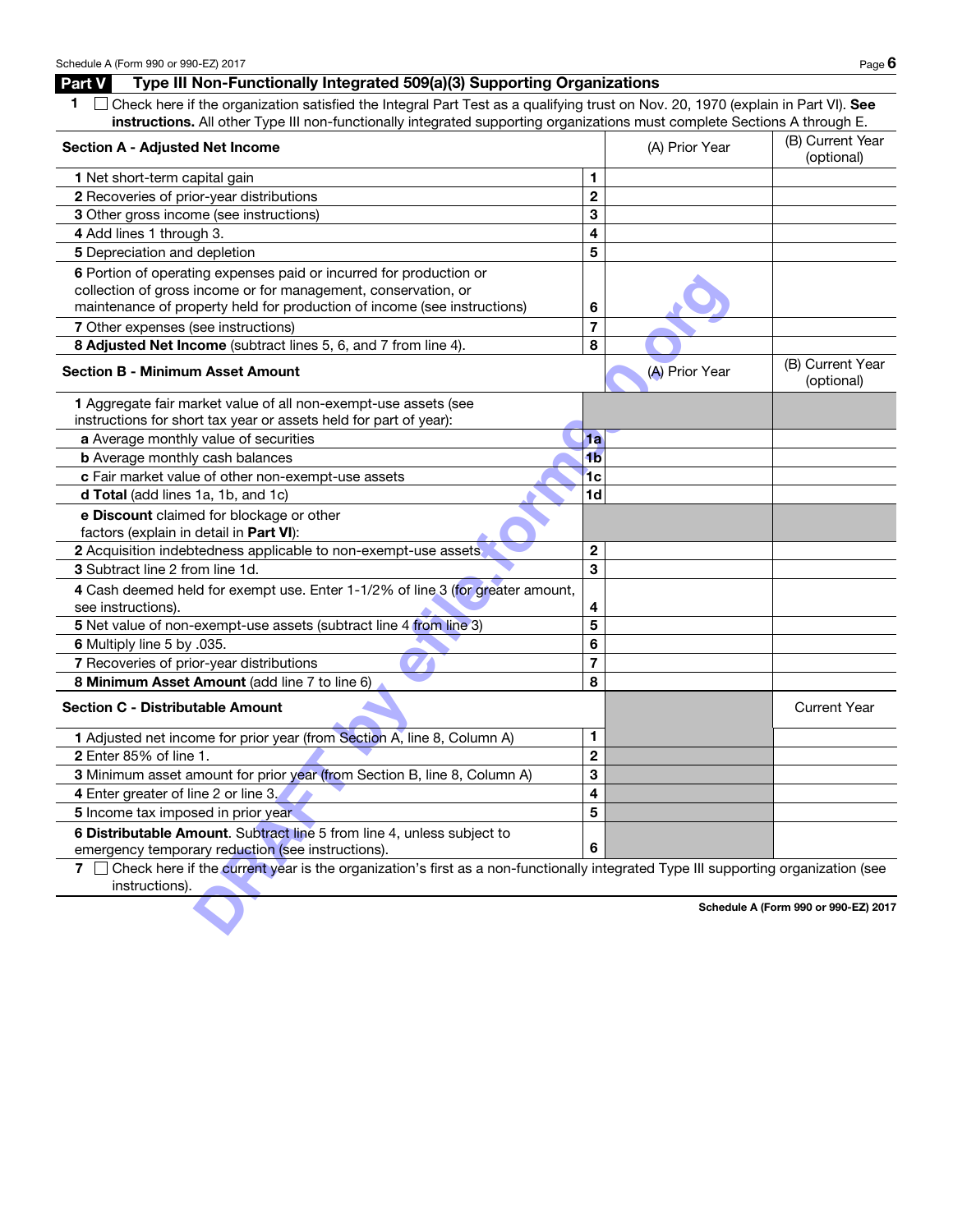| <b>Section D - Distributions</b><br><b>Current Year</b><br>Amounts paid to supported organizations to accomplish exempt purposes<br>1<br>Amounts paid to perform activity that directly furthers exempt purposes of supported<br>2<br>organizations, in excess of income from activity<br>Administrative expenses paid to accomplish exempt purposes of supported organizations<br>3<br>Amounts paid to acquire exempt-use assets<br>4<br>Qualified set-aside amounts (prior IRS approval required)<br>5<br>Other distributions (describe in Part VI). See instructions.<br>6<br>Total annual distributions. Add lines 1 through 6.<br>7<br>Distributions to attentive supported organizations to which the organization is responsive<br>8<br>(provide details in Part VI). See instructions.<br>Distributable amount for 2017 from Section C, line 6<br>9<br>Line 8 amount divided by line 9 amount<br>10<br>(ii)<br>(iii)<br>(i)<br><b>Underdistributions</b><br><b>Distributable</b><br><b>Section E - Distribution Allocations (see instructions)</b><br><b>Excess Distributions</b><br>Pre-2017<br><b>Amount for 2017</b><br>Distributable amount for 2017 from Section C, line 6<br>1.<br>$\boldsymbol{2}$<br>Underdistributions, if any, for years prior to 2017<br>(reasonable cause required - explain in Part VI). See<br>instructions.<br>Excess distributions carryover, if any, to 2017<br>3<br>a<br><b>From 2013</b><br>b<br>$\mathbf{a} = \mathbf{a} + \mathbf{a} + \mathbf{a} + \mathbf{a}$<br>From 2014<br>c<br>and a state of the<br>From 2015<br>d<br>and a state of the<br>From 2016<br>е<br>and a state of the<br>Total of lines 3a through e<br>f<br>Applied to underdistributions of prior years<br>g<br>h Applied to 2017 distributable amount<br>Carryover from 2012 not applied (see instructions)<br>j.<br>Remainder. Subtract lines 3g, 3h, and 3i from 3f.<br>Distributions for 2017 from<br>4<br>Section D, line 7:<br>\$<br>Applied to underdistributions of prior years<br>a<br>Applied to 2017 distributable amount<br>b<br>Remainder. Subtract lines 4a and 4b from 4.<br>c<br>Remaining underdistributions for years prior to 2017, if<br>5<br>any. Subtract lines 3g and 4a from line 2. For result<br>greater than zero, explain in Part VI. See instructions.<br>Remaining underdistributions for 2017. Subtract lines 3h<br>6<br>and 4b from line 1. For result greater than zero, explain in<br><b>Part VI.</b> See instructions.<br>Excess distributions carryover to 2018. Add lines 3j<br>$\mathbf{7}$<br>and 4c.<br>Breakdown of line 7:<br>8<br>Excess from 2013<br>a<br>Excess from $2014$ $\ldots$<br>b<br>Excess from 2015<br>c<br>Excess from 2016<br>d<br>Excess from 2017<br>е | Part V | Type III Non-Functionally Integrated 509(a)(3) Supporting Organizations (continued) |  |  |  |
|------------------------------------------------------------------------------------------------------------------------------------------------------------------------------------------------------------------------------------------------------------------------------------------------------------------------------------------------------------------------------------------------------------------------------------------------------------------------------------------------------------------------------------------------------------------------------------------------------------------------------------------------------------------------------------------------------------------------------------------------------------------------------------------------------------------------------------------------------------------------------------------------------------------------------------------------------------------------------------------------------------------------------------------------------------------------------------------------------------------------------------------------------------------------------------------------------------------------------------------------------------------------------------------------------------------------------------------------------------------------------------------------------------------------------------------------------------------------------------------------------------------------------------------------------------------------------------------------------------------------------------------------------------------------------------------------------------------------------------------------------------------------------------------------------------------------------------------------------------------------------------------------------------------------------------------------------------------------------------------------------------------------------------------------------------------------------------------------------------------------------------------------------------------------------------------------------------------------------------------------------------------------------------------------------------------------------------------------------------------------------------------------------------------------------------------------------------------------------------------------------------------------------------------------------------------------------------------------------------------------------------------------------------------------------------------------------------------------------------|--------|-------------------------------------------------------------------------------------|--|--|--|
|                                                                                                                                                                                                                                                                                                                                                                                                                                                                                                                                                                                                                                                                                                                                                                                                                                                                                                                                                                                                                                                                                                                                                                                                                                                                                                                                                                                                                                                                                                                                                                                                                                                                                                                                                                                                                                                                                                                                                                                                                                                                                                                                                                                                                                                                                                                                                                                                                                                                                                                                                                                                                                                                                                                                    |        |                                                                                     |  |  |  |
|                                                                                                                                                                                                                                                                                                                                                                                                                                                                                                                                                                                                                                                                                                                                                                                                                                                                                                                                                                                                                                                                                                                                                                                                                                                                                                                                                                                                                                                                                                                                                                                                                                                                                                                                                                                                                                                                                                                                                                                                                                                                                                                                                                                                                                                                                                                                                                                                                                                                                                                                                                                                                                                                                                                                    |        |                                                                                     |  |  |  |
|                                                                                                                                                                                                                                                                                                                                                                                                                                                                                                                                                                                                                                                                                                                                                                                                                                                                                                                                                                                                                                                                                                                                                                                                                                                                                                                                                                                                                                                                                                                                                                                                                                                                                                                                                                                                                                                                                                                                                                                                                                                                                                                                                                                                                                                                                                                                                                                                                                                                                                                                                                                                                                                                                                                                    |        |                                                                                     |  |  |  |
|                                                                                                                                                                                                                                                                                                                                                                                                                                                                                                                                                                                                                                                                                                                                                                                                                                                                                                                                                                                                                                                                                                                                                                                                                                                                                                                                                                                                                                                                                                                                                                                                                                                                                                                                                                                                                                                                                                                                                                                                                                                                                                                                                                                                                                                                                                                                                                                                                                                                                                                                                                                                                                                                                                                                    |        |                                                                                     |  |  |  |
|                                                                                                                                                                                                                                                                                                                                                                                                                                                                                                                                                                                                                                                                                                                                                                                                                                                                                                                                                                                                                                                                                                                                                                                                                                                                                                                                                                                                                                                                                                                                                                                                                                                                                                                                                                                                                                                                                                                                                                                                                                                                                                                                                                                                                                                                                                                                                                                                                                                                                                                                                                                                                                                                                                                                    |        |                                                                                     |  |  |  |
|                                                                                                                                                                                                                                                                                                                                                                                                                                                                                                                                                                                                                                                                                                                                                                                                                                                                                                                                                                                                                                                                                                                                                                                                                                                                                                                                                                                                                                                                                                                                                                                                                                                                                                                                                                                                                                                                                                                                                                                                                                                                                                                                                                                                                                                                                                                                                                                                                                                                                                                                                                                                                                                                                                                                    |        |                                                                                     |  |  |  |
|                                                                                                                                                                                                                                                                                                                                                                                                                                                                                                                                                                                                                                                                                                                                                                                                                                                                                                                                                                                                                                                                                                                                                                                                                                                                                                                                                                                                                                                                                                                                                                                                                                                                                                                                                                                                                                                                                                                                                                                                                                                                                                                                                                                                                                                                                                                                                                                                                                                                                                                                                                                                                                                                                                                                    |        |                                                                                     |  |  |  |
|                                                                                                                                                                                                                                                                                                                                                                                                                                                                                                                                                                                                                                                                                                                                                                                                                                                                                                                                                                                                                                                                                                                                                                                                                                                                                                                                                                                                                                                                                                                                                                                                                                                                                                                                                                                                                                                                                                                                                                                                                                                                                                                                                                                                                                                                                                                                                                                                                                                                                                                                                                                                                                                                                                                                    |        |                                                                                     |  |  |  |
|                                                                                                                                                                                                                                                                                                                                                                                                                                                                                                                                                                                                                                                                                                                                                                                                                                                                                                                                                                                                                                                                                                                                                                                                                                                                                                                                                                                                                                                                                                                                                                                                                                                                                                                                                                                                                                                                                                                                                                                                                                                                                                                                                                                                                                                                                                                                                                                                                                                                                                                                                                                                                                                                                                                                    |        |                                                                                     |  |  |  |
|                                                                                                                                                                                                                                                                                                                                                                                                                                                                                                                                                                                                                                                                                                                                                                                                                                                                                                                                                                                                                                                                                                                                                                                                                                                                                                                                                                                                                                                                                                                                                                                                                                                                                                                                                                                                                                                                                                                                                                                                                                                                                                                                                                                                                                                                                                                                                                                                                                                                                                                                                                                                                                                                                                                                    |        |                                                                                     |  |  |  |
|                                                                                                                                                                                                                                                                                                                                                                                                                                                                                                                                                                                                                                                                                                                                                                                                                                                                                                                                                                                                                                                                                                                                                                                                                                                                                                                                                                                                                                                                                                                                                                                                                                                                                                                                                                                                                                                                                                                                                                                                                                                                                                                                                                                                                                                                                                                                                                                                                                                                                                                                                                                                                                                                                                                                    |        |                                                                                     |  |  |  |
|                                                                                                                                                                                                                                                                                                                                                                                                                                                                                                                                                                                                                                                                                                                                                                                                                                                                                                                                                                                                                                                                                                                                                                                                                                                                                                                                                                                                                                                                                                                                                                                                                                                                                                                                                                                                                                                                                                                                                                                                                                                                                                                                                                                                                                                                                                                                                                                                                                                                                                                                                                                                                                                                                                                                    |        |                                                                                     |  |  |  |
|                                                                                                                                                                                                                                                                                                                                                                                                                                                                                                                                                                                                                                                                                                                                                                                                                                                                                                                                                                                                                                                                                                                                                                                                                                                                                                                                                                                                                                                                                                                                                                                                                                                                                                                                                                                                                                                                                                                                                                                                                                                                                                                                                                                                                                                                                                                                                                                                                                                                                                                                                                                                                                                                                                                                    |        |                                                                                     |  |  |  |
|                                                                                                                                                                                                                                                                                                                                                                                                                                                                                                                                                                                                                                                                                                                                                                                                                                                                                                                                                                                                                                                                                                                                                                                                                                                                                                                                                                                                                                                                                                                                                                                                                                                                                                                                                                                                                                                                                                                                                                                                                                                                                                                                                                                                                                                                                                                                                                                                                                                                                                                                                                                                                                                                                                                                    |        |                                                                                     |  |  |  |
|                                                                                                                                                                                                                                                                                                                                                                                                                                                                                                                                                                                                                                                                                                                                                                                                                                                                                                                                                                                                                                                                                                                                                                                                                                                                                                                                                                                                                                                                                                                                                                                                                                                                                                                                                                                                                                                                                                                                                                                                                                                                                                                                                                                                                                                                                                                                                                                                                                                                                                                                                                                                                                                                                                                                    |        |                                                                                     |  |  |  |
|                                                                                                                                                                                                                                                                                                                                                                                                                                                                                                                                                                                                                                                                                                                                                                                                                                                                                                                                                                                                                                                                                                                                                                                                                                                                                                                                                                                                                                                                                                                                                                                                                                                                                                                                                                                                                                                                                                                                                                                                                                                                                                                                                                                                                                                                                                                                                                                                                                                                                                                                                                                                                                                                                                                                    |        |                                                                                     |  |  |  |
|                                                                                                                                                                                                                                                                                                                                                                                                                                                                                                                                                                                                                                                                                                                                                                                                                                                                                                                                                                                                                                                                                                                                                                                                                                                                                                                                                                                                                                                                                                                                                                                                                                                                                                                                                                                                                                                                                                                                                                                                                                                                                                                                                                                                                                                                                                                                                                                                                                                                                                                                                                                                                                                                                                                                    |        |                                                                                     |  |  |  |
|                                                                                                                                                                                                                                                                                                                                                                                                                                                                                                                                                                                                                                                                                                                                                                                                                                                                                                                                                                                                                                                                                                                                                                                                                                                                                                                                                                                                                                                                                                                                                                                                                                                                                                                                                                                                                                                                                                                                                                                                                                                                                                                                                                                                                                                                                                                                                                                                                                                                                                                                                                                                                                                                                                                                    |        |                                                                                     |  |  |  |
|                                                                                                                                                                                                                                                                                                                                                                                                                                                                                                                                                                                                                                                                                                                                                                                                                                                                                                                                                                                                                                                                                                                                                                                                                                                                                                                                                                                                                                                                                                                                                                                                                                                                                                                                                                                                                                                                                                                                                                                                                                                                                                                                                                                                                                                                                                                                                                                                                                                                                                                                                                                                                                                                                                                                    |        |                                                                                     |  |  |  |
|                                                                                                                                                                                                                                                                                                                                                                                                                                                                                                                                                                                                                                                                                                                                                                                                                                                                                                                                                                                                                                                                                                                                                                                                                                                                                                                                                                                                                                                                                                                                                                                                                                                                                                                                                                                                                                                                                                                                                                                                                                                                                                                                                                                                                                                                                                                                                                                                                                                                                                                                                                                                                                                                                                                                    |        |                                                                                     |  |  |  |
|                                                                                                                                                                                                                                                                                                                                                                                                                                                                                                                                                                                                                                                                                                                                                                                                                                                                                                                                                                                                                                                                                                                                                                                                                                                                                                                                                                                                                                                                                                                                                                                                                                                                                                                                                                                                                                                                                                                                                                                                                                                                                                                                                                                                                                                                                                                                                                                                                                                                                                                                                                                                                                                                                                                                    |        |                                                                                     |  |  |  |
|                                                                                                                                                                                                                                                                                                                                                                                                                                                                                                                                                                                                                                                                                                                                                                                                                                                                                                                                                                                                                                                                                                                                                                                                                                                                                                                                                                                                                                                                                                                                                                                                                                                                                                                                                                                                                                                                                                                                                                                                                                                                                                                                                                                                                                                                                                                                                                                                                                                                                                                                                                                                                                                                                                                                    |        |                                                                                     |  |  |  |
|                                                                                                                                                                                                                                                                                                                                                                                                                                                                                                                                                                                                                                                                                                                                                                                                                                                                                                                                                                                                                                                                                                                                                                                                                                                                                                                                                                                                                                                                                                                                                                                                                                                                                                                                                                                                                                                                                                                                                                                                                                                                                                                                                                                                                                                                                                                                                                                                                                                                                                                                                                                                                                                                                                                                    |        |                                                                                     |  |  |  |
|                                                                                                                                                                                                                                                                                                                                                                                                                                                                                                                                                                                                                                                                                                                                                                                                                                                                                                                                                                                                                                                                                                                                                                                                                                                                                                                                                                                                                                                                                                                                                                                                                                                                                                                                                                                                                                                                                                                                                                                                                                                                                                                                                                                                                                                                                                                                                                                                                                                                                                                                                                                                                                                                                                                                    |        |                                                                                     |  |  |  |
|                                                                                                                                                                                                                                                                                                                                                                                                                                                                                                                                                                                                                                                                                                                                                                                                                                                                                                                                                                                                                                                                                                                                                                                                                                                                                                                                                                                                                                                                                                                                                                                                                                                                                                                                                                                                                                                                                                                                                                                                                                                                                                                                                                                                                                                                                                                                                                                                                                                                                                                                                                                                                                                                                                                                    |        |                                                                                     |  |  |  |
|                                                                                                                                                                                                                                                                                                                                                                                                                                                                                                                                                                                                                                                                                                                                                                                                                                                                                                                                                                                                                                                                                                                                                                                                                                                                                                                                                                                                                                                                                                                                                                                                                                                                                                                                                                                                                                                                                                                                                                                                                                                                                                                                                                                                                                                                                                                                                                                                                                                                                                                                                                                                                                                                                                                                    |        |                                                                                     |  |  |  |
|                                                                                                                                                                                                                                                                                                                                                                                                                                                                                                                                                                                                                                                                                                                                                                                                                                                                                                                                                                                                                                                                                                                                                                                                                                                                                                                                                                                                                                                                                                                                                                                                                                                                                                                                                                                                                                                                                                                                                                                                                                                                                                                                                                                                                                                                                                                                                                                                                                                                                                                                                                                                                                                                                                                                    |        |                                                                                     |  |  |  |
|                                                                                                                                                                                                                                                                                                                                                                                                                                                                                                                                                                                                                                                                                                                                                                                                                                                                                                                                                                                                                                                                                                                                                                                                                                                                                                                                                                                                                                                                                                                                                                                                                                                                                                                                                                                                                                                                                                                                                                                                                                                                                                                                                                                                                                                                                                                                                                                                                                                                                                                                                                                                                                                                                                                                    |        |                                                                                     |  |  |  |
|                                                                                                                                                                                                                                                                                                                                                                                                                                                                                                                                                                                                                                                                                                                                                                                                                                                                                                                                                                                                                                                                                                                                                                                                                                                                                                                                                                                                                                                                                                                                                                                                                                                                                                                                                                                                                                                                                                                                                                                                                                                                                                                                                                                                                                                                                                                                                                                                                                                                                                                                                                                                                                                                                                                                    |        |                                                                                     |  |  |  |
|                                                                                                                                                                                                                                                                                                                                                                                                                                                                                                                                                                                                                                                                                                                                                                                                                                                                                                                                                                                                                                                                                                                                                                                                                                                                                                                                                                                                                                                                                                                                                                                                                                                                                                                                                                                                                                                                                                                                                                                                                                                                                                                                                                                                                                                                                                                                                                                                                                                                                                                                                                                                                                                                                                                                    |        |                                                                                     |  |  |  |
|                                                                                                                                                                                                                                                                                                                                                                                                                                                                                                                                                                                                                                                                                                                                                                                                                                                                                                                                                                                                                                                                                                                                                                                                                                                                                                                                                                                                                                                                                                                                                                                                                                                                                                                                                                                                                                                                                                                                                                                                                                                                                                                                                                                                                                                                                                                                                                                                                                                                                                                                                                                                                                                                                                                                    |        |                                                                                     |  |  |  |
|                                                                                                                                                                                                                                                                                                                                                                                                                                                                                                                                                                                                                                                                                                                                                                                                                                                                                                                                                                                                                                                                                                                                                                                                                                                                                                                                                                                                                                                                                                                                                                                                                                                                                                                                                                                                                                                                                                                                                                                                                                                                                                                                                                                                                                                                                                                                                                                                                                                                                                                                                                                                                                                                                                                                    |        |                                                                                     |  |  |  |
|                                                                                                                                                                                                                                                                                                                                                                                                                                                                                                                                                                                                                                                                                                                                                                                                                                                                                                                                                                                                                                                                                                                                                                                                                                                                                                                                                                                                                                                                                                                                                                                                                                                                                                                                                                                                                                                                                                                                                                                                                                                                                                                                                                                                                                                                                                                                                                                                                                                                                                                                                                                                                                                                                                                                    |        |                                                                                     |  |  |  |
|                                                                                                                                                                                                                                                                                                                                                                                                                                                                                                                                                                                                                                                                                                                                                                                                                                                                                                                                                                                                                                                                                                                                                                                                                                                                                                                                                                                                                                                                                                                                                                                                                                                                                                                                                                                                                                                                                                                                                                                                                                                                                                                                                                                                                                                                                                                                                                                                                                                                                                                                                                                                                                                                                                                                    |        |                                                                                     |  |  |  |
|                                                                                                                                                                                                                                                                                                                                                                                                                                                                                                                                                                                                                                                                                                                                                                                                                                                                                                                                                                                                                                                                                                                                                                                                                                                                                                                                                                                                                                                                                                                                                                                                                                                                                                                                                                                                                                                                                                                                                                                                                                                                                                                                                                                                                                                                                                                                                                                                                                                                                                                                                                                                                                                                                                                                    |        |                                                                                     |  |  |  |
|                                                                                                                                                                                                                                                                                                                                                                                                                                                                                                                                                                                                                                                                                                                                                                                                                                                                                                                                                                                                                                                                                                                                                                                                                                                                                                                                                                                                                                                                                                                                                                                                                                                                                                                                                                                                                                                                                                                                                                                                                                                                                                                                                                                                                                                                                                                                                                                                                                                                                                                                                                                                                                                                                                                                    |        |                                                                                     |  |  |  |
|                                                                                                                                                                                                                                                                                                                                                                                                                                                                                                                                                                                                                                                                                                                                                                                                                                                                                                                                                                                                                                                                                                                                                                                                                                                                                                                                                                                                                                                                                                                                                                                                                                                                                                                                                                                                                                                                                                                                                                                                                                                                                                                                                                                                                                                                                                                                                                                                                                                                                                                                                                                                                                                                                                                                    |        |                                                                                     |  |  |  |
|                                                                                                                                                                                                                                                                                                                                                                                                                                                                                                                                                                                                                                                                                                                                                                                                                                                                                                                                                                                                                                                                                                                                                                                                                                                                                                                                                                                                                                                                                                                                                                                                                                                                                                                                                                                                                                                                                                                                                                                                                                                                                                                                                                                                                                                                                                                                                                                                                                                                                                                                                                                                                                                                                                                                    |        |                                                                                     |  |  |  |
|                                                                                                                                                                                                                                                                                                                                                                                                                                                                                                                                                                                                                                                                                                                                                                                                                                                                                                                                                                                                                                                                                                                                                                                                                                                                                                                                                                                                                                                                                                                                                                                                                                                                                                                                                                                                                                                                                                                                                                                                                                                                                                                                                                                                                                                                                                                                                                                                                                                                                                                                                                                                                                                                                                                                    |        |                                                                                     |  |  |  |
|                                                                                                                                                                                                                                                                                                                                                                                                                                                                                                                                                                                                                                                                                                                                                                                                                                                                                                                                                                                                                                                                                                                                                                                                                                                                                                                                                                                                                                                                                                                                                                                                                                                                                                                                                                                                                                                                                                                                                                                                                                                                                                                                                                                                                                                                                                                                                                                                                                                                                                                                                                                                                                                                                                                                    |        |                                                                                     |  |  |  |

Schedule A (Form 990 or 990-EZ) 2017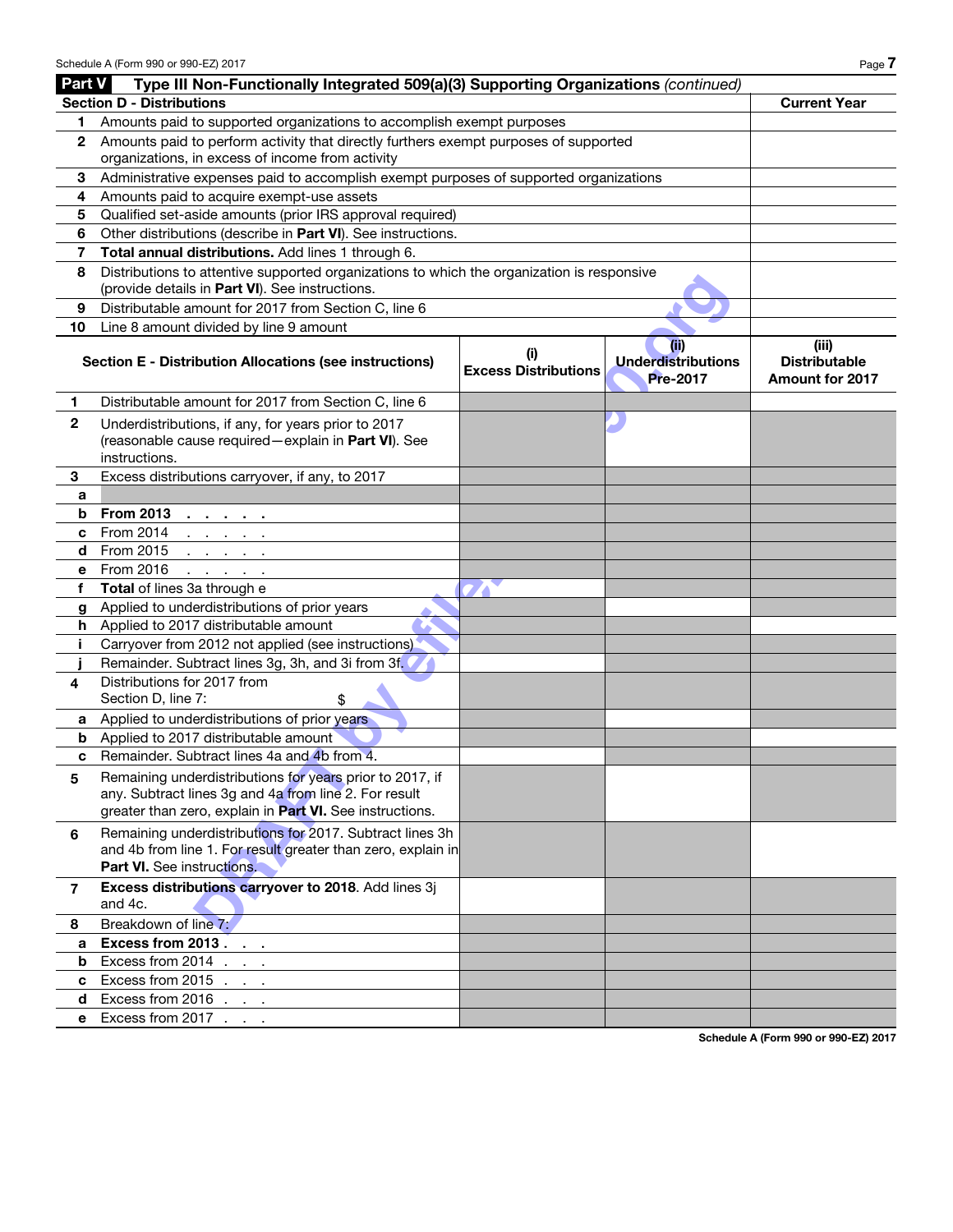Part VI Supplemental Information. Provide the explanations required by Part II, line 10; Part II, line 17a or 17b; Part III, line 12; Part IV, Section A, lines 1, 2, 3b, 3c, 4b, 4c, 5a, 6, 9a, 9b, 9c, 11a, 11b, and 11c; Part IV, Section B, lines 1 and 2; Part IV, Section C, line 1; Part IV, Section D, lines 2 and 3; Part IV, Section E, lines 1c, 2a, 2b, 3a, and 3b; Part V, line 1; Part V, Section B, line 1e; Part V, Section D, lines 5, 6, and 8; and Part V, Section E, lines 2, 5, and 6. Also complete this part for any additional information. (See instructions.)

| <u>a substitution de la construction de la construction de la construction de la construction de la construction de la construction de la construction de la construction de la construction de la construction de la constructi</u>                                                                                                            |
|-------------------------------------------------------------------------------------------------------------------------------------------------------------------------------------------------------------------------------------------------------------------------------------------------------------------------------------------------|
|                                                                                                                                                                                                                                                                                                                                                 |
|                                                                                                                                                                                                                                                                                                                                                 |
|                                                                                                                                                                                                                                                                                                                                                 |
|                                                                                                                                                                                                                                                                                                                                                 |
|                                                                                                                                                                                                                                                                                                                                                 |
|                                                                                                                                                                                                                                                                                                                                                 |
|                                                                                                                                                                                                                                                                                                                                                 |
|                                                                                                                                                                                                                                                                                                                                                 |
|                                                                                                                                                                                                                                                                                                                                                 |
|                                                                                                                                                                                                                                                                                                                                                 |
|                                                                                                                                                                                                                                                                                                                                                 |
|                                                                                                                                                                                                                                                                                                                                                 |
|                                                                                                                                                                                                                                                                                                                                                 |
|                                                                                                                                                                                                                                                                                                                                                 |
|                                                                                                                                                                                                                                                                                                                                                 |
|                                                                                                                                                                                                                                                                                                                                                 |
|                                                                                                                                                                                                                                                                                                                                                 |
|                                                                                                                                                                                                                                                                                                                                                 |
|                                                                                                                                                                                                                                                                                                                                                 |
|                                                                                                                                                                                                                                                                                                                                                 |
|                                                                                                                                                                                                                                                                                                                                                 |
|                                                                                                                                                                                                                                                                                                                                                 |
|                                                                                                                                                                                                                                                                                                                                                 |
|                                                                                                                                                                                                                                                                                                                                                 |
|                                                                                                                                                                                                                                                                                                                                                 |
|                                                                                                                                                                                                                                                                                                                                                 |
|                                                                                                                                                                                                                                                                                                                                                 |
|                                                                                                                                                                                                                                                                                                                                                 |
|                                                                                                                                                                                                                                                                                                                                                 |
|                                                                                                                                                                                                                                                                                                                                                 |
|                                                                                                                                                                                                                                                                                                                                                 |
| <u>a series de la companya de la companya de la companya de la companya de la companya de la companya de la compa</u>                                                                                                                                                                                                                           |
|                                                                                                                                                                                                                                                                                                                                                 |
|                                                                                                                                                                                                                                                                                                                                                 |
|                                                                                                                                                                                                                                                                                                                                                 |
| $\bullet$ . The contract of $\bullet$ and $\bullet$ and $\bullet$ and $\bullet$ and $\bullet$ and $\bullet$ and $\bullet$ and $\bullet$ and $\bullet$ and $\bullet$ and $\bullet$ and $\bullet$ and $\bullet$ and $\bullet$ and $\bullet$ and $\bullet$ and $\bullet$ and $\bullet$ and $\bullet$ and $\bullet$ and $\bullet$ and $\bullet$ and |
|                                                                                                                                                                                                                                                                                                                                                 |
|                                                                                                                                                                                                                                                                                                                                                 |
|                                                                                                                                                                                                                                                                                                                                                 |
|                                                                                                                                                                                                                                                                                                                                                 |
|                                                                                                                                                                                                                                                                                                                                                 |
|                                                                                                                                                                                                                                                                                                                                                 |
|                                                                                                                                                                                                                                                                                                                                                 |
|                                                                                                                                                                                                                                                                                                                                                 |
|                                                                                                                                                                                                                                                                                                                                                 |
|                                                                                                                                                                                                                                                                                                                                                 |
|                                                                                                                                                                                                                                                                                                                                                 |
|                                                                                                                                                                                                                                                                                                                                                 |
|                                                                                                                                                                                                                                                                                                                                                 |
|                                                                                                                                                                                                                                                                                                                                                 |
|                                                                                                                                                                                                                                                                                                                                                 |
|                                                                                                                                                                                                                                                                                                                                                 |
|                                                                                                                                                                                                                                                                                                                                                 |
| ----- <del>--------------</del> ------                                                                                                                                                                                                                                                                                                          |
|                                                                                                                                                                                                                                                                                                                                                 |
|                                                                                                                                                                                                                                                                                                                                                 |
|                                                                                                                                                                                                                                                                                                                                                 |
|                                                                                                                                                                                                                                                                                                                                                 |
|                                                                                                                                                                                                                                                                                                                                                 |
|                                                                                                                                                                                                                                                                                                                                                 |
|                                                                                                                                                                                                                                                                                                                                                 |
|                                                                                                                                                                                                                                                                                                                                                 |
|                                                                                                                                                                                                                                                                                                                                                 |
|                                                                                                                                                                                                                                                                                                                                                 |
|                                                                                                                                                                                                                                                                                                                                                 |
|                                                                                                                                                                                                                                                                                                                                                 |
|                                                                                                                                                                                                                                                                                                                                                 |
|                                                                                                                                                                                                                                                                                                                                                 |
|                                                                                                                                                                                                                                                                                                                                                 |
|                                                                                                                                                                                                                                                                                                                                                 |
|                                                                                                                                                                                                                                                                                                                                                 |
|                                                                                                                                                                                                                                                                                                                                                 |
|                                                                                                                                                                                                                                                                                                                                                 |
|                                                                                                                                                                                                                                                                                                                                                 |
|                                                                                                                                                                                                                                                                                                                                                 |
|                                                                                                                                                                                                                                                                                                                                                 |
|                                                                                                                                                                                                                                                                                                                                                 |
|                                                                                                                                                                                                                                                                                                                                                 |
|                                                                                                                                                                                                                                                                                                                                                 |
|                                                                                                                                                                                                                                                                                                                                                 |
|                                                                                                                                                                                                                                                                                                                                                 |
|                                                                                                                                                                                                                                                                                                                                                 |
|                                                                                                                                                                                                                                                                                                                                                 |
|                                                                                                                                                                                                                                                                                                                                                 |
|                                                                                                                                                                                                                                                                                                                                                 |
|                                                                                                                                                                                                                                                                                                                                                 |
|                                                                                                                                                                                                                                                                                                                                                 |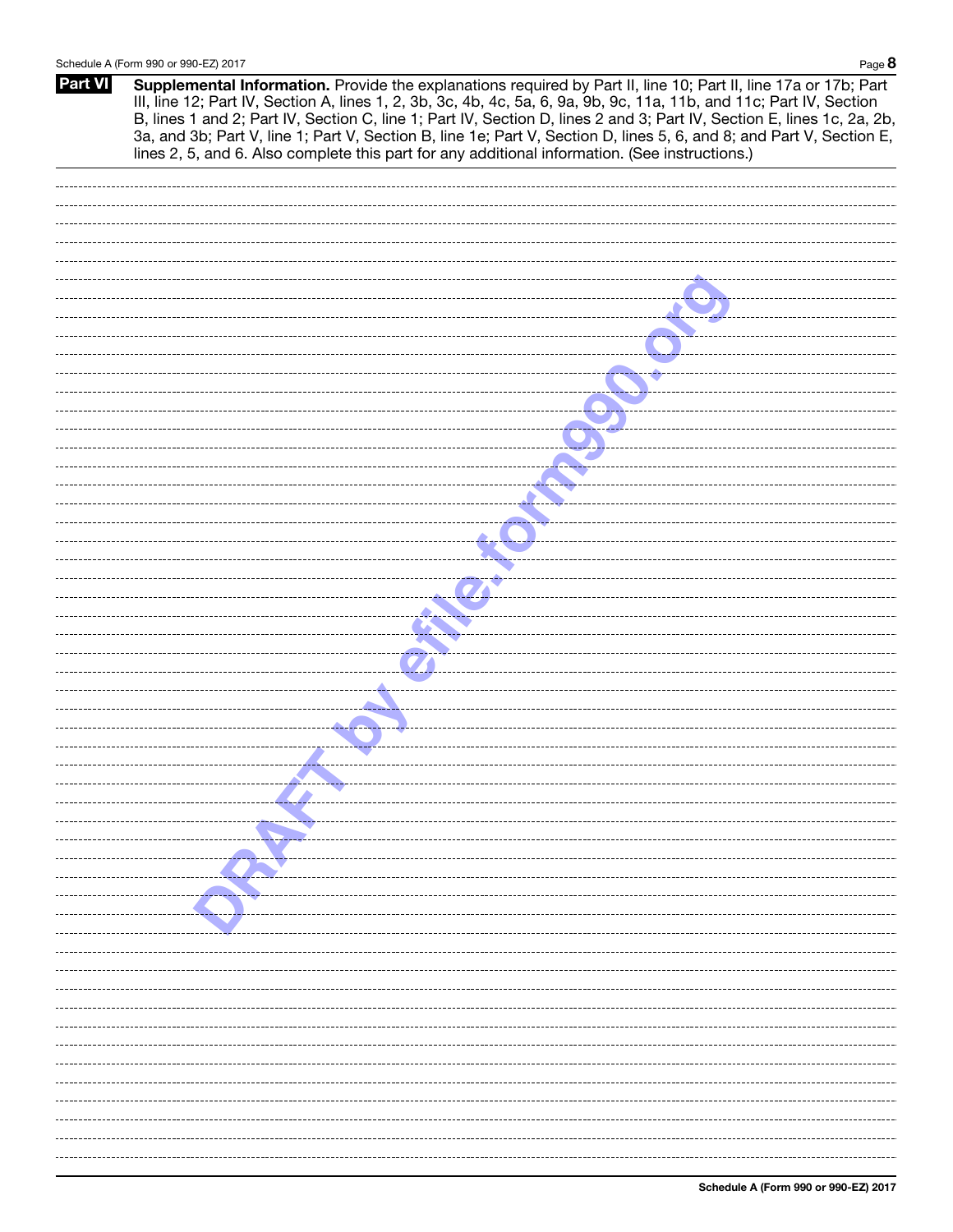| <b>SCHEDULE D</b> |
|-------------------|
| (Form 990)        |

# Supplemental Financial Statements

▶ Complete if the organization answered "Yes" on Form 990, Part IV, line 6, 7, 8, 9, 10, 11a, 11b, 11c, 11d, 11e, 11f, 12a, or 12b. ▶ Attach to Form 990.

2017 Open to Public

OMB No. 1545-0047

| Internal Revenue Service<br>Name of the organization<br><b>Employer identification number</b><br><b>GUATEMALA CHILDRENS MISSION INC</b><br>65-0312952<br>Organizations Maintaining Donor Advised Funds or Other Similar Funds or Accounts.<br>Part I<br>Complete if the organization answered "Yes" on Form 990, Part IV, line 6.<br>(a) Donor advised funds<br>(b) Funds and other accounts<br>Total number at end of year.<br>1.<br>the contract of the contract of<br>2<br>Aggregate value of contributions to (during year)<br>Aggregate value of grants from (during year)<br>3<br>Aggregate value at end of year<br>4<br>Did the organization inform all donors and donor advisors in writing that the assets held in donor advised<br>5<br>funds are the organization's property, subject to the organization's exclusive legal control?<br>the contract of the con-<br>Yes $\Box$<br><b>No</b><br>Did the organization inform all grantees, donors, and donor advisors in writing that grant funds can be used<br>6<br>only for charitable purposes and not for the benefit of the donor or donor advisor, or for any other purpose<br>conferring impermissible private benefit?<br>a construction of the construction of<br>Yes<br><b>No</b><br>the contract of the contract of<br><u> Transformation and the second second second and the second second second and second second second second second second second second second second second second second second second second second second second second sec</u><br><b>Conservation Easements.</b><br>Part II<br>Complete if the organization answered "Yes" on Form 990, Part IV, line 7.<br>Purpose(s) of conservation easements held by the organization (check all that apply).<br>1<br>Preservation of land for public use (e.g., recreation or education) <b>Preservation of a historically important land area</b><br>Protection of natural habitat<br>Preservation of a certified historic structure<br>Preservation of open space<br>Complete lines 2a through 2d if the organization held a qualified conservation contribution in the form of a conservation<br>2<br>easement on the last day of the tax year.<br>Held at the End of the Tax Year<br>Total number of conservation easements<br>2a<br>а<br>Total acreage restricted by conservation easements <b>CONTING CONTINUES</b><br>2b<br>b<br>Number of conservation easements on a certified historic structure included in (a)<br>2c<br>c<br>Number of conservation easements included in (c) acquired after 7/25/06, and not on a<br>d<br>historic structure listed in the National Register<br>2d<br>Number of conservation easements modified, transferred, released, extinguished, or terminated by the organization during the<br>3<br>tax year $\blacktriangleright$<br>Number of states where property subject to conservation easement is located ▶<br>4<br>Does the organization have a written policy regarding the periodic monitoring, inspection, handling of<br>5<br>violations, and enforcement of the conservation easements it holds?<br>∣ Yes I I<br>- No<br>Staff and volunteer hours devoted to monitoring, inspecting, handling of violations, and enforcing conservation easements during the year<br>6<br>Amount of expenses incurred in monitoring, inspecting, handling of violations, and enforcing conservation easements during the year<br>7<br>▶\$<br>Does each conservation easement reported on line 2(d) above satisfy the requirements of section 170(h)(4)(B)(i)<br>8<br>and section 170(h)(4)(B)(ii)?<br>$  $ Yes $  $ No<br>In Part XIII, describe how the organization reports conservation easements in its revenue and expense statement, and<br>9<br>balance sheet, and include, if applicable, the text of the footnote to the organization's financial statements that describes the<br>organization's accounting for conservation easements.<br>Organizations Maintaining Collections of Art, Historical Treasures, or Other Similar Assets.<br>Part III<br>Complete if the organization answered "Yes" on Form 990, Part IV, line 8.<br>1a<br>public service, provide, in Part XIII, the text of the footnote to its financial statements that describes these items.<br>b<br>public service, provide the following amounts relating to these items:<br>(i) Revenue included on Form 990, Part VIII, line 1 $\ldots$ $\ldots$ $\ldots$ $\ldots$ $\ldots$ $\ldots$ $\blacktriangleright$ \$<br>2<br>following amounts required to be reported under SFAS 116 (ASC 958) relating to these items:<br>а<br>Assets included in Form 990, Part X $\ldots$ $\ldots$ $\ldots$ $\ldots$ $\ldots$ $\ldots$ $\ldots$ $\ldots$ $\blacktriangleright$ \$<br>b | Department of the Treasury | Attach to Form 990.<br>Go to www.irs.gov/Form990 for instructions and the latest information. | <b>Open to Public</b><br>Inspection |
|----------------------------------------------------------------------------------------------------------------------------------------------------------------------------------------------------------------------------------------------------------------------------------------------------------------------------------------------------------------------------------------------------------------------------------------------------------------------------------------------------------------------------------------------------------------------------------------------------------------------------------------------------------------------------------------------------------------------------------------------------------------------------------------------------------------------------------------------------------------------------------------------------------------------------------------------------------------------------------------------------------------------------------------------------------------------------------------------------------------------------------------------------------------------------------------------------------------------------------------------------------------------------------------------------------------------------------------------------------------------------------------------------------------------------------------------------------------------------------------------------------------------------------------------------------------------------------------------------------------------------------------------------------------------------------------------------------------------------------------------------------------------------------------------------------------------------------------------------------------------------------------------------------------------------------------------------------------------------------------------------------------------------------------------------------------------------------------------------------------------------------------------------------------------------------------------------------------------------------------------------------------------------------------------------------------------------------------------------------------------------------------------------------------------------------------------------------------------------------------------------------------------------------------------------------------------------------------------------------------------------------------------------------------------------------------------------------------------------------------------------------------------------------------------------------------------------------------------------------------------------------------------------------------------------------------------------------------------------------------------------------------------------------------------------------------------------------------------------------------------------------------------------------------------------------------------------------------------------------------------------------------------------------------------------------------------------------------------------------------------------------------------------------------------------------------------------------------------------------------------------------------------------------------------------------------------------------------------------------------------------------------------------------------------------------------------------------------------------------------------------------------------------------------------------------------------------------------------------------------------------------------------------------------------------------------------------------------------------------------------------------------------------------------------------------------------------------------------------------------------------------------------------------------------------------------------------------------------------------------------------------------------------------------------------------------------------------------------------------------------------------------------------------------------------------------------------------------------------------------------------------------------------------------------------------------------------------------------------------------------------------------------------------------------------------------------------------------------------------|----------------------------|-----------------------------------------------------------------------------------------------|-------------------------------------|
|                                                                                                                                                                                                                                                                                                                                                                                                                                                                                                                                                                                                                                                                                                                                                                                                                                                                                                                                                                                                                                                                                                                                                                                                                                                                                                                                                                                                                                                                                                                                                                                                                                                                                                                                                                                                                                                                                                                                                                                                                                                                                                                                                                                                                                                                                                                                                                                                                                                                                                                                                                                                                                                                                                                                                                                                                                                                                                                                                                                                                                                                                                                                                                                                                                                                                                                                                                                                                                                                                                                                                                                                                                                                                                                                                                                                                                                                                                                                                                                                                                                                                                                                                                                                                                                                                                                                                                                                                                                                                                                                                                                                                                                                                                                                  |                            |                                                                                               |                                     |
|                                                                                                                                                                                                                                                                                                                                                                                                                                                                                                                                                                                                                                                                                                                                                                                                                                                                                                                                                                                                                                                                                                                                                                                                                                                                                                                                                                                                                                                                                                                                                                                                                                                                                                                                                                                                                                                                                                                                                                                                                                                                                                                                                                                                                                                                                                                                                                                                                                                                                                                                                                                                                                                                                                                                                                                                                                                                                                                                                                                                                                                                                                                                                                                                                                                                                                                                                                                                                                                                                                                                                                                                                                                                                                                                                                                                                                                                                                                                                                                                                                                                                                                                                                                                                                                                                                                                                                                                                                                                                                                                                                                                                                                                                                                                  |                            |                                                                                               |                                     |
|                                                                                                                                                                                                                                                                                                                                                                                                                                                                                                                                                                                                                                                                                                                                                                                                                                                                                                                                                                                                                                                                                                                                                                                                                                                                                                                                                                                                                                                                                                                                                                                                                                                                                                                                                                                                                                                                                                                                                                                                                                                                                                                                                                                                                                                                                                                                                                                                                                                                                                                                                                                                                                                                                                                                                                                                                                                                                                                                                                                                                                                                                                                                                                                                                                                                                                                                                                                                                                                                                                                                                                                                                                                                                                                                                                                                                                                                                                                                                                                                                                                                                                                                                                                                                                                                                                                                                                                                                                                                                                                                                                                                                                                                                                                                  |                            |                                                                                               |                                     |
| works of art, historical treasures, or other similar assets held for public exhibition, education, or research in furtherance of<br>If the organization received or held works of art, historical treasures, or other similar assets for financial gain, provide the                                                                                                                                                                                                                                                                                                                                                                                                                                                                                                                                                                                                                                                                                                                                                                                                                                                                                                                                                                                                                                                                                                                                                                                                                                                                                                                                                                                                                                                                                                                                                                                                                                                                                                                                                                                                                                                                                                                                                                                                                                                                                                                                                                                                                                                                                                                                                                                                                                                                                                                                                                                                                                                                                                                                                                                                                                                                                                                                                                                                                                                                                                                                                                                                                                                                                                                                                                                                                                                                                                                                                                                                                                                                                                                                                                                                                                                                                                                                                                                                                                                                                                                                                                                                                                                                                                                                                                                                                                                             |                            |                                                                                               |                                     |
| If the organization elected, as permitted under SFAS 116 (ASC 958), not to report in its revenue statement and balance sheet<br>If the organization elected, as permitted under SFAS 116 (ASC 958), to report in its revenue statement and balance sheet<br>works of art, historical treasures, or other similar assets held for public exhibition, education, or research in furtherance of                                                                                                                                                                                                                                                                                                                                                                                                                                                                                                                                                                                                                                                                                                                                                                                                                                                                                                                                                                                                                                                                                                                                                                                                                                                                                                                                                                                                                                                                                                                                                                                                                                                                                                                                                                                                                                                                                                                                                                                                                                                                                                                                                                                                                                                                                                                                                                                                                                                                                                                                                                                                                                                                                                                                                                                                                                                                                                                                                                                                                                                                                                                                                                                                                                                                                                                                                                                                                                                                                                                                                                                                                                                                                                                                                                                                                                                                                                                                                                                                                                                                                                                                                                                                                                                                                                                                     |                            |                                                                                               |                                     |
|                                                                                                                                                                                                                                                                                                                                                                                                                                                                                                                                                                                                                                                                                                                                                                                                                                                                                                                                                                                                                                                                                                                                                                                                                                                                                                                                                                                                                                                                                                                                                                                                                                                                                                                                                                                                                                                                                                                                                                                                                                                                                                                                                                                                                                                                                                                                                                                                                                                                                                                                                                                                                                                                                                                                                                                                                                                                                                                                                                                                                                                                                                                                                                                                                                                                                                                                                                                                                                                                                                                                                                                                                                                                                                                                                                                                                                                                                                                                                                                                                                                                                                                                                                                                                                                                                                                                                                                                                                                                                                                                                                                                                                                                                                                                  |                            |                                                                                               |                                     |
|                                                                                                                                                                                                                                                                                                                                                                                                                                                                                                                                                                                                                                                                                                                                                                                                                                                                                                                                                                                                                                                                                                                                                                                                                                                                                                                                                                                                                                                                                                                                                                                                                                                                                                                                                                                                                                                                                                                                                                                                                                                                                                                                                                                                                                                                                                                                                                                                                                                                                                                                                                                                                                                                                                                                                                                                                                                                                                                                                                                                                                                                                                                                                                                                                                                                                                                                                                                                                                                                                                                                                                                                                                                                                                                                                                                                                                                                                                                                                                                                                                                                                                                                                                                                                                                                                                                                                                                                                                                                                                                                                                                                                                                                                                                                  |                            |                                                                                               |                                     |
|                                                                                                                                                                                                                                                                                                                                                                                                                                                                                                                                                                                                                                                                                                                                                                                                                                                                                                                                                                                                                                                                                                                                                                                                                                                                                                                                                                                                                                                                                                                                                                                                                                                                                                                                                                                                                                                                                                                                                                                                                                                                                                                                                                                                                                                                                                                                                                                                                                                                                                                                                                                                                                                                                                                                                                                                                                                                                                                                                                                                                                                                                                                                                                                                                                                                                                                                                                                                                                                                                                                                                                                                                                                                                                                                                                                                                                                                                                                                                                                                                                                                                                                                                                                                                                                                                                                                                                                                                                                                                                                                                                                                                                                                                                                                  |                            |                                                                                               |                                     |
|                                                                                                                                                                                                                                                                                                                                                                                                                                                                                                                                                                                                                                                                                                                                                                                                                                                                                                                                                                                                                                                                                                                                                                                                                                                                                                                                                                                                                                                                                                                                                                                                                                                                                                                                                                                                                                                                                                                                                                                                                                                                                                                                                                                                                                                                                                                                                                                                                                                                                                                                                                                                                                                                                                                                                                                                                                                                                                                                                                                                                                                                                                                                                                                                                                                                                                                                                                                                                                                                                                                                                                                                                                                                                                                                                                                                                                                                                                                                                                                                                                                                                                                                                                                                                                                                                                                                                                                                                                                                                                                                                                                                                                                                                                                                  |                            |                                                                                               |                                     |
|                                                                                                                                                                                                                                                                                                                                                                                                                                                                                                                                                                                                                                                                                                                                                                                                                                                                                                                                                                                                                                                                                                                                                                                                                                                                                                                                                                                                                                                                                                                                                                                                                                                                                                                                                                                                                                                                                                                                                                                                                                                                                                                                                                                                                                                                                                                                                                                                                                                                                                                                                                                                                                                                                                                                                                                                                                                                                                                                                                                                                                                                                                                                                                                                                                                                                                                                                                                                                                                                                                                                                                                                                                                                                                                                                                                                                                                                                                                                                                                                                                                                                                                                                                                                                                                                                                                                                                                                                                                                                                                                                                                                                                                                                                                                  |                            |                                                                                               |                                     |
|                                                                                                                                                                                                                                                                                                                                                                                                                                                                                                                                                                                                                                                                                                                                                                                                                                                                                                                                                                                                                                                                                                                                                                                                                                                                                                                                                                                                                                                                                                                                                                                                                                                                                                                                                                                                                                                                                                                                                                                                                                                                                                                                                                                                                                                                                                                                                                                                                                                                                                                                                                                                                                                                                                                                                                                                                                                                                                                                                                                                                                                                                                                                                                                                                                                                                                                                                                                                                                                                                                                                                                                                                                                                                                                                                                                                                                                                                                                                                                                                                                                                                                                                                                                                                                                                                                                                                                                                                                                                                                                                                                                                                                                                                                                                  |                            |                                                                                               |                                     |
|                                                                                                                                                                                                                                                                                                                                                                                                                                                                                                                                                                                                                                                                                                                                                                                                                                                                                                                                                                                                                                                                                                                                                                                                                                                                                                                                                                                                                                                                                                                                                                                                                                                                                                                                                                                                                                                                                                                                                                                                                                                                                                                                                                                                                                                                                                                                                                                                                                                                                                                                                                                                                                                                                                                                                                                                                                                                                                                                                                                                                                                                                                                                                                                                                                                                                                                                                                                                                                                                                                                                                                                                                                                                                                                                                                                                                                                                                                                                                                                                                                                                                                                                                                                                                                                                                                                                                                                                                                                                                                                                                                                                                                                                                                                                  |                            |                                                                                               |                                     |
|                                                                                                                                                                                                                                                                                                                                                                                                                                                                                                                                                                                                                                                                                                                                                                                                                                                                                                                                                                                                                                                                                                                                                                                                                                                                                                                                                                                                                                                                                                                                                                                                                                                                                                                                                                                                                                                                                                                                                                                                                                                                                                                                                                                                                                                                                                                                                                                                                                                                                                                                                                                                                                                                                                                                                                                                                                                                                                                                                                                                                                                                                                                                                                                                                                                                                                                                                                                                                                                                                                                                                                                                                                                                                                                                                                                                                                                                                                                                                                                                                                                                                                                                                                                                                                                                                                                                                                                                                                                                                                                                                                                                                                                                                                                                  |                            |                                                                                               |                                     |
|                                                                                                                                                                                                                                                                                                                                                                                                                                                                                                                                                                                                                                                                                                                                                                                                                                                                                                                                                                                                                                                                                                                                                                                                                                                                                                                                                                                                                                                                                                                                                                                                                                                                                                                                                                                                                                                                                                                                                                                                                                                                                                                                                                                                                                                                                                                                                                                                                                                                                                                                                                                                                                                                                                                                                                                                                                                                                                                                                                                                                                                                                                                                                                                                                                                                                                                                                                                                                                                                                                                                                                                                                                                                                                                                                                                                                                                                                                                                                                                                                                                                                                                                                                                                                                                                                                                                                                                                                                                                                                                                                                                                                                                                                                                                  |                            |                                                                                               |                                     |
|                                                                                                                                                                                                                                                                                                                                                                                                                                                                                                                                                                                                                                                                                                                                                                                                                                                                                                                                                                                                                                                                                                                                                                                                                                                                                                                                                                                                                                                                                                                                                                                                                                                                                                                                                                                                                                                                                                                                                                                                                                                                                                                                                                                                                                                                                                                                                                                                                                                                                                                                                                                                                                                                                                                                                                                                                                                                                                                                                                                                                                                                                                                                                                                                                                                                                                                                                                                                                                                                                                                                                                                                                                                                                                                                                                                                                                                                                                                                                                                                                                                                                                                                                                                                                                                                                                                                                                                                                                                                                                                                                                                                                                                                                                                                  |                            |                                                                                               |                                     |
|                                                                                                                                                                                                                                                                                                                                                                                                                                                                                                                                                                                                                                                                                                                                                                                                                                                                                                                                                                                                                                                                                                                                                                                                                                                                                                                                                                                                                                                                                                                                                                                                                                                                                                                                                                                                                                                                                                                                                                                                                                                                                                                                                                                                                                                                                                                                                                                                                                                                                                                                                                                                                                                                                                                                                                                                                                                                                                                                                                                                                                                                                                                                                                                                                                                                                                                                                                                                                                                                                                                                                                                                                                                                                                                                                                                                                                                                                                                                                                                                                                                                                                                                                                                                                                                                                                                                                                                                                                                                                                                                                                                                                                                                                                                                  |                            |                                                                                               |                                     |
|                                                                                                                                                                                                                                                                                                                                                                                                                                                                                                                                                                                                                                                                                                                                                                                                                                                                                                                                                                                                                                                                                                                                                                                                                                                                                                                                                                                                                                                                                                                                                                                                                                                                                                                                                                                                                                                                                                                                                                                                                                                                                                                                                                                                                                                                                                                                                                                                                                                                                                                                                                                                                                                                                                                                                                                                                                                                                                                                                                                                                                                                                                                                                                                                                                                                                                                                                                                                                                                                                                                                                                                                                                                                                                                                                                                                                                                                                                                                                                                                                                                                                                                                                                                                                                                                                                                                                                                                                                                                                                                                                                                                                                                                                                                                  |                            |                                                                                               |                                     |
|                                                                                                                                                                                                                                                                                                                                                                                                                                                                                                                                                                                                                                                                                                                                                                                                                                                                                                                                                                                                                                                                                                                                                                                                                                                                                                                                                                                                                                                                                                                                                                                                                                                                                                                                                                                                                                                                                                                                                                                                                                                                                                                                                                                                                                                                                                                                                                                                                                                                                                                                                                                                                                                                                                                                                                                                                                                                                                                                                                                                                                                                                                                                                                                                                                                                                                                                                                                                                                                                                                                                                                                                                                                                                                                                                                                                                                                                                                                                                                                                                                                                                                                                                                                                                                                                                                                                                                                                                                                                                                                                                                                                                                                                                                                                  |                            |                                                                                               |                                     |
|                                                                                                                                                                                                                                                                                                                                                                                                                                                                                                                                                                                                                                                                                                                                                                                                                                                                                                                                                                                                                                                                                                                                                                                                                                                                                                                                                                                                                                                                                                                                                                                                                                                                                                                                                                                                                                                                                                                                                                                                                                                                                                                                                                                                                                                                                                                                                                                                                                                                                                                                                                                                                                                                                                                                                                                                                                                                                                                                                                                                                                                                                                                                                                                                                                                                                                                                                                                                                                                                                                                                                                                                                                                                                                                                                                                                                                                                                                                                                                                                                                                                                                                                                                                                                                                                                                                                                                                                                                                                                                                                                                                                                                                                                                                                  |                            |                                                                                               |                                     |
|                                                                                                                                                                                                                                                                                                                                                                                                                                                                                                                                                                                                                                                                                                                                                                                                                                                                                                                                                                                                                                                                                                                                                                                                                                                                                                                                                                                                                                                                                                                                                                                                                                                                                                                                                                                                                                                                                                                                                                                                                                                                                                                                                                                                                                                                                                                                                                                                                                                                                                                                                                                                                                                                                                                                                                                                                                                                                                                                                                                                                                                                                                                                                                                                                                                                                                                                                                                                                                                                                                                                                                                                                                                                                                                                                                                                                                                                                                                                                                                                                                                                                                                                                                                                                                                                                                                                                                                                                                                                                                                                                                                                                                                                                                                                  |                            |                                                                                               |                                     |
|                                                                                                                                                                                                                                                                                                                                                                                                                                                                                                                                                                                                                                                                                                                                                                                                                                                                                                                                                                                                                                                                                                                                                                                                                                                                                                                                                                                                                                                                                                                                                                                                                                                                                                                                                                                                                                                                                                                                                                                                                                                                                                                                                                                                                                                                                                                                                                                                                                                                                                                                                                                                                                                                                                                                                                                                                                                                                                                                                                                                                                                                                                                                                                                                                                                                                                                                                                                                                                                                                                                                                                                                                                                                                                                                                                                                                                                                                                                                                                                                                                                                                                                                                                                                                                                                                                                                                                                                                                                                                                                                                                                                                                                                                                                                  |                            |                                                                                               |                                     |
|                                                                                                                                                                                                                                                                                                                                                                                                                                                                                                                                                                                                                                                                                                                                                                                                                                                                                                                                                                                                                                                                                                                                                                                                                                                                                                                                                                                                                                                                                                                                                                                                                                                                                                                                                                                                                                                                                                                                                                                                                                                                                                                                                                                                                                                                                                                                                                                                                                                                                                                                                                                                                                                                                                                                                                                                                                                                                                                                                                                                                                                                                                                                                                                                                                                                                                                                                                                                                                                                                                                                                                                                                                                                                                                                                                                                                                                                                                                                                                                                                                                                                                                                                                                                                                                                                                                                                                                                                                                                                                                                                                                                                                                                                                                                  |                            |                                                                                               |                                     |
|                                                                                                                                                                                                                                                                                                                                                                                                                                                                                                                                                                                                                                                                                                                                                                                                                                                                                                                                                                                                                                                                                                                                                                                                                                                                                                                                                                                                                                                                                                                                                                                                                                                                                                                                                                                                                                                                                                                                                                                                                                                                                                                                                                                                                                                                                                                                                                                                                                                                                                                                                                                                                                                                                                                                                                                                                                                                                                                                                                                                                                                                                                                                                                                                                                                                                                                                                                                                                                                                                                                                                                                                                                                                                                                                                                                                                                                                                                                                                                                                                                                                                                                                                                                                                                                                                                                                                                                                                                                                                                                                                                                                                                                                                                                                  |                            |                                                                                               |                                     |
|                                                                                                                                                                                                                                                                                                                                                                                                                                                                                                                                                                                                                                                                                                                                                                                                                                                                                                                                                                                                                                                                                                                                                                                                                                                                                                                                                                                                                                                                                                                                                                                                                                                                                                                                                                                                                                                                                                                                                                                                                                                                                                                                                                                                                                                                                                                                                                                                                                                                                                                                                                                                                                                                                                                                                                                                                                                                                                                                                                                                                                                                                                                                                                                                                                                                                                                                                                                                                                                                                                                                                                                                                                                                                                                                                                                                                                                                                                                                                                                                                                                                                                                                                                                                                                                                                                                                                                                                                                                                                                                                                                                                                                                                                                                                  |                            |                                                                                               |                                     |
|                                                                                                                                                                                                                                                                                                                                                                                                                                                                                                                                                                                                                                                                                                                                                                                                                                                                                                                                                                                                                                                                                                                                                                                                                                                                                                                                                                                                                                                                                                                                                                                                                                                                                                                                                                                                                                                                                                                                                                                                                                                                                                                                                                                                                                                                                                                                                                                                                                                                                                                                                                                                                                                                                                                                                                                                                                                                                                                                                                                                                                                                                                                                                                                                                                                                                                                                                                                                                                                                                                                                                                                                                                                                                                                                                                                                                                                                                                                                                                                                                                                                                                                                                                                                                                                                                                                                                                                                                                                                                                                                                                                                                                                                                                                                  |                            |                                                                                               |                                     |
|                                                                                                                                                                                                                                                                                                                                                                                                                                                                                                                                                                                                                                                                                                                                                                                                                                                                                                                                                                                                                                                                                                                                                                                                                                                                                                                                                                                                                                                                                                                                                                                                                                                                                                                                                                                                                                                                                                                                                                                                                                                                                                                                                                                                                                                                                                                                                                                                                                                                                                                                                                                                                                                                                                                                                                                                                                                                                                                                                                                                                                                                                                                                                                                                                                                                                                                                                                                                                                                                                                                                                                                                                                                                                                                                                                                                                                                                                                                                                                                                                                                                                                                                                                                                                                                                                                                                                                                                                                                                                                                                                                                                                                                                                                                                  |                            |                                                                                               |                                     |
|                                                                                                                                                                                                                                                                                                                                                                                                                                                                                                                                                                                                                                                                                                                                                                                                                                                                                                                                                                                                                                                                                                                                                                                                                                                                                                                                                                                                                                                                                                                                                                                                                                                                                                                                                                                                                                                                                                                                                                                                                                                                                                                                                                                                                                                                                                                                                                                                                                                                                                                                                                                                                                                                                                                                                                                                                                                                                                                                                                                                                                                                                                                                                                                                                                                                                                                                                                                                                                                                                                                                                                                                                                                                                                                                                                                                                                                                                                                                                                                                                                                                                                                                                                                                                                                                                                                                                                                                                                                                                                                                                                                                                                                                                                                                  |                            |                                                                                               |                                     |
|                                                                                                                                                                                                                                                                                                                                                                                                                                                                                                                                                                                                                                                                                                                                                                                                                                                                                                                                                                                                                                                                                                                                                                                                                                                                                                                                                                                                                                                                                                                                                                                                                                                                                                                                                                                                                                                                                                                                                                                                                                                                                                                                                                                                                                                                                                                                                                                                                                                                                                                                                                                                                                                                                                                                                                                                                                                                                                                                                                                                                                                                                                                                                                                                                                                                                                                                                                                                                                                                                                                                                                                                                                                                                                                                                                                                                                                                                                                                                                                                                                                                                                                                                                                                                                                                                                                                                                                                                                                                                                                                                                                                                                                                                                                                  |                            |                                                                                               |                                     |
|                                                                                                                                                                                                                                                                                                                                                                                                                                                                                                                                                                                                                                                                                                                                                                                                                                                                                                                                                                                                                                                                                                                                                                                                                                                                                                                                                                                                                                                                                                                                                                                                                                                                                                                                                                                                                                                                                                                                                                                                                                                                                                                                                                                                                                                                                                                                                                                                                                                                                                                                                                                                                                                                                                                                                                                                                                                                                                                                                                                                                                                                                                                                                                                                                                                                                                                                                                                                                                                                                                                                                                                                                                                                                                                                                                                                                                                                                                                                                                                                                                                                                                                                                                                                                                                                                                                                                                                                                                                                                                                                                                                                                                                                                                                                  |                            |                                                                                               |                                     |
|                                                                                                                                                                                                                                                                                                                                                                                                                                                                                                                                                                                                                                                                                                                                                                                                                                                                                                                                                                                                                                                                                                                                                                                                                                                                                                                                                                                                                                                                                                                                                                                                                                                                                                                                                                                                                                                                                                                                                                                                                                                                                                                                                                                                                                                                                                                                                                                                                                                                                                                                                                                                                                                                                                                                                                                                                                                                                                                                                                                                                                                                                                                                                                                                                                                                                                                                                                                                                                                                                                                                                                                                                                                                                                                                                                                                                                                                                                                                                                                                                                                                                                                                                                                                                                                                                                                                                                                                                                                                                                                                                                                                                                                                                                                                  |                            |                                                                                               |                                     |
|                                                                                                                                                                                                                                                                                                                                                                                                                                                                                                                                                                                                                                                                                                                                                                                                                                                                                                                                                                                                                                                                                                                                                                                                                                                                                                                                                                                                                                                                                                                                                                                                                                                                                                                                                                                                                                                                                                                                                                                                                                                                                                                                                                                                                                                                                                                                                                                                                                                                                                                                                                                                                                                                                                                                                                                                                                                                                                                                                                                                                                                                                                                                                                                                                                                                                                                                                                                                                                                                                                                                                                                                                                                                                                                                                                                                                                                                                                                                                                                                                                                                                                                                                                                                                                                                                                                                                                                                                                                                                                                                                                                                                                                                                                                                  |                            |                                                                                               |                                     |
|                                                                                                                                                                                                                                                                                                                                                                                                                                                                                                                                                                                                                                                                                                                                                                                                                                                                                                                                                                                                                                                                                                                                                                                                                                                                                                                                                                                                                                                                                                                                                                                                                                                                                                                                                                                                                                                                                                                                                                                                                                                                                                                                                                                                                                                                                                                                                                                                                                                                                                                                                                                                                                                                                                                                                                                                                                                                                                                                                                                                                                                                                                                                                                                                                                                                                                                                                                                                                                                                                                                                                                                                                                                                                                                                                                                                                                                                                                                                                                                                                                                                                                                                                                                                                                                                                                                                                                                                                                                                                                                                                                                                                                                                                                                                  |                            |                                                                                               |                                     |
|                                                                                                                                                                                                                                                                                                                                                                                                                                                                                                                                                                                                                                                                                                                                                                                                                                                                                                                                                                                                                                                                                                                                                                                                                                                                                                                                                                                                                                                                                                                                                                                                                                                                                                                                                                                                                                                                                                                                                                                                                                                                                                                                                                                                                                                                                                                                                                                                                                                                                                                                                                                                                                                                                                                                                                                                                                                                                                                                                                                                                                                                                                                                                                                                                                                                                                                                                                                                                                                                                                                                                                                                                                                                                                                                                                                                                                                                                                                                                                                                                                                                                                                                                                                                                                                                                                                                                                                                                                                                                                                                                                                                                                                                                                                                  |                            |                                                                                               |                                     |
|                                                                                                                                                                                                                                                                                                                                                                                                                                                                                                                                                                                                                                                                                                                                                                                                                                                                                                                                                                                                                                                                                                                                                                                                                                                                                                                                                                                                                                                                                                                                                                                                                                                                                                                                                                                                                                                                                                                                                                                                                                                                                                                                                                                                                                                                                                                                                                                                                                                                                                                                                                                                                                                                                                                                                                                                                                                                                                                                                                                                                                                                                                                                                                                                                                                                                                                                                                                                                                                                                                                                                                                                                                                                                                                                                                                                                                                                                                                                                                                                                                                                                                                                                                                                                                                                                                                                                                                                                                                                                                                                                                                                                                                                                                                                  |                            |                                                                                               |                                     |
|                                                                                                                                                                                                                                                                                                                                                                                                                                                                                                                                                                                                                                                                                                                                                                                                                                                                                                                                                                                                                                                                                                                                                                                                                                                                                                                                                                                                                                                                                                                                                                                                                                                                                                                                                                                                                                                                                                                                                                                                                                                                                                                                                                                                                                                                                                                                                                                                                                                                                                                                                                                                                                                                                                                                                                                                                                                                                                                                                                                                                                                                                                                                                                                                                                                                                                                                                                                                                                                                                                                                                                                                                                                                                                                                                                                                                                                                                                                                                                                                                                                                                                                                                                                                                                                                                                                                                                                                                                                                                                                                                                                                                                                                                                                                  |                            |                                                                                               |                                     |
|                                                                                                                                                                                                                                                                                                                                                                                                                                                                                                                                                                                                                                                                                                                                                                                                                                                                                                                                                                                                                                                                                                                                                                                                                                                                                                                                                                                                                                                                                                                                                                                                                                                                                                                                                                                                                                                                                                                                                                                                                                                                                                                                                                                                                                                                                                                                                                                                                                                                                                                                                                                                                                                                                                                                                                                                                                                                                                                                                                                                                                                                                                                                                                                                                                                                                                                                                                                                                                                                                                                                                                                                                                                                                                                                                                                                                                                                                                                                                                                                                                                                                                                                                                                                                                                                                                                                                                                                                                                                                                                                                                                                                                                                                                                                  |                            |                                                                                               |                                     |
|                                                                                                                                                                                                                                                                                                                                                                                                                                                                                                                                                                                                                                                                                                                                                                                                                                                                                                                                                                                                                                                                                                                                                                                                                                                                                                                                                                                                                                                                                                                                                                                                                                                                                                                                                                                                                                                                                                                                                                                                                                                                                                                                                                                                                                                                                                                                                                                                                                                                                                                                                                                                                                                                                                                                                                                                                                                                                                                                                                                                                                                                                                                                                                                                                                                                                                                                                                                                                                                                                                                                                                                                                                                                                                                                                                                                                                                                                                                                                                                                                                                                                                                                                                                                                                                                                                                                                                                                                                                                                                                                                                                                                                                                                                                                  |                            |                                                                                               |                                     |
|                                                                                                                                                                                                                                                                                                                                                                                                                                                                                                                                                                                                                                                                                                                                                                                                                                                                                                                                                                                                                                                                                                                                                                                                                                                                                                                                                                                                                                                                                                                                                                                                                                                                                                                                                                                                                                                                                                                                                                                                                                                                                                                                                                                                                                                                                                                                                                                                                                                                                                                                                                                                                                                                                                                                                                                                                                                                                                                                                                                                                                                                                                                                                                                                                                                                                                                                                                                                                                                                                                                                                                                                                                                                                                                                                                                                                                                                                                                                                                                                                                                                                                                                                                                                                                                                                                                                                                                                                                                                                                                                                                                                                                                                                                                                  |                            |                                                                                               |                                     |
|                                                                                                                                                                                                                                                                                                                                                                                                                                                                                                                                                                                                                                                                                                                                                                                                                                                                                                                                                                                                                                                                                                                                                                                                                                                                                                                                                                                                                                                                                                                                                                                                                                                                                                                                                                                                                                                                                                                                                                                                                                                                                                                                                                                                                                                                                                                                                                                                                                                                                                                                                                                                                                                                                                                                                                                                                                                                                                                                                                                                                                                                                                                                                                                                                                                                                                                                                                                                                                                                                                                                                                                                                                                                                                                                                                                                                                                                                                                                                                                                                                                                                                                                                                                                                                                                                                                                                                                                                                                                                                                                                                                                                                                                                                                                  |                            |                                                                                               |                                     |
|                                                                                                                                                                                                                                                                                                                                                                                                                                                                                                                                                                                                                                                                                                                                                                                                                                                                                                                                                                                                                                                                                                                                                                                                                                                                                                                                                                                                                                                                                                                                                                                                                                                                                                                                                                                                                                                                                                                                                                                                                                                                                                                                                                                                                                                                                                                                                                                                                                                                                                                                                                                                                                                                                                                                                                                                                                                                                                                                                                                                                                                                                                                                                                                                                                                                                                                                                                                                                                                                                                                                                                                                                                                                                                                                                                                                                                                                                                                                                                                                                                                                                                                                                                                                                                                                                                                                                                                                                                                                                                                                                                                                                                                                                                                                  |                            |                                                                                               |                                     |
|                                                                                                                                                                                                                                                                                                                                                                                                                                                                                                                                                                                                                                                                                                                                                                                                                                                                                                                                                                                                                                                                                                                                                                                                                                                                                                                                                                                                                                                                                                                                                                                                                                                                                                                                                                                                                                                                                                                                                                                                                                                                                                                                                                                                                                                                                                                                                                                                                                                                                                                                                                                                                                                                                                                                                                                                                                                                                                                                                                                                                                                                                                                                                                                                                                                                                                                                                                                                                                                                                                                                                                                                                                                                                                                                                                                                                                                                                                                                                                                                                                                                                                                                                                                                                                                                                                                                                                                                                                                                                                                                                                                                                                                                                                                                  |                            |                                                                                               |                                     |
|                                                                                                                                                                                                                                                                                                                                                                                                                                                                                                                                                                                                                                                                                                                                                                                                                                                                                                                                                                                                                                                                                                                                                                                                                                                                                                                                                                                                                                                                                                                                                                                                                                                                                                                                                                                                                                                                                                                                                                                                                                                                                                                                                                                                                                                                                                                                                                                                                                                                                                                                                                                                                                                                                                                                                                                                                                                                                                                                                                                                                                                                                                                                                                                                                                                                                                                                                                                                                                                                                                                                                                                                                                                                                                                                                                                                                                                                                                                                                                                                                                                                                                                                                                                                                                                                                                                                                                                                                                                                                                                                                                                                                                                                                                                                  |                            |                                                                                               |                                     |
|                                                                                                                                                                                                                                                                                                                                                                                                                                                                                                                                                                                                                                                                                                                                                                                                                                                                                                                                                                                                                                                                                                                                                                                                                                                                                                                                                                                                                                                                                                                                                                                                                                                                                                                                                                                                                                                                                                                                                                                                                                                                                                                                                                                                                                                                                                                                                                                                                                                                                                                                                                                                                                                                                                                                                                                                                                                                                                                                                                                                                                                                                                                                                                                                                                                                                                                                                                                                                                                                                                                                                                                                                                                                                                                                                                                                                                                                                                                                                                                                                                                                                                                                                                                                                                                                                                                                                                                                                                                                                                                                                                                                                                                                                                                                  |                            |                                                                                               |                                     |
|                                                                                                                                                                                                                                                                                                                                                                                                                                                                                                                                                                                                                                                                                                                                                                                                                                                                                                                                                                                                                                                                                                                                                                                                                                                                                                                                                                                                                                                                                                                                                                                                                                                                                                                                                                                                                                                                                                                                                                                                                                                                                                                                                                                                                                                                                                                                                                                                                                                                                                                                                                                                                                                                                                                                                                                                                                                                                                                                                                                                                                                                                                                                                                                                                                                                                                                                                                                                                                                                                                                                                                                                                                                                                                                                                                                                                                                                                                                                                                                                                                                                                                                                                                                                                                                                                                                                                                                                                                                                                                                                                                                                                                                                                                                                  |                            |                                                                                               |                                     |
|                                                                                                                                                                                                                                                                                                                                                                                                                                                                                                                                                                                                                                                                                                                                                                                                                                                                                                                                                                                                                                                                                                                                                                                                                                                                                                                                                                                                                                                                                                                                                                                                                                                                                                                                                                                                                                                                                                                                                                                                                                                                                                                                                                                                                                                                                                                                                                                                                                                                                                                                                                                                                                                                                                                                                                                                                                                                                                                                                                                                                                                                                                                                                                                                                                                                                                                                                                                                                                                                                                                                                                                                                                                                                                                                                                                                                                                                                                                                                                                                                                                                                                                                                                                                                                                                                                                                                                                                                                                                                                                                                                                                                                                                                                                                  |                            |                                                                                               |                                     |
|                                                                                                                                                                                                                                                                                                                                                                                                                                                                                                                                                                                                                                                                                                                                                                                                                                                                                                                                                                                                                                                                                                                                                                                                                                                                                                                                                                                                                                                                                                                                                                                                                                                                                                                                                                                                                                                                                                                                                                                                                                                                                                                                                                                                                                                                                                                                                                                                                                                                                                                                                                                                                                                                                                                                                                                                                                                                                                                                                                                                                                                                                                                                                                                                                                                                                                                                                                                                                                                                                                                                                                                                                                                                                                                                                                                                                                                                                                                                                                                                                                                                                                                                                                                                                                                                                                                                                                                                                                                                                                                                                                                                                                                                                                                                  |                            |                                                                                               |                                     |
|                                                                                                                                                                                                                                                                                                                                                                                                                                                                                                                                                                                                                                                                                                                                                                                                                                                                                                                                                                                                                                                                                                                                                                                                                                                                                                                                                                                                                                                                                                                                                                                                                                                                                                                                                                                                                                                                                                                                                                                                                                                                                                                                                                                                                                                                                                                                                                                                                                                                                                                                                                                                                                                                                                                                                                                                                                                                                                                                                                                                                                                                                                                                                                                                                                                                                                                                                                                                                                                                                                                                                                                                                                                                                                                                                                                                                                                                                                                                                                                                                                                                                                                                                                                                                                                                                                                                                                                                                                                                                                                                                                                                                                                                                                                                  |                            |                                                                                               |                                     |
|                                                                                                                                                                                                                                                                                                                                                                                                                                                                                                                                                                                                                                                                                                                                                                                                                                                                                                                                                                                                                                                                                                                                                                                                                                                                                                                                                                                                                                                                                                                                                                                                                                                                                                                                                                                                                                                                                                                                                                                                                                                                                                                                                                                                                                                                                                                                                                                                                                                                                                                                                                                                                                                                                                                                                                                                                                                                                                                                                                                                                                                                                                                                                                                                                                                                                                                                                                                                                                                                                                                                                                                                                                                                                                                                                                                                                                                                                                                                                                                                                                                                                                                                                                                                                                                                                                                                                                                                                                                                                                                                                                                                                                                                                                                                  |                            |                                                                                               |                                     |
|                                                                                                                                                                                                                                                                                                                                                                                                                                                                                                                                                                                                                                                                                                                                                                                                                                                                                                                                                                                                                                                                                                                                                                                                                                                                                                                                                                                                                                                                                                                                                                                                                                                                                                                                                                                                                                                                                                                                                                                                                                                                                                                                                                                                                                                                                                                                                                                                                                                                                                                                                                                                                                                                                                                                                                                                                                                                                                                                                                                                                                                                                                                                                                                                                                                                                                                                                                                                                                                                                                                                                                                                                                                                                                                                                                                                                                                                                                                                                                                                                                                                                                                                                                                                                                                                                                                                                                                                                                                                                                                                                                                                                                                                                                                                  |                            |                                                                                               |                                     |
|                                                                                                                                                                                                                                                                                                                                                                                                                                                                                                                                                                                                                                                                                                                                                                                                                                                                                                                                                                                                                                                                                                                                                                                                                                                                                                                                                                                                                                                                                                                                                                                                                                                                                                                                                                                                                                                                                                                                                                                                                                                                                                                                                                                                                                                                                                                                                                                                                                                                                                                                                                                                                                                                                                                                                                                                                                                                                                                                                                                                                                                                                                                                                                                                                                                                                                                                                                                                                                                                                                                                                                                                                                                                                                                                                                                                                                                                                                                                                                                                                                                                                                                                                                                                                                                                                                                                                                                                                                                                                                                                                                                                                                                                                                                                  |                            |                                                                                               |                                     |
|                                                                                                                                                                                                                                                                                                                                                                                                                                                                                                                                                                                                                                                                                                                                                                                                                                                                                                                                                                                                                                                                                                                                                                                                                                                                                                                                                                                                                                                                                                                                                                                                                                                                                                                                                                                                                                                                                                                                                                                                                                                                                                                                                                                                                                                                                                                                                                                                                                                                                                                                                                                                                                                                                                                                                                                                                                                                                                                                                                                                                                                                                                                                                                                                                                                                                                                                                                                                                                                                                                                                                                                                                                                                                                                                                                                                                                                                                                                                                                                                                                                                                                                                                                                                                                                                                                                                                                                                                                                                                                                                                                                                                                                                                                                                  |                            |                                                                                               |                                     |
|                                                                                                                                                                                                                                                                                                                                                                                                                                                                                                                                                                                                                                                                                                                                                                                                                                                                                                                                                                                                                                                                                                                                                                                                                                                                                                                                                                                                                                                                                                                                                                                                                                                                                                                                                                                                                                                                                                                                                                                                                                                                                                                                                                                                                                                                                                                                                                                                                                                                                                                                                                                                                                                                                                                                                                                                                                                                                                                                                                                                                                                                                                                                                                                                                                                                                                                                                                                                                                                                                                                                                                                                                                                                                                                                                                                                                                                                                                                                                                                                                                                                                                                                                                                                                                                                                                                                                                                                                                                                                                                                                                                                                                                                                                                                  |                            |                                                                                               |                                     |
|                                                                                                                                                                                                                                                                                                                                                                                                                                                                                                                                                                                                                                                                                                                                                                                                                                                                                                                                                                                                                                                                                                                                                                                                                                                                                                                                                                                                                                                                                                                                                                                                                                                                                                                                                                                                                                                                                                                                                                                                                                                                                                                                                                                                                                                                                                                                                                                                                                                                                                                                                                                                                                                                                                                                                                                                                                                                                                                                                                                                                                                                                                                                                                                                                                                                                                                                                                                                                                                                                                                                                                                                                                                                                                                                                                                                                                                                                                                                                                                                                                                                                                                                                                                                                                                                                                                                                                                                                                                                                                                                                                                                                                                                                                                                  |                            |                                                                                               |                                     |

For Paperwork Reduction Act Notice, see the Instructions for Form 990. Cat. No. 52283D Schedule D (Form 990) 2017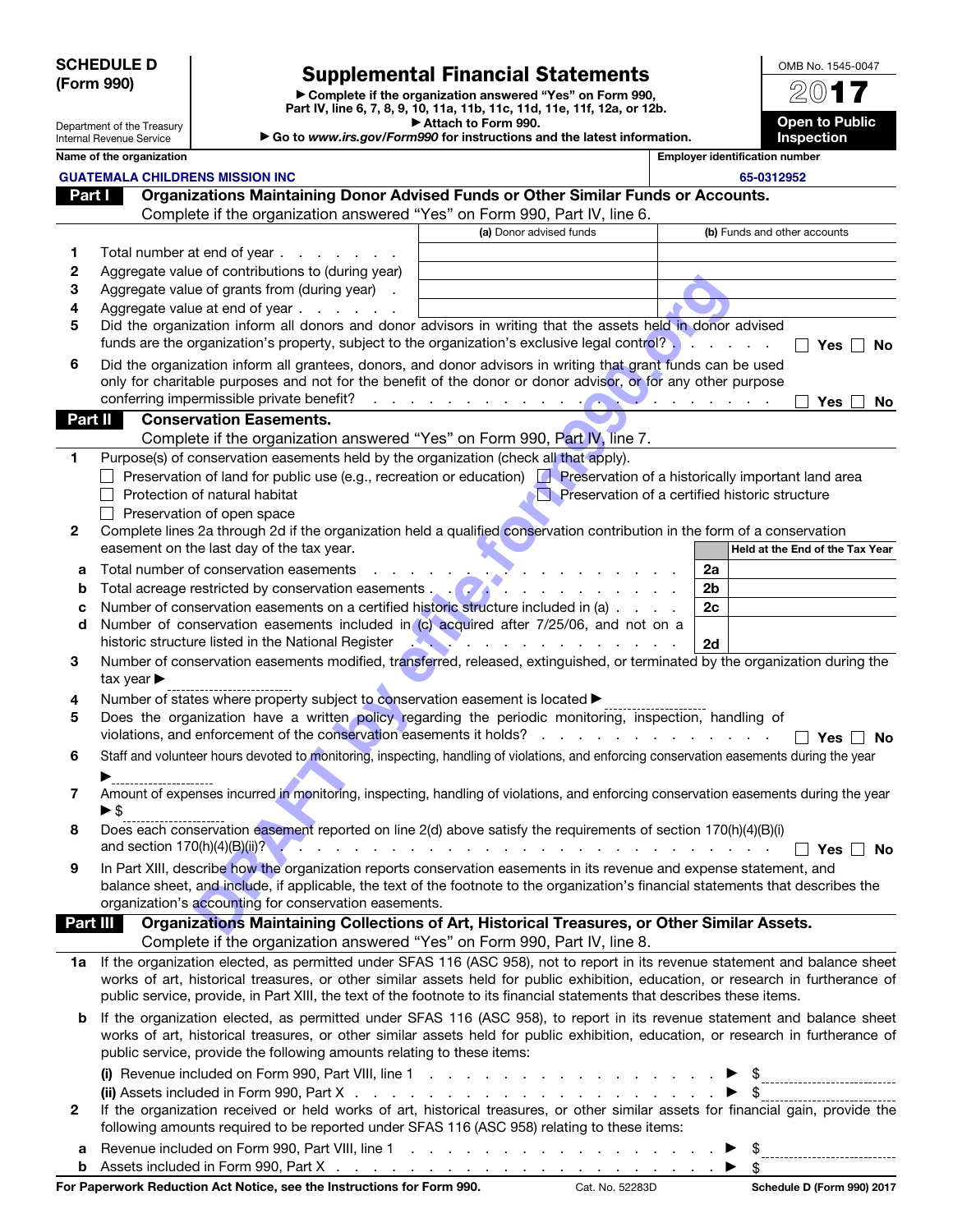|                | Schedule D (Form 990) 2017                                                                                                                                                                                                     |                         |                |                           |                |                               |                     | Page 2            |
|----------------|--------------------------------------------------------------------------------------------------------------------------------------------------------------------------------------------------------------------------------|-------------------------|----------------|---------------------------|----------------|-------------------------------|---------------------|-------------------|
| Part III       | Organizations Maintaining Collections of Art, Historical Treasures, or Other Similar Assets (continued)                                                                                                                        |                         |                |                           |                |                               |                     |                   |
| 3              | Using the organization's acquisition, accession, and other records, check any of the following that are a significant use of its<br>collection items (check all that apply):                                                   |                         |                |                           |                |                               |                     |                   |
| а              | Public exhibition                                                                                                                                                                                                              |                         |                | Loan or exchange programs |                |                               |                     |                   |
| b              | Scholarly research                                                                                                                                                                                                             |                         | e              |                           |                |                               |                     |                   |
| C              | Preservation for future generations                                                                                                                                                                                            |                         |                |                           |                |                               |                     |                   |
| 4              | Provide a description of the organization's collections and explain how they further the organization's exempt purpose in Part<br>XIII.                                                                                        |                         |                |                           |                |                               |                     |                   |
| 5              | During the year, did the organization solicit or receive donations of art, historical treasures, or other similar<br>assets to be sold to raise funds rather than to be maintained as part of the organization's collection?   |                         |                |                           |                |                               | <b>Yes</b>          | No.               |
| <b>Part IV</b> | <b>Escrow and Custodial Arrangements.</b>                                                                                                                                                                                      |                         |                |                           |                |                               |                     |                   |
|                | Complete if the organization answered "Yes" on Form 990, Part IV, line 9, or reported an amount on Form<br>990, Part X, line 21.                                                                                               |                         |                |                           |                |                               |                     |                   |
| 1a             | Is the organization an agent, trustee, custodian or other intermediary for contributions or other assets not<br>included on Form 990, Part $X$ ? $\ldots$ $\ldots$ $\ldots$ $\ldots$ $\ldots$ $\ldots$ $\ldots$                |                         |                |                           |                |                               |                     | $Yes \mid No$     |
| b              | If "Yes," explain the arrangement in Part XIII and complete the following table:                                                                                                                                               |                         |                |                           |                |                               |                     |                   |
|                |                                                                                                                                                                                                                                |                         |                |                           |                |                               | Amount              |                   |
| с              |                                                                                                                                                                                                                                |                         |                |                           | 1 <sub>c</sub> |                               |                     |                   |
| d              | Additions during the year response to the contract of the set of the set of the set of the set of the set of the set of the set of the set of the set of the set of the set of the set of the set of the set of the set of the |                         |                |                           | 1 <sub>d</sub> |                               |                     |                   |
| е              | Distributions during the year                                                                                                                                                                                                  |                         |                |                           | 1e             |                               |                     |                   |
| f              |                                                                                                                                                                                                                                |                         |                |                           | 1f             |                               |                     |                   |
| 2а             | Did the organization include an amount on Form 990, Part X, line 21, for escrow or custodial account liability? $\square$ Yes $\square$                                                                                        |                         |                |                           |                |                               |                     | No                |
| b<br>Part V    | If "Yes," explain the arrangement in Part XIII. Check here if the explanation has been provided on Part XIII.<br><b>Endowment Funds.</b>                                                                                       |                         |                |                           |                |                               |                     |                   |
|                | Complete if the organization answered "Yes" on Form 990, Part IV, line 10.                                                                                                                                                     |                         |                |                           |                |                               |                     |                   |
|                |                                                                                                                                                                                                                                | (a) Current year        | (b) Prior year | (c) Two years back        |                | (d) Three years back          | (e) Four years back |                   |
| ٦а             | Beginning of year balance<br><b>Contract Contract</b>                                                                                                                                                                          |                         |                |                           |                |                               |                     |                   |
| b              | Contributions<br>and the company of the company                                                                                                                                                                                |                         |                |                           |                |                               |                     |                   |
| с              | Net investment earnings, gains, and<br>$losses$                                                                                                                                                                                |                         |                |                           |                |                               |                     |                   |
| d              | Grants or scholarships<br>and the control of                                                                                                                                                                                   |                         |                |                           |                |                               |                     |                   |
| е              | Other expenditures for facilities and<br>programs                                                                                                                                                                              |                         |                |                           |                |                               |                     |                   |
| f              | Administrative expenses                                                                                                                                                                                                        |                         |                |                           |                |                               |                     |                   |
| g              | End of year balance<br>$\sim$ $\sim$ $\sim$                                                                                                                                                                                    |                         |                |                           |                |                               |                     |                   |
| 2              | Provide the estimated percentage of the current year end balance (line 1g, column (a)) held as:                                                                                                                                |                         |                |                           |                |                               |                     |                   |
| а              | Board designated or quasi-endowment                                                                                                                                                                                            |                         | %              |                           |                |                               |                     |                   |
| b              | Permanent endowment ▶                                                                                                                                                                                                          | ℅                       |                |                           |                |                               |                     |                   |
| C              | Temporarily restricted endowment ▶                                                                                                                                                                                             | %                       |                |                           |                |                               |                     |                   |
|                | The percentages on lines 2a, 2b, and 2c should equal 100%.                                                                                                                                                                     |                         |                |                           |                |                               |                     |                   |
|                | 3a Are there endowment funds not in the possession of the organization that are held and administered for the                                                                                                                  |                         |                |                           |                |                               |                     |                   |
|                | organization by:                                                                                                                                                                                                               |                         |                |                           |                |                               | Yes                 | No                |
|                | (i)                                                                                                                                                                                                                            |                         |                |                           |                |                               | 3a(i)               |                   |
|                | (ii) related organizations.                                                                                                                                                                                                    |                         |                |                           |                |                               | 3a(ii)              |                   |
| b<br>4         | If "Yes" on line 3a(ii), are the related organizations listed as required on Schedule R?<br>Describe in Part XIII the intended uses of the organization's endowment funds.                                                     |                         |                |                           |                |                               | 3 <sub>b</sub>      |                   |
| Part VI        | Land, Buildings, and Equipment.                                                                                                                                                                                                |                         |                |                           |                |                               |                     |                   |
|                | Complete if the organization answered "Yes" on Form 990, Part IV, line 11a. See Form 990, Part X, line 10.                                                                                                                     |                         |                |                           |                |                               |                     |                   |
|                | Description of property                                                                                                                                                                                                        | (a) Cost or other basis |                | (b) Cost or other basis   |                | (c) Accumulated               | (d) Book value      |                   |
|                |                                                                                                                                                                                                                                | (investment)            |                | (other)                   |                | depreciation                  |                     |                   |
| 1a             | Land<br>and a state of the state of the                                                                                                                                                                                        |                         | 170,912        | 0                         |                |                               |                     | 170,912           |
| b              | Buildings.<br>the contract of the contract of                                                                                                                                                                                  |                         | 859,449        | $\mathbf 0$               |                | 200,000                       |                     | 659,449           |
| c              | Leasehold improvements                                                                                                                                                                                                         |                         | 0              | $\mathbf 0$               |                | $\bf{0}$                      |                     | $\mathbf 0$       |
| d<br>е         | Equipment<br>Other                                                                                                                                                                                                             |                         | 50,027         | $\mathbf{0}$              |                | 15,000                        |                     | 35,027            |
|                | and a series of the contract of the<br>Total. Add lines 1a through 1e. (Column (d) must equal Form 990, Part X, column (B), line 10c.).                                                                                        |                         | 70,885         | $\mathbf{0}$              |                | 14,176<br>▶<br>$\overline{a}$ |                     | 56,709<br>922,097 |
|                |                                                                                                                                                                                                                                |                         |                |                           |                |                               |                     |                   |

Schedule D (Form 990) 2017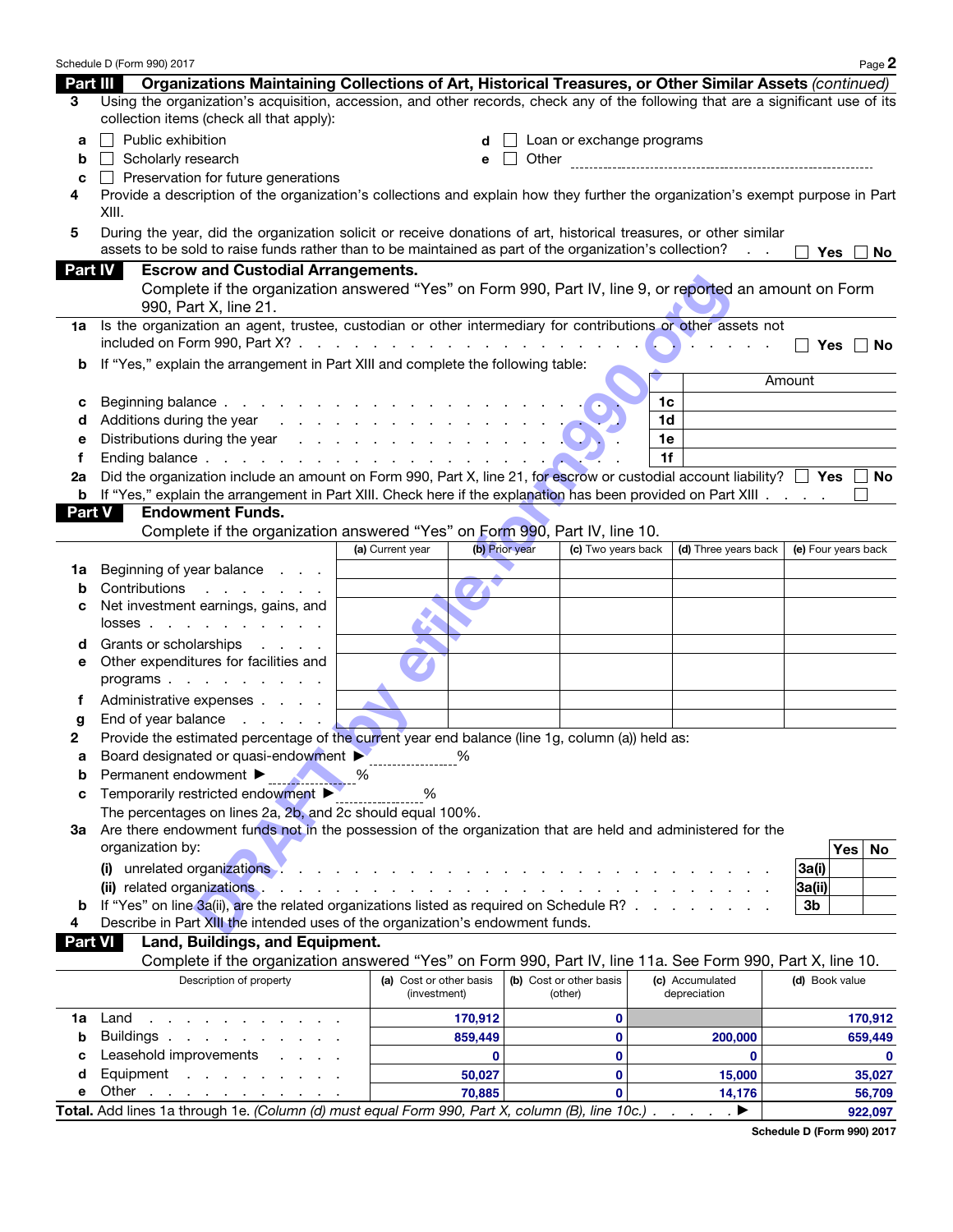| <b>Part VII</b>           | <b>Investments-Other Securities.</b>                                                                                                                                                  |                |                                                              |  |
|---------------------------|---------------------------------------------------------------------------------------------------------------------------------------------------------------------------------------|----------------|--------------------------------------------------------------|--|
|                           | Complete if the organization answered "Yes" on Form 990, Part IV, line 11b. See Form 990, Part X, line 12.<br>(a) Description of security or category<br>(including name of security) | (b) Book value | (c) Method of valuation:<br>Cost or end-of-year market value |  |
| (1) Financial derivatives |                                                                                                                                                                                       |                |                                                              |  |
|                           | (2) Closely-held equity interests .                                                                                                                                                   |                |                                                              |  |
| (3) Other                 |                                                                                                                                                                                       |                |                                                              |  |
| (A)                       |                                                                                                                                                                                       |                |                                                              |  |
| (B)                       |                                                                                                                                                                                       |                |                                                              |  |
| (C)                       |                                                                                                                                                                                       |                |                                                              |  |
| (D)                       |                                                                                                                                                                                       |                |                                                              |  |
| (E)                       |                                                                                                                                                                                       |                |                                                              |  |
| (F)                       |                                                                                                                                                                                       |                |                                                              |  |
| (G)                       |                                                                                                                                                                                       |                |                                                              |  |
| (H)                       |                                                                                                                                                                                       |                |                                                              |  |
|                           | Total. (Column (b) must equal Form 990, Part X, col. (B) line 12.) $\blacktriangleright$                                                                                              |                |                                                              |  |
| <b>Part VIII</b>          | Investments-Program Related.                                                                                                                                                          |                |                                                              |  |
|                           | Complete if the organization answered "Yes" on Form 990, Part IV, line 11c. See Form 990, Part X, line 13.                                                                            |                |                                                              |  |
|                           | (a) Description of investment                                                                                                                                                         | (b) Book value | (c) Method of valuation:<br>Cost or end-of-year market value |  |
|                           |                                                                                                                                                                                       |                |                                                              |  |
| (1)                       |                                                                                                                                                                                       |                |                                                              |  |
| (2)                       |                                                                                                                                                                                       |                |                                                              |  |
| (3)                       |                                                                                                                                                                                       |                |                                                              |  |
| (4)                       |                                                                                                                                                                                       |                |                                                              |  |
| (5)                       |                                                                                                                                                                                       |                |                                                              |  |
| (6)                       |                                                                                                                                                                                       |                |                                                              |  |
| (7)                       |                                                                                                                                                                                       |                |                                                              |  |
| (8)                       |                                                                                                                                                                                       |                |                                                              |  |
| (9)                       | Total. (Column (b) must equal Form 990, Part X, col. (B) line 13.) $\blacktriangleright$                                                                                              |                |                                                              |  |
| <b>Part IX</b>            | <b>Other Assets.</b>                                                                                                                                                                  |                |                                                              |  |
|                           | Complete if the organization answered "Yes" on Form 990, Part IV, line 11d. See Form 990, Part X, line 15.                                                                            |                |                                                              |  |
|                           | (a) Description                                                                                                                                                                       |                | (b) Book value                                               |  |
|                           |                                                                                                                                                                                       |                |                                                              |  |
| (1)                       |                                                                                                                                                                                       |                |                                                              |  |
| (2)                       |                                                                                                                                                                                       |                |                                                              |  |
| (3)<br>(4)                |                                                                                                                                                                                       |                |                                                              |  |
| (5)                       |                                                                                                                                                                                       |                |                                                              |  |
| (6)                       |                                                                                                                                                                                       |                |                                                              |  |
| (7)                       |                                                                                                                                                                                       |                |                                                              |  |
| (8)                       |                                                                                                                                                                                       |                |                                                              |  |
| (9)                       |                                                                                                                                                                                       |                |                                                              |  |
|                           | Total. (Column (b) must equal Form 990, Part X, col. (B) line 15.)                                                                                                                    |                | ▶                                                            |  |
| Part X                    | <b>Other Liabilities.</b>                                                                                                                                                             |                |                                                              |  |
|                           | Complete if the organization answered "Yes" on Form 990, Part IV, line 11e or 11f. See Form 990, Part X,                                                                              |                |                                                              |  |
|                           | line 25.                                                                                                                                                                              |                |                                                              |  |
| 1.                        | (a) Description of liability                                                                                                                                                          |                | (b) Book value                                               |  |
| (1) Federal income taxes  |                                                                                                                                                                                       |                |                                                              |  |
| (2)                       |                                                                                                                                                                                       |                |                                                              |  |
| (3)                       |                                                                                                                                                                                       |                |                                                              |  |
| (4)                       |                                                                                                                                                                                       |                |                                                              |  |
| (5)                       |                                                                                                                                                                                       |                |                                                              |  |
| (6)                       |                                                                                                                                                                                       |                |                                                              |  |
| (7)                       |                                                                                                                                                                                       |                |                                                              |  |
| (8)                       |                                                                                                                                                                                       |                |                                                              |  |
| (9)                       |                                                                                                                                                                                       |                |                                                              |  |
|                           | $Tath$ l (Column (b) must squal Form 000, Part Y, sol. (P) line $25$ )                                                                                                                |                |                                                              |  |

**Total.** *(Column (b) must equal Form 990, Part X, col. (B) line 25.)* ▶

2. Liability for uncertain tax positions. In Part XIII, provide the text of the footnote to the organization's financial statements that reports the organization's liability for uncertain tax positions under FIN 48 (ASC 740). Check here if the text of the footnote has been provided in Part XIII  $\Box$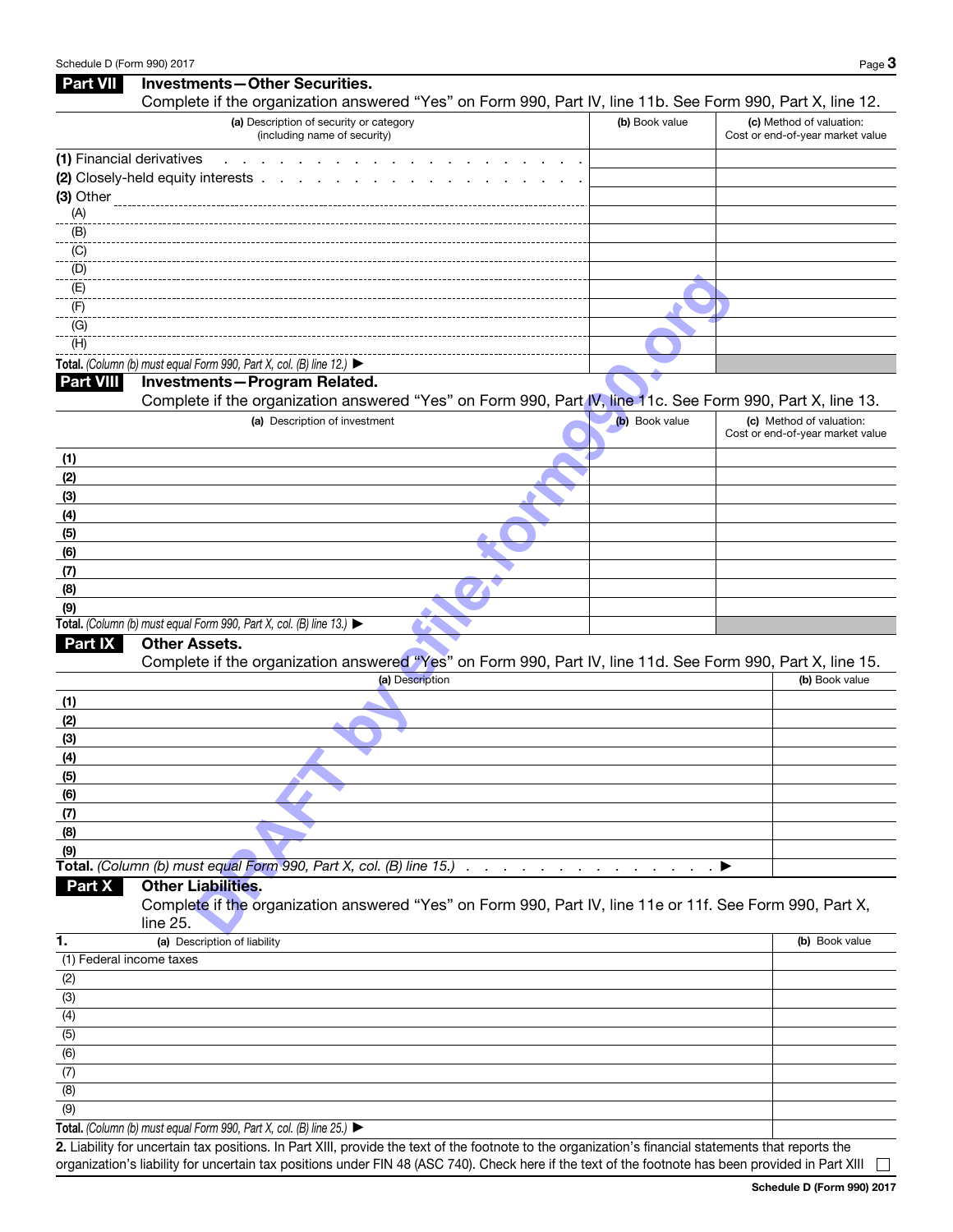|                  | Schedule D (Form 990) 2017                                                                                                                         | Page 4 |
|------------------|----------------------------------------------------------------------------------------------------------------------------------------------------|--------|
| Part XI          | Reconciliation of Revenue per Audited Financial Statements With Revenue per Return.                                                                |        |
|                  | Complete if the organization answered "Yes" on Form 990, Part IV, line 12a.                                                                        |        |
| 1                | Total revenue, gains, and other support per audited financial statements                                                                           | 1.     |
| $\mathbf{2}$     | Amounts included on line 1 but not on Form 990, Part VIII, line 12:                                                                                |        |
| а                | Net unrealized gains (losses) on investments<br>2a                                                                                                 |        |
| b                | Donated services and use of facilities<br>2 <sub>b</sub>                                                                                           |        |
| с                | 2c<br>Recoveries of prior year grants                                                                                                              |        |
| d                | Other (Describe in Part XIII.)<br>2d                                                                                                               |        |
| е                |                                                                                                                                                    | 2e     |
| 3                |                                                                                                                                                    | 3      |
| 4                | Amounts included on Form 990, Part VIII, line 12, but not on line 1:                                                                               |        |
| а                | Investment expenses not included on Form 990, Part VIII, line 7b<br>4a<br>$\sim$                                                                   |        |
| b                | Other (Describe in Part XIII.)<br>4b                                                                                                               |        |
| c                | Add lines 4a and 4b                                                                                                                                | 4c     |
| 5                | Total revenue. Add lines 3 and 4c. (This must equal Form 990, Part I, line 12.)                                                                    | 5      |
| Part XII         | Reconciliation of Expenses per Audited Financial Statements With Expenses per Return.                                                              |        |
|                  | Complete if the organization answered "Yes" on Form 990, Part IV, line 12a.                                                                        |        |
| 1                | Total expenses and losses per audited financial statements                                                                                         | 1      |
| 2                | Amounts included on line 1 but not on Form 990, Part IX, line 25:                                                                                  |        |
| а                | Donated services and use of facilities<br>2a                                                                                                       |        |
| b                | Prior year adjustments<br>2 <sub>b</sub>                                                                                                           |        |
| с                | 2c                                                                                                                                                 |        |
| d                | 2d<br>Other (Describe in Part XIII.)                                                                                                               |        |
| е                | Add lines 2a through 2d                                                                                                                            | 2e     |
| 3                | Subtract line 2e from line 1                                                                                                                       | 3      |
| 4                | Amounts included on Form 990, Part IX, line 25, but not on line 1:                                                                                 |        |
| а                | Investment expenses not included on Form 990, Part VIII, line 7b<br>4a                                                                             |        |
| b                | 4b                                                                                                                                                 |        |
| c                | Add lines 4a and 4b<br>the contract of the contract of the contract of                                                                             | 4с     |
| 5                | Total expenses. Add lines 3 and 4c. (This must equal Form 990, Part I, line 18.)                                                                   | 5      |
| <b>Part XIII</b> | <b>Supplemental Information.</b>                                                                                                                   |        |
|                  | Provide the descriptions required for Part II, lines 3, 5, and 9; Part III, lines 1a and 4; Part IV, lines 1b and 2b; Part V, line 4; Part X, line |        |
|                  | 2; Part XI, lines 2d and 4b; and Part XII, lines 2d and 4b. Also complete this part to provide any additional information.                         |        |
|                  |                                                                                                                                                    |        |
|                  |                                                                                                                                                    |        |
|                  |                                                                                                                                                    |        |
|                  |                                                                                                                                                    |        |
|                  |                                                                                                                                                    |        |
|                  |                                                                                                                                                    |        |
|                  |                                                                                                                                                    |        |
|                  |                                                                                                                                                    |        |
|                  |                                                                                                                                                    |        |
|                  |                                                                                                                                                    |        |
|                  |                                                                                                                                                    |        |
|                  |                                                                                                                                                    |        |
|                  |                                                                                                                                                    |        |
|                  |                                                                                                                                                    |        |
|                  |                                                                                                                                                    |        |
|                  |                                                                                                                                                    |        |
|                  |                                                                                                                                                    |        |
|                  |                                                                                                                                                    |        |
|                  |                                                                                                                                                    |        |
|                  |                                                                                                                                                    |        |
|                  |                                                                                                                                                    |        |
|                  |                                                                                                                                                    |        |
|                  |                                                                                                                                                    |        |
|                  |                                                                                                                                                    |        |
|                  |                                                                                                                                                    |        |
|                  |                                                                                                                                                    |        |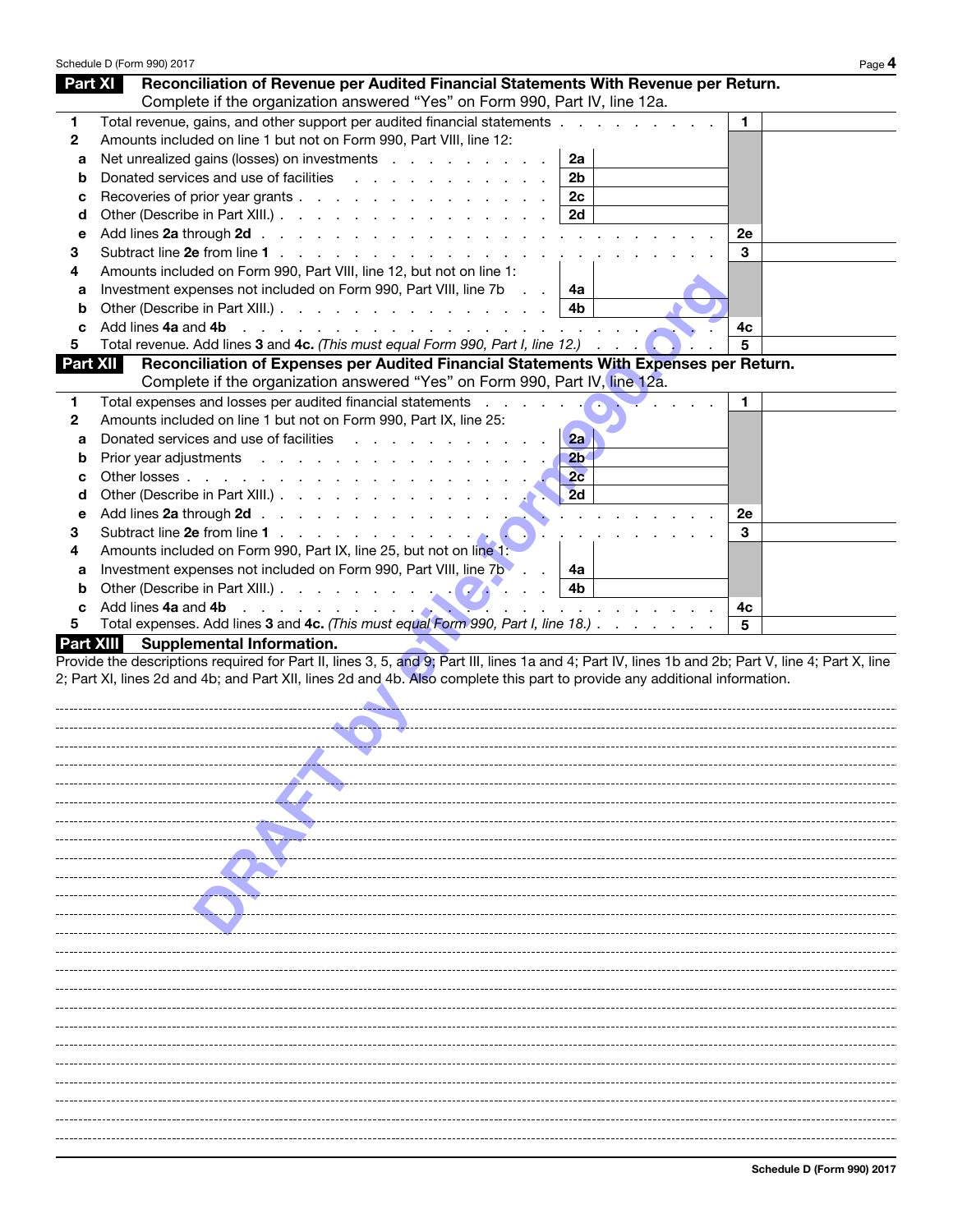|                | <b>SCHEDULE F</b>                                                                                                                                                                                                                                                                                    |                                           |                                                                                           | <b>Statement of Activities Outside the United States</b>                                                                                                       |                                                                                                                 | OMB No. 1545-0047                                                 |
|----------------|------------------------------------------------------------------------------------------------------------------------------------------------------------------------------------------------------------------------------------------------------------------------------------------------------|-------------------------------------------|-------------------------------------------------------------------------------------------|----------------------------------------------------------------------------------------------------------------------------------------------------------------|-----------------------------------------------------------------------------------------------------------------|-------------------------------------------------------------------|
|                | (Form 990)                                                                                                                                                                                                                                                                                           |                                           |                                                                                           | ► Complete if the organization answered "Yes" on Form 990, Part IV, line 14b, 15, or 16.                                                                       |                                                                                                                 | 2017                                                              |
|                |                                                                                                                                                                                                                                                                                                      |                                           |                                                                                           | Attach to Form 990.                                                                                                                                            |                                                                                                                 | <b>Open to Public</b>                                             |
|                | Department of the Treasury<br>Internal Revenue Service                                                                                                                                                                                                                                               |                                           |                                                                                           | Go to www.irs.gov/Form990 for instructions and the latest information.                                                                                         |                                                                                                                 | <b>Inspection</b>                                                 |
|                | Name of the organization                                                                                                                                                                                                                                                                             |                                           |                                                                                           |                                                                                                                                                                |                                                                                                                 | <b>Employer identification number</b>                             |
| Part I         | <b>GUATEMALA CHILDRENS MISSION INC</b>                                                                                                                                                                                                                                                               |                                           |                                                                                           | General Information on Activities Outside the United States. Complete if the organization answered "Yes" on                                                    |                                                                                                                 | 65-0312952                                                        |
|                | Form 990, Part IV, line 14b.                                                                                                                                                                                                                                                                         |                                           |                                                                                           |                                                                                                                                                                |                                                                                                                 |                                                                   |
| 1              | For grantmakers. Does the organization maintain records to substantiate the amount of its grants and other<br>assistance, the grantees' eligibility for the grants or assistance, and the selection criteria used to award the<br>grants or assistance? $\ldots$ $\ldots$ $\ldots$ $\ldots$ $\ldots$ |                                           |                                                                                           |                                                                                                                                                                |                                                                                                                 | $ v $ Yes<br>∣No                                                  |
| $\overline{2}$ | For grantmakers. Describe in Part V the organization's procedures for monitoring the use of its grants and other                                                                                                                                                                                     |                                           |                                                                                           |                                                                                                                                                                |                                                                                                                 |                                                                   |
|                | assistance outside the United States.                                                                                                                                                                                                                                                                |                                           |                                                                                           |                                                                                                                                                                |                                                                                                                 |                                                                   |
| 3              | Activities per Region. (The following Part I, line 3 table can be duplicated if additional space is needed.)                                                                                                                                                                                         |                                           |                                                                                           |                                                                                                                                                                |                                                                                                                 |                                                                   |
|                | (a) Region                                                                                                                                                                                                                                                                                           | (b) Number of<br>offices in the<br>region | (c) Number of<br>employees,<br>agents, and<br>independent<br>contractors<br>in the region | (d) Activities conducted in the<br>region (by type) (such as,<br>fundraising, program services,<br>investments, grants to recipients<br>located in the region) | (e) If activity listed in (d) is<br>a program service,<br>describe specific type of<br>service(s) in the region | (f) Total<br>expenditures for<br>and investments<br>in the region |
|                | (1) Central America and the Caribb                                                                                                                                                                                                                                                                   | 1                                         | 3                                                                                         | Grantmaking                                                                                                                                                    |                                                                                                                 | 551,639                                                           |
| (2)            |                                                                                                                                                                                                                                                                                                      |                                           |                                                                                           |                                                                                                                                                                |                                                                                                                 |                                                                   |
| (3)            |                                                                                                                                                                                                                                                                                                      |                                           |                                                                                           |                                                                                                                                                                |                                                                                                                 |                                                                   |
| (4)            |                                                                                                                                                                                                                                                                                                      |                                           |                                                                                           |                                                                                                                                                                |                                                                                                                 |                                                                   |
| (5)            |                                                                                                                                                                                                                                                                                                      |                                           |                                                                                           |                                                                                                                                                                |                                                                                                                 |                                                                   |
| (6)            |                                                                                                                                                                                                                                                                                                      |                                           |                                                                                           |                                                                                                                                                                |                                                                                                                 |                                                                   |
| (7)            |                                                                                                                                                                                                                                                                                                      |                                           |                                                                                           |                                                                                                                                                                |                                                                                                                 |                                                                   |
| (8)            |                                                                                                                                                                                                                                                                                                      |                                           |                                                                                           |                                                                                                                                                                |                                                                                                                 |                                                                   |
| (9)            |                                                                                                                                                                                                                                                                                                      |                                           |                                                                                           |                                                                                                                                                                |                                                                                                                 |                                                                   |
| (10)           |                                                                                                                                                                                                                                                                                                      |                                           |                                                                                           |                                                                                                                                                                |                                                                                                                 |                                                                   |
| (11)           |                                                                                                                                                                                                                                                                                                      |                                           |                                                                                           |                                                                                                                                                                |                                                                                                                 |                                                                   |
| (12)           |                                                                                                                                                                                                                                                                                                      |                                           |                                                                                           |                                                                                                                                                                |                                                                                                                 |                                                                   |
| (13)           |                                                                                                                                                                                                                                                                                                      |                                           |                                                                                           |                                                                                                                                                                |                                                                                                                 |                                                                   |
| (14)           |                                                                                                                                                                                                                                                                                                      |                                           |                                                                                           |                                                                                                                                                                |                                                                                                                 |                                                                   |
| (15)           |                                                                                                                                                                                                                                                                                                      |                                           |                                                                                           |                                                                                                                                                                |                                                                                                                 |                                                                   |
| (16)           |                                                                                                                                                                                                                                                                                                      |                                           |                                                                                           |                                                                                                                                                                |                                                                                                                 |                                                                   |
| (17)           |                                                                                                                                                                                                                                                                                                      |                                           |                                                                                           |                                                                                                                                                                |                                                                                                                 |                                                                   |
| 3a<br>b        | Sub-total.<br>Total from continuation                                                                                                                                                                                                                                                                |                                           |                                                                                           |                                                                                                                                                                |                                                                                                                 |                                                                   |
| c              | sheets to Part I.<br>Totals (add lines 3a and 3b)                                                                                                                                                                                                                                                    | $\mathbf{1}$                              | 3                                                                                         |                                                                                                                                                                |                                                                                                                 | 551,639                                                           |
|                |                                                                                                                                                                                                                                                                                                      |                                           |                                                                                           |                                                                                                                                                                |                                                                                                                 |                                                                   |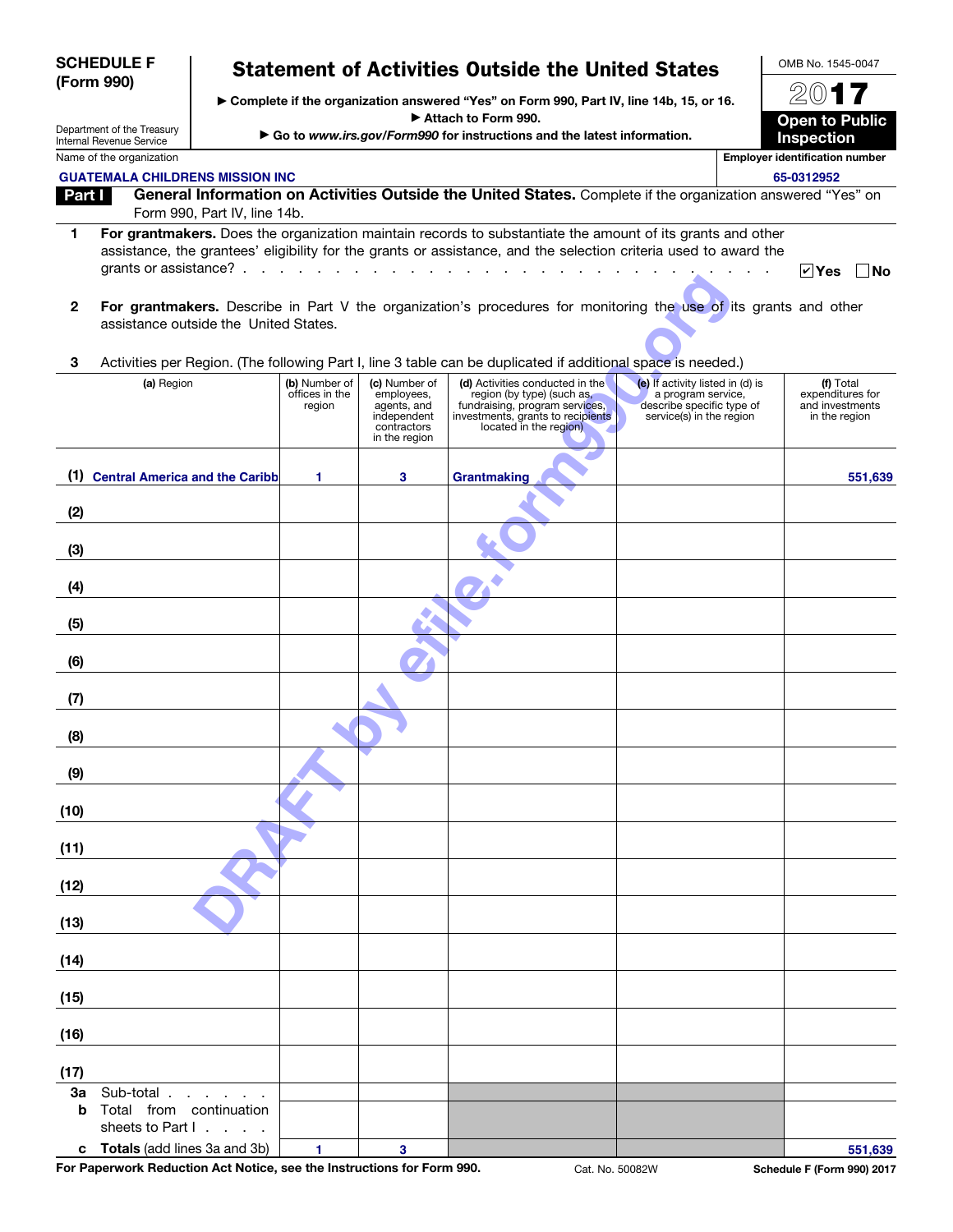| (a) Name of<br>organization<br>Grants and Other Assistance to Organizations or Entities Outside the United States.<br>(b) IRS code<br>section and EIN<br>(if applicable)<br>Central America and The purpose of grant<br>(c) Region<br>(d) Purpose of<br>grant<br>(e) Amount of<br>cash grant<br>522,989<br><b>Funds are disbursed I</b><br>(f) Manner of<br>cash<br>disbursement<br>(g) Amount of<br>moncash<br>assistance<br>$\bullet$ | Part IV, line 15, for any recipient who received more than \$5,000. Part II can be duplicated if additional space is needed.<br>Complete if the organization answered "Yes" on Form 990,<br><b>(h)</b> Description<br>of noncash assistance |
|-----------------------------------------------------------------------------------------------------------------------------------------------------------------------------------------------------------------------------------------------------------------------------------------------------------------------------------------------------------------------------------------------------------------------------------------|---------------------------------------------------------------------------------------------------------------------------------------------------------------------------------------------------------------------------------------------|
|                                                                                                                                                                                                                                                                                                                                                                                                                                         |                                                                                                                                                                                                                                             |
|                                                                                                                                                                                                                                                                                                                                                                                                                                         |                                                                                                                                                                                                                                             |
|                                                                                                                                                                                                                                                                                                                                                                                                                                         |                                                                                                                                                                                                                                             |
|                                                                                                                                                                                                                                                                                                                                                                                                                                         |                                                                                                                                                                                                                                             |
|                                                                                                                                                                                                                                                                                                                                                                                                                                         |                                                                                                                                                                                                                                             |
|                                                                                                                                                                                                                                                                                                                                                                                                                                         |                                                                                                                                                                                                                                             |
|                                                                                                                                                                                                                                                                                                                                                                                                                                         |                                                                                                                                                                                                                                             |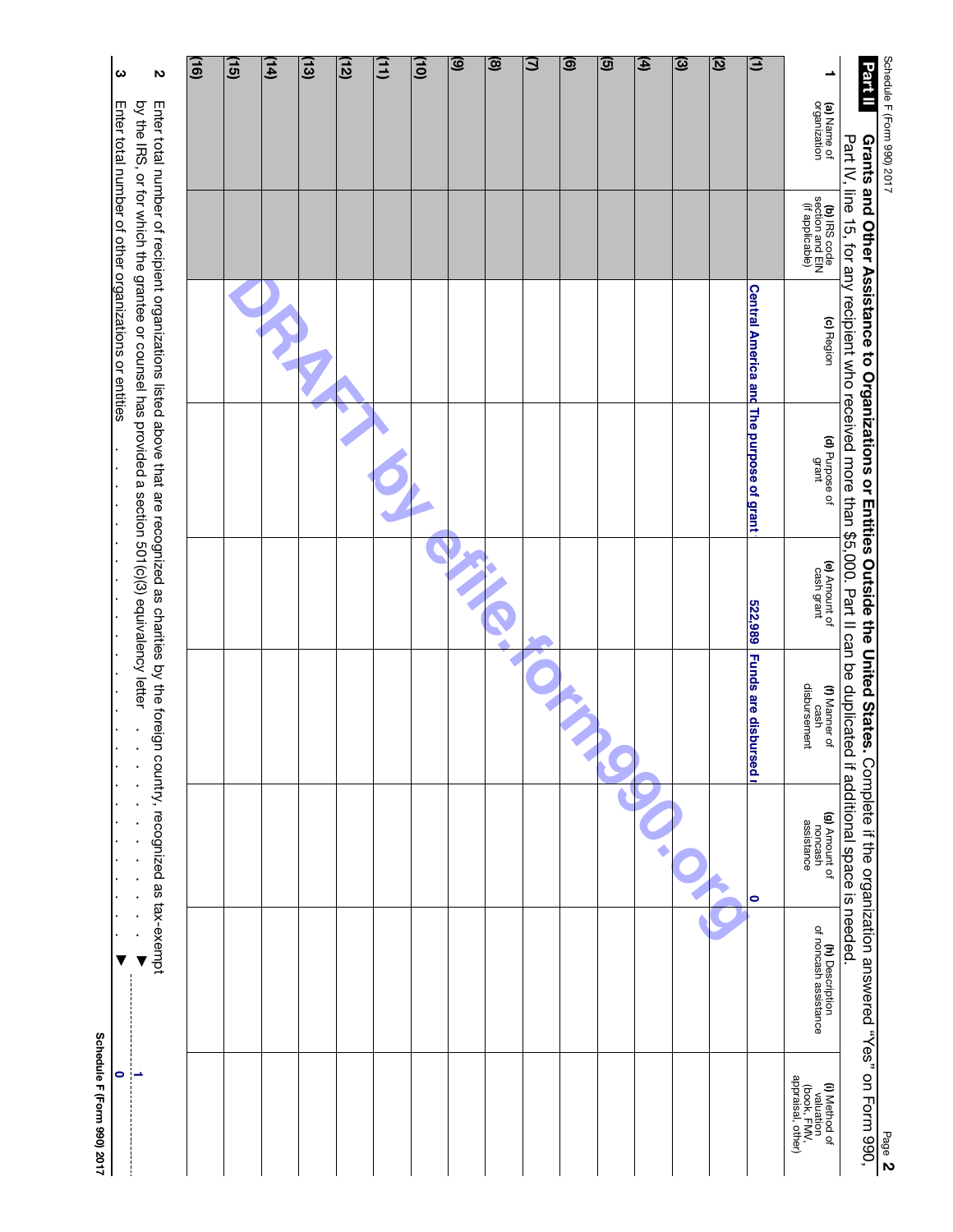| $\overline{a}$ | (11) | (16) | $\overline{15}$ | (14) | $\Xi$ | (12) | $\Xi$ | $\tilde{e}$ | $\widehat{\mathbf{e}}$ | ම | Э | ම | <u>ଡ</u> | E | $\widehat{\omega}$ | Ø | Ξ |                                                                       | Part III                                                                                                                                         |                            |
|----------------|------|------|-----------------|------|-------|------|-------|-------------|------------------------|---|---|---|----------|---|--------------------|---|---|-----------------------------------------------------------------------|--------------------------------------------------------------------------------------------------------------------------------------------------|----------------------------|
|                |      |      |                 |      |       |      |       |             |                        |   |   |   |          |   |                    |   |   | (a) Type of grant or assistance                                       |                                                                                                                                                  | Schedule H (horm 990) 2017 |
|                |      |      |                 |      |       |      |       |             |                        |   |   |   |          |   |                    |   |   | (b) Region                                                            | Part III can be duplicated if additional space is needed.                                                                                        |                            |
|                |      |      |                 |      |       |      |       |             |                        |   |   |   |          |   |                    |   |   | (c) Number of<br>recipients                                           |                                                                                                                                                  |                            |
|                |      |      |                 |      |       |      |       |             |                        |   |   |   |          |   |                    |   |   | (d) Amount of<br>cash grant                                           |                                                                                                                                                  |                            |
|                |      |      |                 |      |       |      |       |             |                        |   |   |   |          |   |                    |   |   | (e) Manner of<br>cash<br>disbursement                                 |                                                                                                                                                  |                            |
|                |      |      |                 |      |       |      |       |             |                        |   |   |   |          |   |                    |   |   | (f) Amount of<br>noncash<br>assistance                                |                                                                                                                                                  |                            |
|                |      |      |                 |      |       |      |       |             |                        |   |   |   |          |   |                    |   |   | (g) Description<br>of noncash assistance                              | Grants and Other Assistance to Individuals Outside the United States. Complete if the organization answered "Yes" on Form 990, Part IV, line 16. |                            |
|                |      |      |                 |      |       |      |       |             |                        |   |   |   |          |   |                    |   |   | <b>(h)</b> Method of<br>valuation<br>(book, FMV,<br>appraisal, other) |                                                                                                                                                  | Page 3                     |

Schedule F (Form 990) 2017 Schedule F (Form 990) 2017

 $\sim$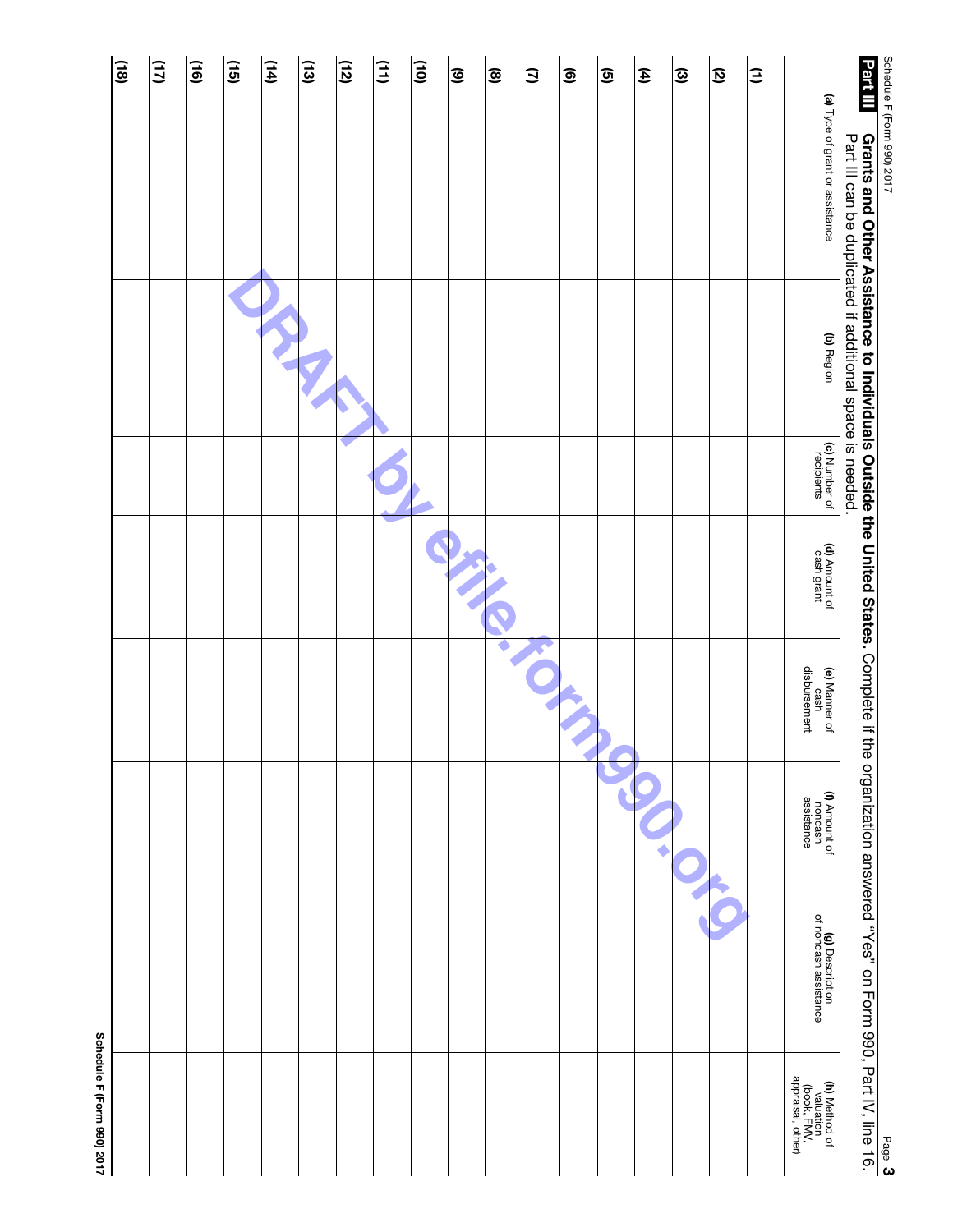Schedule F (Form 990) 2017

Part IV Foreign Forms

|--|--|

|              | ORTH                                                                                                                                                                                                                                                                                                                                                                                                                   |                                             |                         |
|--------------|------------------------------------------------------------------------------------------------------------------------------------------------------------------------------------------------------------------------------------------------------------------------------------------------------------------------------------------------------------------------------------------------------------------------|---------------------------------------------|-------------------------|
| 6            | Did the organization have any operations in or related to any boycotting countries during the tax year? If<br>"Yes," the organization may be required to separately file Form 5713, International Boycott Report (see                                                                                                                                                                                                  | $\exists$ Yes<br>Schedule F (Form 990) 2017 | $\boxed{\mathbf{v}}$ No |
| 5            | Did the organization have an ownership interest in a foreign partnership during the tax year? If "Yes,"<br>the organization may be required to file Form 8865, Return of U.S. Persons With Respect to Certain<br>Foreign Partnerships (see Instructions for Form 8865)<br><b>STATE</b>                                                                                                                                 | Yes                                         | $ v $ No                |
| 4            | Was the organization a direct or indirect shareholder of a passive foreign investment company or a<br>qualified electing fund during the tax year? If "Yes," the organization may be required to file Form 8621,<br>Information Return by a Shareholder of a Passive Foreign Investment Company or Qualified Electing<br>Fund (see Instructions for Form 8621).<br>and the company of the company of                   | Yes                                         | $ v $ No                |
| 3            | Did the organization have an ownership interest in a foreign corporation during the tax year? If "Yes,"<br>the organization may be required to file Form 5471, Information Return of U.S. Persons With Respect To<br>Certain Foreign Corporations (see Instructions for Form 5471)<br>$\mathbf{r}$ and $\mathbf{r}$                                                                                                    | Yes                                         | $\sqrt{2}$ No           |
| $\mathbf{2}$ | Did the organization have an interest in a foreign trust during the tax year? If "Yes," the organization<br>may be required to separately file Form 3520, Annual Return To Report Transactions With Foreign<br>Trusts and Receipt of Certain Foreign Gifts, and/or Form 3520-A, Annual Information Return of Foreign<br>Trust With a U.S. Owner (see Instructions for Forms 3520 and 3520-A; don't file with Form 990) | Yes                                         | $\boxed{\mathsf{v}}$ No |
| 1.           | Was the organization a U.S. transferor of property to a foreign corporation during the tax year? If "Yes,"<br>the organization may be required to file Form 926, Return by a U.S. Transferor of Property to a Foreign                                                                                                                                                                                                  | Yes                                         | $\vert$ Mo              |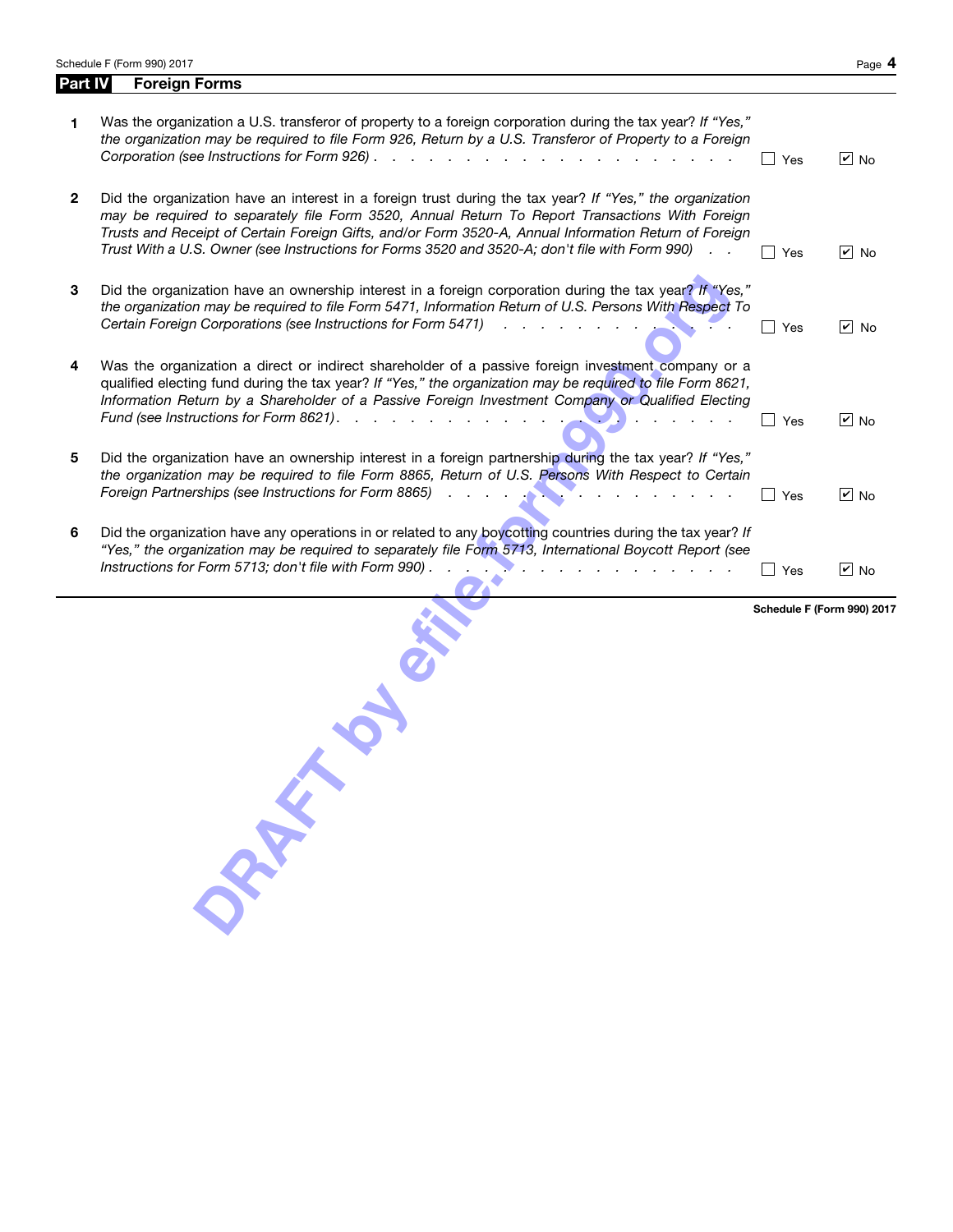## Part V Supplemental Information

Provide the information required by Part I, line 2 (monitoring of funds); Part I, line 3, column (f) (accounting method; amounts of investments vs. expenditures per region); Part II, line 1 (accounting method); Part III (accounting method); and Part III, column (c) (estimated number of recipients), as applicable. Also complete this part to provide any additional information. See instructions.

**from the surrounding impoverished neighborhood. There is an annual audit in Guatemala of the funds received from the organization, and of number can vary throughout the year) and a Christian school for over 300 students. The school serves the children at the Home and those the grant money is being used for the charitable purposes intended. the expenses paid with the received funds. The organization's officers and directors review the audit to verify that the grants were used for Schedule F, Part I, Line 2 - The organization made grants to a Guatemalan charity in the total amount of \$522,989 in the year 2017 and had the charitable purposes intended. In addition, the organization's officers are present in the Children's Home on a frequent basis to verify that expenses in Guatemala \$28,650. Those grants and expenses were used to support a children's home for approximately 66 children (the**

| the grant money is being used for the charitable purposes intended.                                                                                                                                                                  |                                                                                                                                                                                                                                      |
|--------------------------------------------------------------------------------------------------------------------------------------------------------------------------------------------------------------------------------------|--------------------------------------------------------------------------------------------------------------------------------------------------------------------------------------------------------------------------------------|
|                                                                                                                                                                                                                                      | <u>experience</u>                                                                                                                                                                                                                    |
|                                                                                                                                                                                                                                      |                                                                                                                                                                                                                                      |
|                                                                                                                                                                                                                                      | <u> Andrew Marian I</u>                                                                                                                                                                                                              |
|                                                                                                                                                                                                                                      |                                                                                                                                                                                                                                      |
|                                                                                                                                                                                                                                      | <u> Andrewski prest</u>                                                                                                                                                                                                              |
|                                                                                                                                                                                                                                      |                                                                                                                                                                                                                                      |
|                                                                                                                                                                                                                                      | <u> 1949 - Johann B</u>                                                                                                                                                                                                              |
|                                                                                                                                                                                                                                      |                                                                                                                                                                                                                                      |
|                                                                                                                                                                                                                                      |                                                                                                                                                                                                                                      |
|                                                                                                                                                                                                                                      |                                                                                                                                                                                                                                      |
|                                                                                                                                                                                                                                      | <u>and the second property of the second part of the second part of the second part of the second part of the second part of the second part of the second part of the second part of the second part of the second part of the </u> |
|                                                                                                                                                                                                                                      |                                                                                                                                                                                                                                      |
|                                                                                                                                                                                                                                      |                                                                                                                                                                                                                                      |
| -------------------------- <mark>--------</mark>                                                                                                                                                                                     |                                                                                                                                                                                                                                      |
|                                                                                                                                                                                                                                      |                                                                                                                                                                                                                                      |
|                                                                                                                                                                                                                                      |                                                                                                                                                                                                                                      |
|                                                                                                                                                                                                                                      |                                                                                                                                                                                                                                      |
|                                                                                                                                                                                                                                      |                                                                                                                                                                                                                                      |
| <u>and the set of the set of the set of the set of the set of the set of the set of the set of the set of the set of the set of the set of the set of the set of the set of the set of the set of the set of the set of the set </u> |                                                                                                                                                                                                                                      |
| <u> Andrews States and States and States and States and States and States and States and States and States and States and States and States and States and States and States and States and States and States and States and Sta</u> |                                                                                                                                                                                                                                      |
| <u> Estados de Santiagonas de la propincia de la propincia de la propincia de la propincia de la propincia de la </u>                                                                                                                |                                                                                                                                                                                                                                      |
|                                                                                                                                                                                                                                      |                                                                                                                                                                                                                                      |
| <b>Of the Community</b>                                                                                                                                                                                                              |                                                                                                                                                                                                                                      |
|                                                                                                                                                                                                                                      |                                                                                                                                                                                                                                      |
|                                                                                                                                                                                                                                      |                                                                                                                                                                                                                                      |
|                                                                                                                                                                                                                                      |                                                                                                                                                                                                                                      |
|                                                                                                                                                                                                                                      |                                                                                                                                                                                                                                      |
|                                                                                                                                                                                                                                      |                                                                                                                                                                                                                                      |
|                                                                                                                                                                                                                                      |                                                                                                                                                                                                                                      |
|                                                                                                                                                                                                                                      |                                                                                                                                                                                                                                      |
|                                                                                                                                                                                                                                      |                                                                                                                                                                                                                                      |
|                                                                                                                                                                                                                                      |                                                                                                                                                                                                                                      |
|                                                                                                                                                                                                                                      |                                                                                                                                                                                                                                      |
|                                                                                                                                                                                                                                      |                                                                                                                                                                                                                                      |
| -- <del>--------------</del> ----                                                                                                                                                                                                    |                                                                                                                                                                                                                                      |
|                                                                                                                                                                                                                                      |                                                                                                                                                                                                                                      |
|                                                                                                                                                                                                                                      |                                                                                                                                                                                                                                      |
|                                                                                                                                                                                                                                      |                                                                                                                                                                                                                                      |
|                                                                                                                                                                                                                                      |                                                                                                                                                                                                                                      |
|                                                                                                                                                                                                                                      |                                                                                                                                                                                                                                      |
|                                                                                                                                                                                                                                      |                                                                                                                                                                                                                                      |
|                                                                                                                                                                                                                                      |                                                                                                                                                                                                                                      |
|                                                                                                                                                                                                                                      |                                                                                                                                                                                                                                      |
|                                                                                                                                                                                                                                      |                                                                                                                                                                                                                                      |
|                                                                                                                                                                                                                                      |                                                                                                                                                                                                                                      |
|                                                                                                                                                                                                                                      |                                                                                                                                                                                                                                      |
|                                                                                                                                                                                                                                      |                                                                                                                                                                                                                                      |
|                                                                                                                                                                                                                                      |                                                                                                                                                                                                                                      |
|                                                                                                                                                                                                                                      |                                                                                                                                                                                                                                      |
|                                                                                                                                                                                                                                      |                                                                                                                                                                                                                                      |
|                                                                                                                                                                                                                                      |                                                                                                                                                                                                                                      |
|                                                                                                                                                                                                                                      |                                                                                                                                                                                                                                      |
|                                                                                                                                                                                                                                      |                                                                                                                                                                                                                                      |
|                                                                                                                                                                                                                                      |                                                                                                                                                                                                                                      |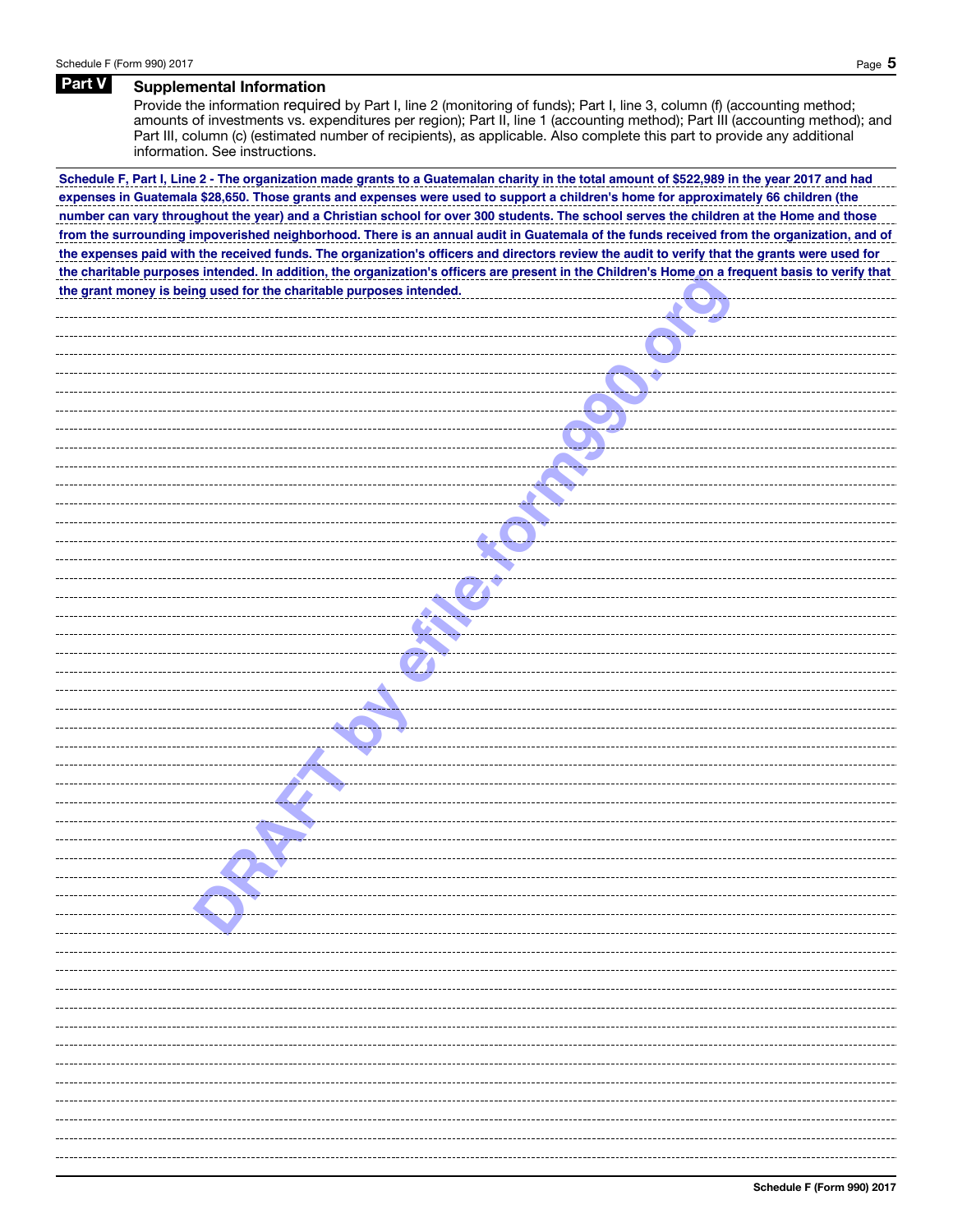|  | <b>SCHEDULE O</b> |                      |
|--|-------------------|----------------------|
|  |                   | (Form 990 or 990-EZ) |

## Supplemental Information to Form 990 or 990-EZ

Complete to provide information for responses to specific questions on Form 990 or 990-EZ or to provide any additional information.

> Attach to Form 990 or 990-EZ. ▶ Go to *www.irs.gov/Form990* for the latest information.



Department of the Treasury Internal Revenue Service

Name of the organization **Employer identification number** Employer identification number

| <b>GUATEMALA CHILDRENS MISSION INC</b>                                                                                                             | 65-0312952 |  |  |  |
|----------------------------------------------------------------------------------------------------------------------------------------------------|------------|--|--|--|
| Form 990, Part III, Line 2 - Recent Guatemalan law has articulated a decided preference for children to be raised in a family setting,             |            |  |  |  |
| especially for children 6 years old and younger. By reason of that, the Organization has designed and improved a specific section of one           |            |  |  |  |
| building to be used as home for young children. The Guatemalan charity that operates the Children's Home has hired a husband and a wife,           |            |  |  |  |
| who are mature Christian individuals, to live in that space with the children, and to share meals as a family in that space. Currently there are   |            |  |  |  |
| 10 young children who are participating in that arrangement. Given the fact that there are 10 young children in their care, the husband and        |            |  |  |  |
| wife team need help from other employees of the home, and that help is being provided. The organization is monitoring this situation               |            |  |  |  |
| carefully.                                                                                                                                         |            |  |  |  |
|                                                                                                                                                    |            |  |  |  |
| Form 990, Part VI, Section A, Line 6 - The Organization does have members. Members consist of the directors and their spouses and any              |            |  |  |  |
| other person appointed by the Board as a member.                                                                                                   |            |  |  |  |
|                                                                                                                                                    |            |  |  |  |
| Form 990, Part VI, Section A, Line 7a - Yes, the members have the power and the responsibility to elect Directors, just as in a regular            |            |  |  |  |
| business organization the stockholders elect the directors.                                                                                        |            |  |  |  |
|                                                                                                                                                    |            |  |  |  |
| Form 990, Part VI, Section B, Line 11b - The proposed form of the completed 990 is sent to all Directors with a request that they review the       |            |  |  |  |
|                                                                                                                                                    |            |  |  |  |
| completed 990, and advise of any errors or omissions. The Directors are requested to copy all other Directors with their corrections and           |            |  |  |  |
| comments.                                                                                                                                          |            |  |  |  |
|                                                                                                                                                    |            |  |  |  |
| Form 990, Part VI, Section B, Line 12c - The State of Florida requires that an organization such as ours adopt a written conflict of interest      |            |  |  |  |
| statement, which has been done. Such statement applies to all directors and officers, and all such persons are required to report violations.      |            |  |  |  |
| Any action taken by the Board is reviewed to determine if there is a potential conflict of interest. All of these procedures were followed.        |            |  |  |  |
| Form 990, Part VI, Section B, Line 15 - All officers and directors are volunteers, and none of them receives any remuneration of any kind.         |            |  |  |  |
|                                                                                                                                                    |            |  |  |  |
| Form 990, Part VI, Section C, Line 18 - The Organization files a copy of its 990 as part of its annual Florida registration as a charitable entity |            |  |  |  |
| operating within the State of Florida. As a result, anyone can view the 990 by going to the State of Florida on-line site. In addition, in the     |            |  |  |  |
| organization's monthly newsletter, there is a notice which states that the organization's financial details, including a copy of its 990, may be   |            |  |  |  |
| seen by accessing the State of Florida site. The newsletter explains how to obtain access to that site. The organization's governing               |            |  |  |  |
| documents are a matter of public record in Florida by way of the state maintained public records for corporations in the State of Florida. The     |            |  |  |  |
| organization's conflict of interest policy has been filed with the organization's annual report.                                                   |            |  |  |  |
|                                                                                                                                                    |            |  |  |  |
| Form 990, Part VI, Section C, Line 19 - The answers provided in Part VI, section C, line 18 is responsive to this question.                        |            |  |  |  |
|                                                                                                                                                    |            |  |  |  |
| Form 990, Part XI, Line 9 - The \$43,788 amount equals the 2017 depreciation                                                                       |            |  |  |  |
|                                                                                                                                                    |            |  |  |  |
|                                                                                                                                                    |            |  |  |  |
|                                                                                                                                                    |            |  |  |  |
|                                                                                                                                                    |            |  |  |  |
|                                                                                                                                                    |            |  |  |  |
|                                                                                                                                                    |            |  |  |  |
|                                                                                                                                                    |            |  |  |  |
|                                                                                                                                                    |            |  |  |  |
|                                                                                                                                                    |            |  |  |  |
|                                                                                                                                                    |            |  |  |  |
|                                                                                                                                                    |            |  |  |  |
|                                                                                                                                                    |            |  |  |  |
|                                                                                                                                                    |            |  |  |  |
|                                                                                                                                                    |            |  |  |  |
|                                                                                                                                                    |            |  |  |  |
|                                                                                                                                                    |            |  |  |  |
|                                                                                                                                                    |            |  |  |  |
|                                                                                                                                                    |            |  |  |  |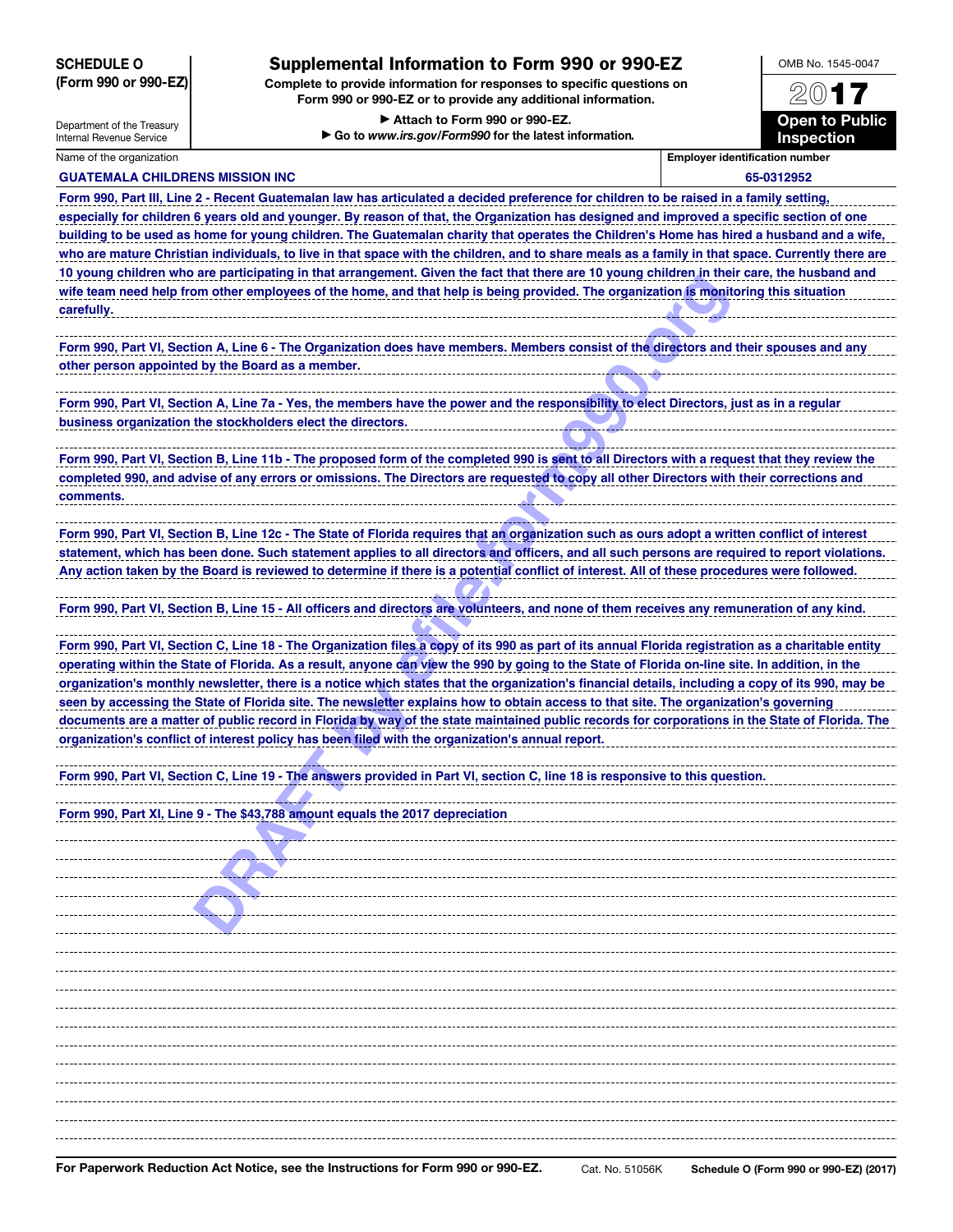Form: **Form 990 (2017)** EIN: **65-0312952**

\_

### **Activity Or Mission Description**

**Schedule O, Statement 1 GUATEMALA CHILDRENS MISSION INC**

Page: **1 Part I, Line 1**

### **Description** \_

Organization provides funds for the operation of a children's home and school in Chimaltenango, Guatemala. There are 61 children in the Home and over 300 students attend the onsite school. The number of children in the home varies from time to time. In the years preceding 2016 the number was usually 80 or more. Recent Guatemalan law limits the number of children a children's home may have.

**DRAFT BY EFFECTIONS OF BRAFT**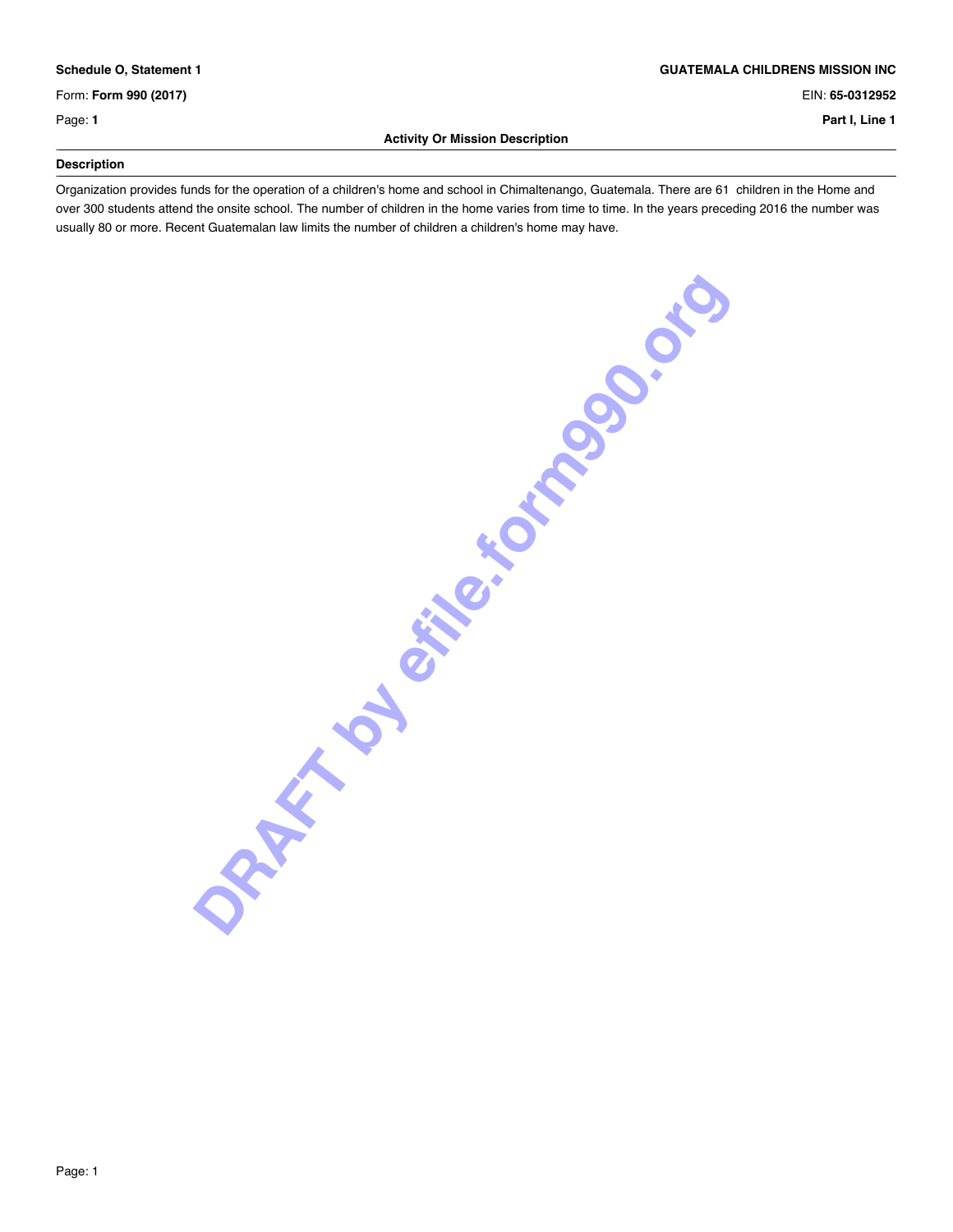Form: **Form 990 (2017)** EIN: **65-0312952**

\_

\_

### **Schedule O, Statement 2 GUATEMALA CHILDRENS MISSION INC**

Page: **2 Part III, Line 1**

### **Mission Description**

### **Description**

are 61 children under the home's full time care, however 6 of the older children live in a transition house outside the home in order to prepare them for when they leave the home at age 18. There are over 300 students that attend the school. The Home and school are located upon property owned by the organization.

**DRAFT BY EFFECT POOP OF BRAFT**